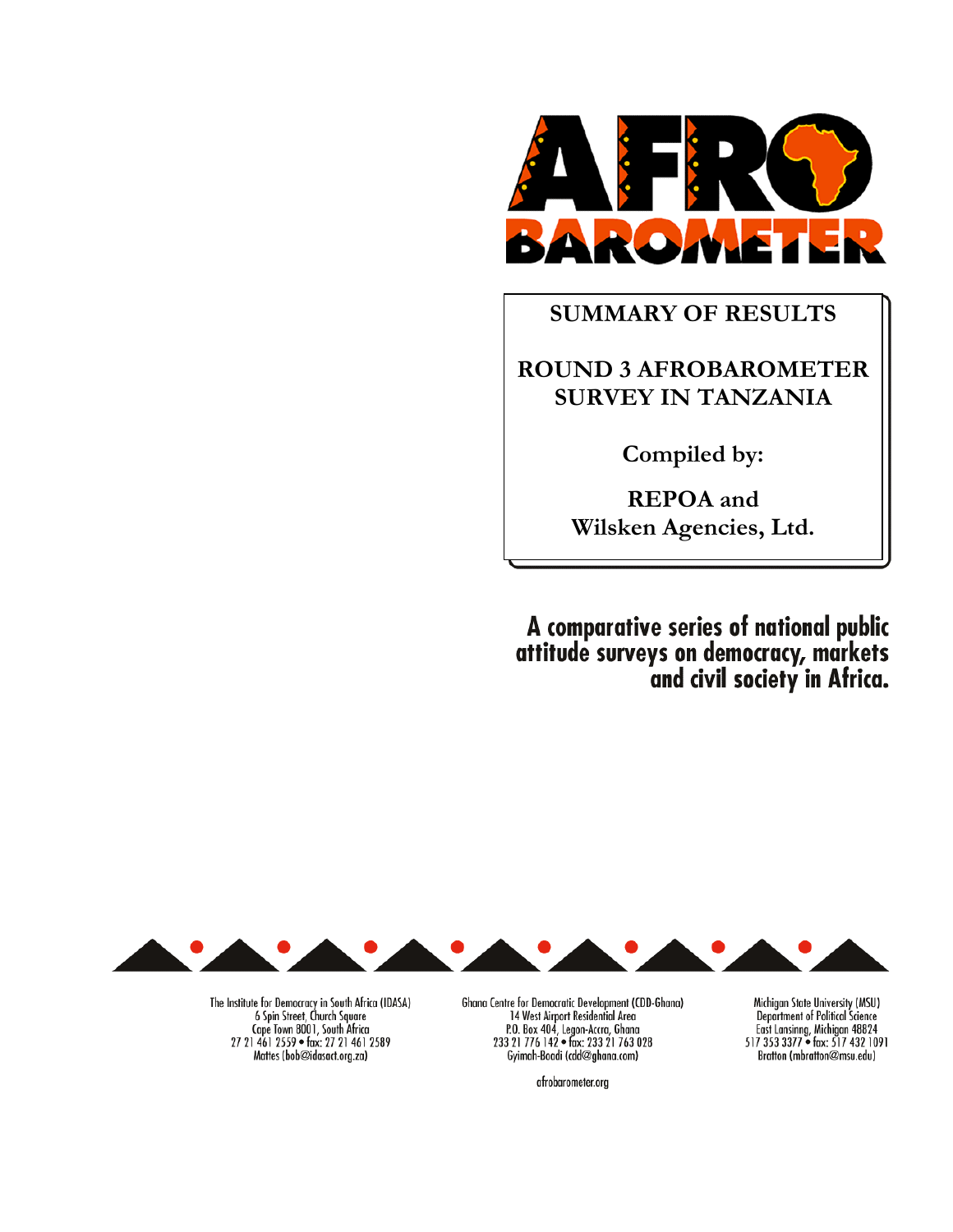# **Afrobarometer Survey Findings**

# **Summary of Results**

# ROUND 3 AFROBAROMETER SURVEY IN TANZANIA, 2005

The Afrobarometer is an independent, non-partisan research instrument that measures the social, political and economic atmosphere in Africa. In July and August 2005, the Afrobarometer surveyed a nationally representative, random, stratified probability sample of 1,304 adult Tanzanians. Face-to-face interviews were conducted by the Afrobarometer team based at Research on Poverty Alleviation (REPOA). The sample was drawn by taking the smallest geographic units, census Enumeration Areas (EA's), and stratifying all EA's across the country into separate lists according to region and urban or rural status. 150 EA's were then randomly selected from these lists with the probability proportionate to the EA's size in the overall population as represented in the 2001 census. This ensures that every eligible adult had an equal and known chance of being selected. The only exception is Zanzibar, where a small oversample was included. The results presented here, however, are weighted to reflect the actual share of Zanzibar in the total population. Eight households were then randomly selected within each EA, and a respondent 18 years of age or older was randomly selected from each household. A gender quota ensured that every other interview must be with a female. A sample of this size is sufficient to yield an overall margin of error of +/- 3 percent at a confidence level of 95 percent.

*We gratefully acknowledge the support of the Department for International Development, UK (DfID) and the United States Agency for International Development (USAID) for this Round 3 survey in Tanzania.* 

*Contact Information:* 

**Prof. Joseph Sembojja Masuma Mamdani Lucas Katera**  jsemboja@repoa.or.tz masuma@repoa.or.tz katera@repoa.or.tz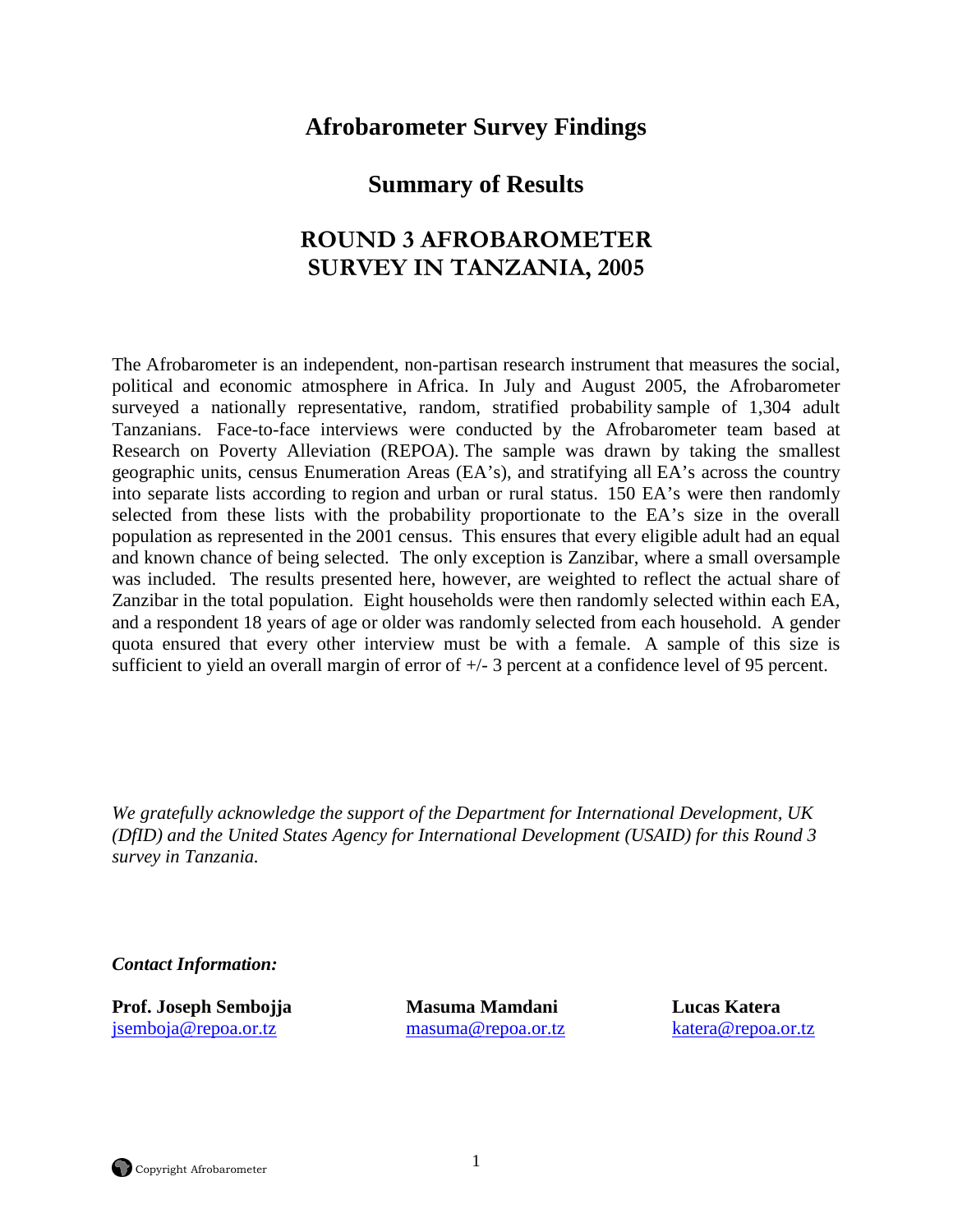Note: All figures in the following tables are percentages, rounded to whole numbers. Due to rounding, columns may not add up to exactly 100. Also note that a "0" is reported if at least one, but less that 0.5% of all respondents offered the given response option, whereas the cell is left blank if no respondents offered that response.

| <b>Gender</b>                |                  |
|------------------------------|------------------|
| Male                         | 50               |
| Female                       | 50               |
|                              |                  |
| <b>Location</b>              |                  |
| Urban                        | 23               |
| Rural                        | $\overline{77}$  |
|                              |                  |
| <b>Region</b>                |                  |
| Dodoma                       | 4.4              |
| Arusha                       | $\overline{3.8}$ |
| Kilimanjaro                  | 4.4              |
| Tanga                        | $\overline{4.4}$ |
| Morogoro                     | 5.1              |
| Pwani                        | 3.2              |
| Dar el salaam                | $\overline{6.5}$ |
| Lindi                        | $\overline{3.2}$ |
| Mtwara                       | 3.2              |
| Ruvuma                       | $\overline{3.2}$ |
| Iringa                       | 4.4              |
| Mbeya                        | $\overline{6.3}$ |
| $\overline{\text{S}}$ ingida | 3.2              |
| Tabora                       | 4.4              |
| Rukwa                        | 3.2              |
| Kigoma                       | 4.4              |
| Shinyanga                    | 8.2              |
| Kagera                       | $\overline{5.7}$ |
| Mwanza                       | $\overline{8.3}$ |
| Mara                         | 4.4              |
| Manyara                      | 3.2              |
| North Unguja                 | 0.8              |
| South Unguja                 | 0.3              |
| Urban west                   | 1.4              |
| North Pemba                  | 0.3              |
| South Pemba                  | $\overline{0.3}$ |

### *Demographics*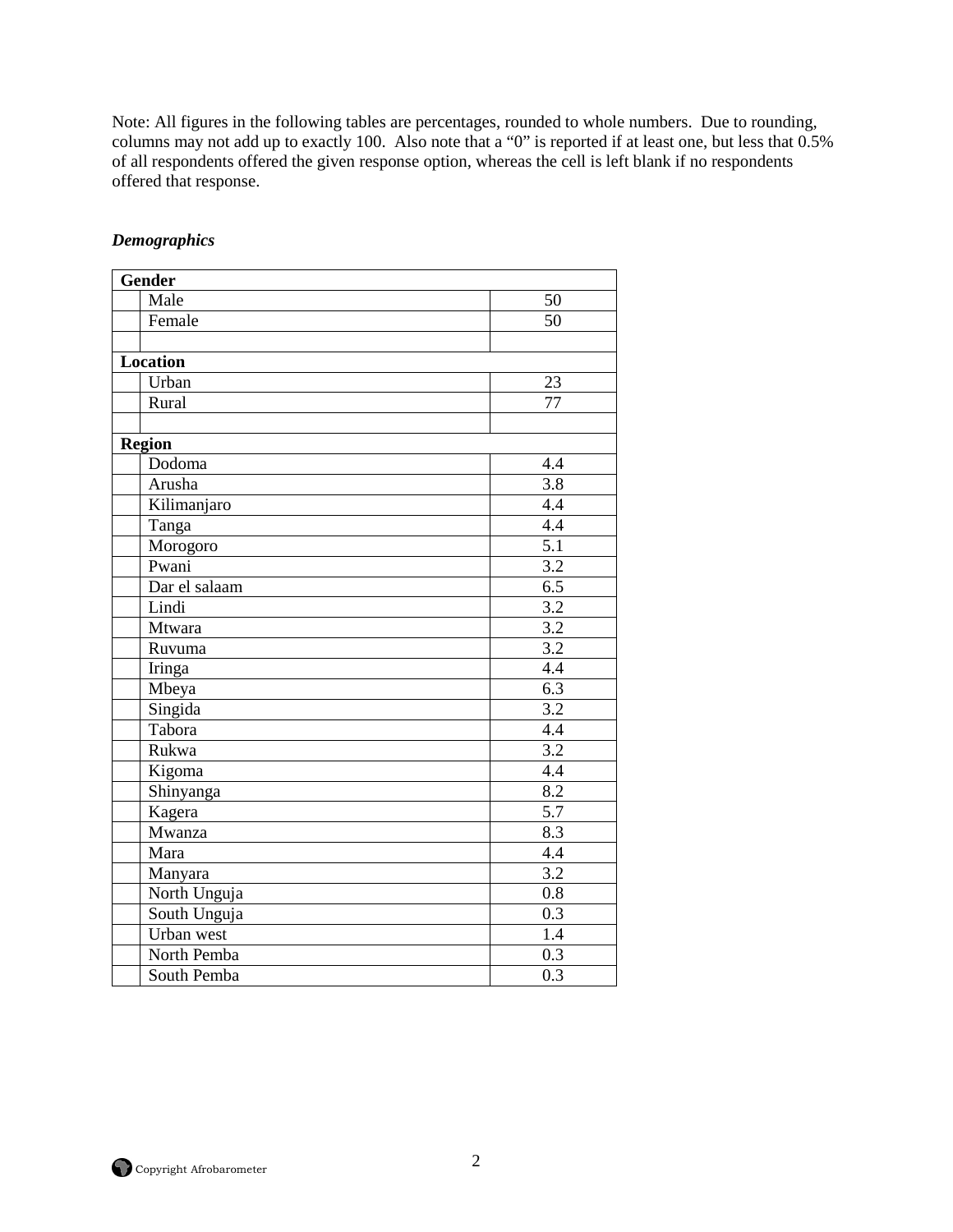# *Let's begin by recording a few facts about yourself.*

# *1. How old are you?*

| 18-24        |    |
|--------------|----|
| $25-34$      | 33 |
| $35-44$      |    |
| $45-54$      |    |
| 55 and older |    |
| Don't know   |    |

## *2. Are you the head of the household?*

|     | <b>Urban</b>        | <b>Rural</b> | <b>Male</b>      | Female    | <b>Total</b> |
|-----|---------------------|--------------|------------------|-----------|--------------|
| No  | . –                 | $\sim$       |                  | 5ο<br>ر ب | 30<br>J -    |
| Yes | $\sim$ $\sim$<br>ັບ | ບບ           | $\Omega$ 1<br>υī |           | UΙ           |

## *3. Which Tanzanian language is your home language*

|            | <b>Urban</b>   | <b>Rural</b>     | <b>Male</b>    | <b>Female</b>  | <b>Total</b>     |
|------------|----------------|------------------|----------------|----------------|------------------|
| Kiswahili  | 26             | 13               | 16             | 16             | 16               |
| Kinyakyusa | 4              | 3                | 4              | $\overline{2}$ | 3                |
| Kichaga    | 6              | 4                | $\overline{4}$ | $\overline{4}$ | 4                |
| Kihaya     | 3              | $\overline{4}$   | 3              | $\overline{4}$ | 3                |
| Kingoni    | 3              |                  | 1              | 3              | $\overline{2}$   |
| Kikwere    | $\overline{0}$ | $\mathbf{0}$     | $\mathbf{0}$   | $\overline{0}$ | $\boldsymbol{0}$ |
| Kipare     | 3              | 1                |                |                | 1                |
| Kihehe     | $\overline{2}$ | 3                | $\overline{2}$ | 3              | $\overline{2}$   |
| Kimakonde  | 5              | $\boldsymbol{0}$ | $\overline{2}$ | 1              |                  |
| Kinyamwezi | $\overline{2}$ | $\overline{2}$   | $\overline{2}$ | 3              | $\overline{2}$   |
| Kisukuma   | 9              | 18               | 16             | 15             | 16               |
| Kimasai    | $\overline{0}$ | 1                | 1              | $\theta$       |                  |
| Kimeru     | $\overline{0}$ | $\mathbf{0}$     | $\mathbf{0}$   | $\overline{0}$ | $\overline{0}$   |
| Kikurya    |                | $\mathbf{0}$     | $\mathbf{0}$   | $\overline{0}$ | $\boldsymbol{0}$ |
| Kigogo     | 1              | $\overline{2}$   | $\overline{2}$ | $\mathbf{1}$   | $\overline{2}$   |
| Kiluguru   | 3              | $\overline{2}$   | $\overline{2}$ | 3              | 3                |
| Kifipa     | $\overline{3}$ | 3                | $\overline{4}$ | 3              | 3                |
| Kinyiramba | 1              | $\overline{0}$   | $\theta$       | $\overline{0}$ | $\boldsymbol{0}$ |
| Kinyaturu  | $\overline{2}$ | $\overline{2}$   | $\overline{2}$ | $\overline{2}$ | $\overline{2}$   |
| Others     | 25             | 41               | 38             | 37             | 37               |

*Let's turn to discuss economic conditions.*

#### *4a. In general, how would you describe: the present economic conditions of this country?*

|                      | <b>Urban</b> | <b>Rural</b> | <b>Male</b> | <b>Female</b> | $\checkmark$<br><b>Total</b> |
|----------------------|--------------|--------------|-------------|---------------|------------------------------|
| Very bad             |              |              |             |               |                              |
| Fairly bad           | 28           | 33           | 29          | 34            | 32                           |
| Neither good nor bad | 32           | 27           | 29          | 27            | 28                           |
| Fairly good          | 30           | 29           | 30          | 28            | 29                           |
| Very good            |              |              |             |               |                              |
| Don't know           |              |              |             |               |                              |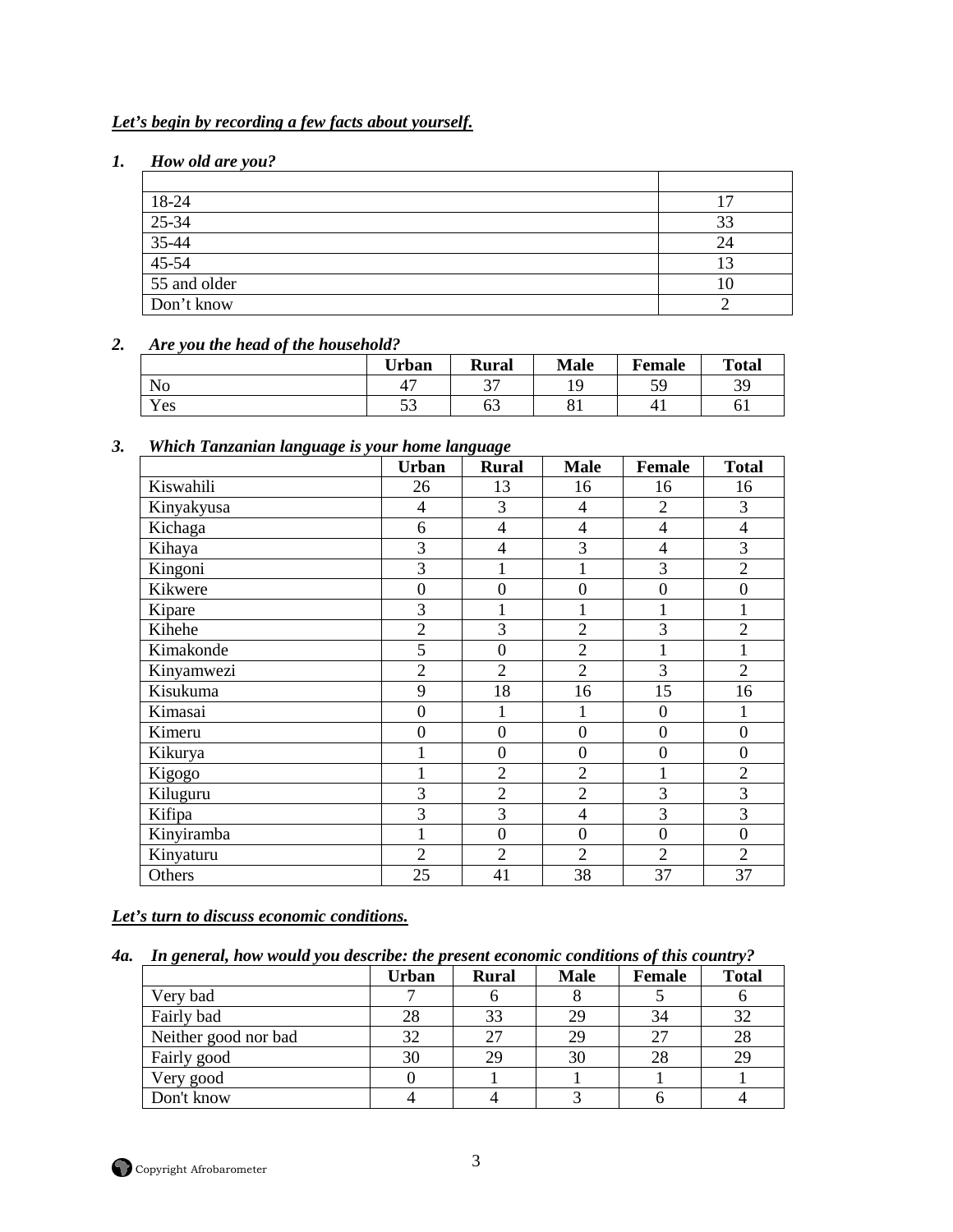|                      | <b>Urban</b> | <b>Rural</b> | <b>Male</b> | <b>Female</b> | <b>Total</b> |
|----------------------|--------------|--------------|-------------|---------------|--------------|
| Very bad             |              |              |             |               |              |
| Fairly bad           |              |              | 39          | 39            | 39           |
| Neither good nor bad | 35           | 28           | 32          | 30            |              |
| Fairly good          | 24           |              | 20          | 23            | 22           |
| Very good            |              |              |             |               |              |
| Don't know           |              |              |             |               |              |

*4b. In general, how would you describe: your own present living conditions?* 

*5. In general, how do you rate your living conditions compared to those of other Tanzanians?* 

|               | Urban | <b>Rural</b> | <b>Male</b> | <b>Female</b> | <b>Total</b> |
|---------------|-------|--------------|-------------|---------------|--------------|
| Much worse    |       |              |             |               |              |
| Worse         | 29    | 34           | 33          | 33            | 33           |
| Same          | 34    | 36           | 35          | 36            | 35           |
| <b>Better</b> | 23    | 16           |             |               | 18           |
| Much better   |       |              |             |               |              |
| Don't know    |       |              |             |               |              |

*6a. Looking back, how do you rate the following compared to twelve months ago: economic conditions in this country?* 

|               | <b>Urban</b> | <b>Rural</b> | <b>Male</b> | <b>Female</b> | <b>Total</b> |
|---------------|--------------|--------------|-------------|---------------|--------------|
| Much worse    |              |              |             |               |              |
| Worse         | 23           | 24           |             | 23            | 24           |
| Same          | 33           | 32           | 30          | 33            | 32           |
| <b>Better</b> | 34           | 31           | 33          | 31            | 32           |
| Much better   |              |              |             |               |              |
| Don't know    |              |              |             |               |              |

*6b. Looking back, how do you rate the following compared to twelve months ago: your living conditions?* 

|               | Urban | <b>Rural</b> | <b>Male</b> | <b>Female</b> | <b>Total</b> |
|---------------|-------|--------------|-------------|---------------|--------------|
| Much worse    |       |              |             |               |              |
| Worse         | 23    | 29           |             | 28            | 28           |
| Same          | 34    | 32           |             | 33            | 33           |
| <b>Better</b> | 31    | 28           | 28          | 29            | 28           |
| Much better   |       |              |             |               |              |
| Don't know    |       |              |             |               |              |

*7a. Looking ahead, do you expect the following to be better or worse: economic conditions in this country in twelve months time?* 

|               | <b>Urban</b> | <b>Rural</b> | <b>Male</b> | Female | <b>Total</b> |
|---------------|--------------|--------------|-------------|--------|--------------|
| Much worse    |              |              |             |        |              |
| Worse         |              |              |             |        |              |
| Same          | 12           | 14           | 14          |        | 13           |
| <b>Better</b> | 33           | 26           | 33          | 23     | 28           |
| Much better   | 12           |              |             |        |              |
| Don't know    | 32           |              | 34          |        | 39           |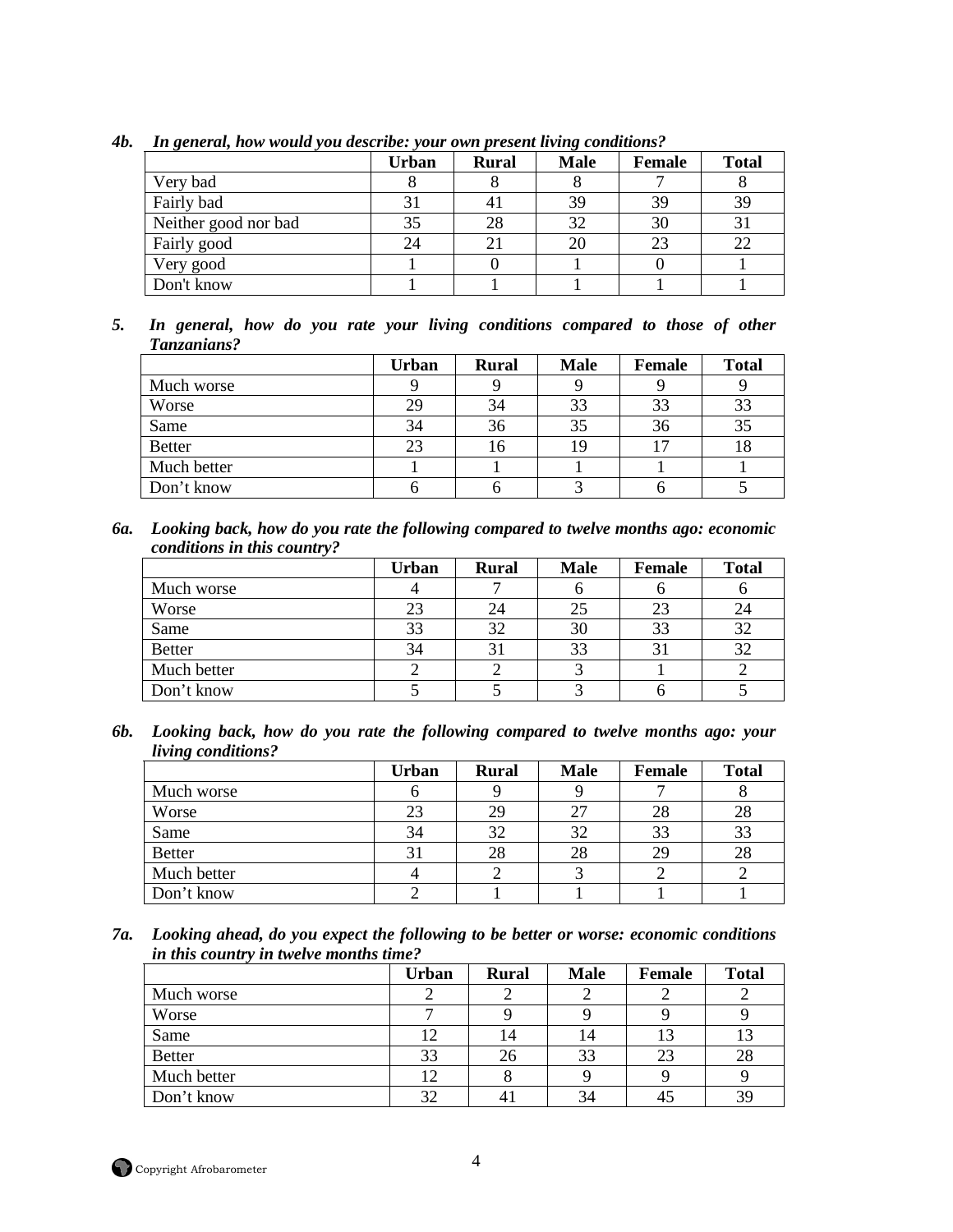|               | Urban | <b>Rural</b> | <b>Male</b> | <b>Female</b> | <b>Total</b> |
|---------------|-------|--------------|-------------|---------------|--------------|
| Much worse    |       |              |             |               |              |
| Worse         | 10    | 12           |             |               | 12           |
| Same          | 13    | 14           | 14          |               | 13           |
| <b>Better</b> | 35    | 27           | 33          | 25            | 29           |
| Much better   | 10    |              |             |               |              |
| Don't know    | 30    | 38           |             |               | 36           |

*7b. Looking ahead, do you expect the following to be better or worse: your living conditions in twelve months time?* 

*8a. Over the past year, how often, if ever, have you or anyone in your family gone without: enough food to eat?* 

|                    | Urban | <b>Rural</b>   | <b>Male</b> | Female | <b>Total</b> |
|--------------------|-------|----------------|-------------|--------|--------------|
| Never              | 57    |                | 48          | -46    | 47           |
| Just once or twice |       | l 6            |             |        |              |
| Several times      | 19    | 23             |             | 23     | 22           |
| Many times         |       | $\overline{ }$ |             |        | IJ           |
| Always             |       |                |             |        |              |
| Don't know         |       |                |             |        |              |

*8b. Over the past year, how often, if ever, have you or anyone in your family gone without: enough clean water for home use?* 

|                    | <b>Urban</b> | <b>Rural</b> | <b>Male</b> | <b>Female</b> | <b>Total</b> |
|--------------------|--------------|--------------|-------------|---------------|--------------|
| Never              | 59           | 34           | 37          | 39            | 38           |
| Just once or twice |              |              |             |               |              |
| Several times      | ١q           |              | 18          |               |              |
| Many times         | 18           | 23           | 22          | 22            |              |
| Always             |              |              |             |               |              |
| Don't know         |              |              |             |               |              |

*8c. Over the past year, how often, if ever, have you or anyone in your family gone without: medicines or medical treatment?* 

|                    | <b>Urban</b> | <b>Rural</b> | <b>Male</b> | Female | <b>Total</b> |
|--------------------|--------------|--------------|-------------|--------|--------------|
| Never              | 52           | 42           | 4 I         |        |              |
| Just once or twice |              |              | ι4          |        |              |
| Several times      | - G          | 22           |             |        |              |
| Many times         |              |              |             | 16     | 10           |
| Always             |              |              |             |        |              |
| Don't know         |              |              |             |        |              |

*8d. Over the past year, how often, if ever, have you or anyone in your family gone without: enough fuel to cook your food?* 

|                    | Urban | <b>Rural</b> | <b>Male</b> | Female | <b>Total</b> |
|--------------------|-------|--------------|-------------|--------|--------------|
| Never              |       | 67           |             | 68     | 68           |
| Just once or twice | ГU    | 14           |             |        |              |
| Several times      |       | TŪ           |             |        | ΙU           |
| Many times         |       |              |             |        |              |
| Always             |       |              |             |        |              |
| Don't know         |       |              |             |        |              |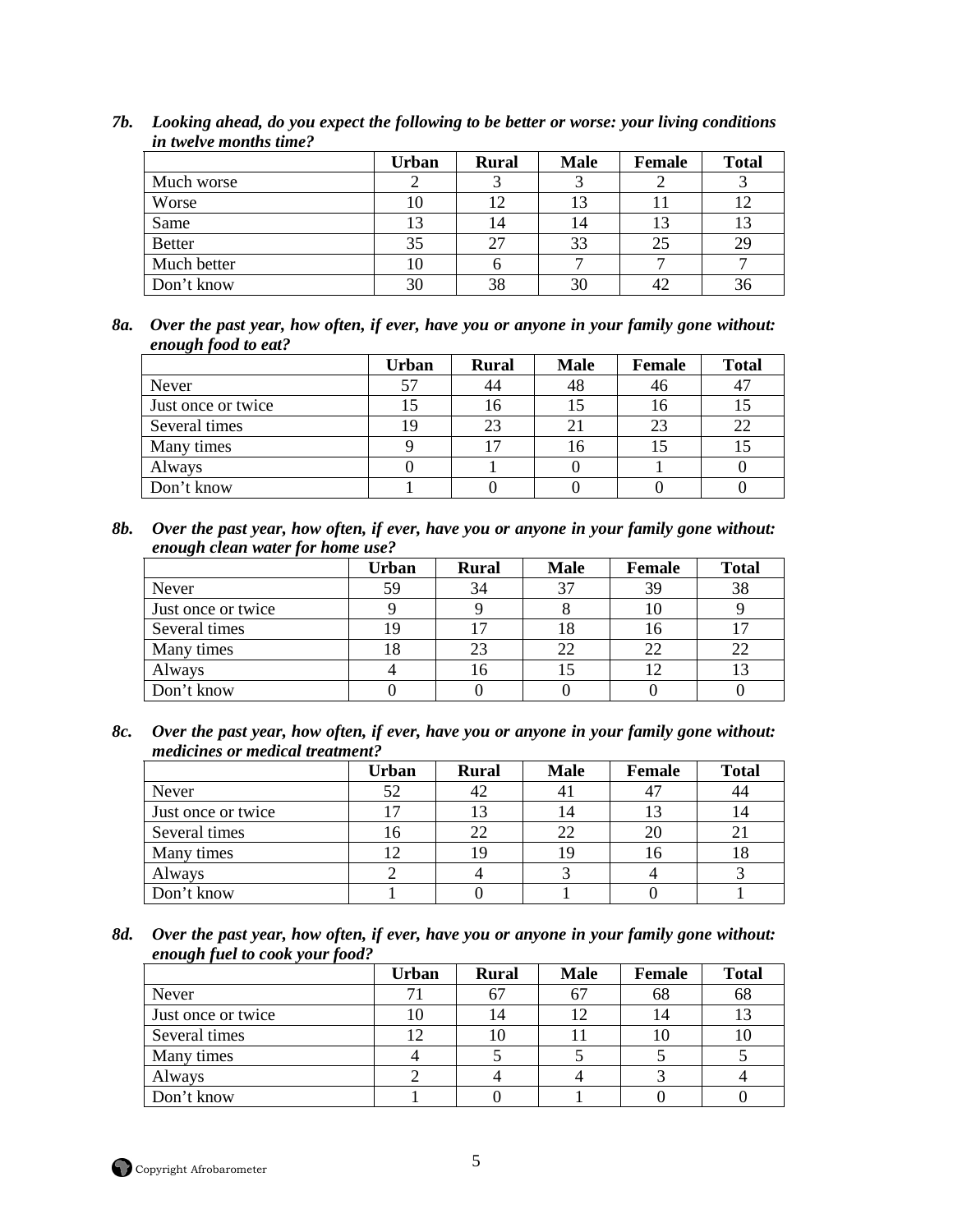|                    | Urban | <b>Rural</b> | <b>Male</b> | Female | <b>Total</b> |
|--------------------|-------|--------------|-------------|--------|--------------|
| Never              | 19    |              |             | 16     | 16           |
| Just once or twice | 20    |              | 14          | 13     |              |
| Several times      | 25    |              |             | 22     | 23           |
| Many times         | 33    |              |             | 42     | 42           |
| Always             |       |              |             |        |              |
| Don't know         |       |              |             |        |              |

*8e. Over the past year, how often, if ever, have you or anyone in your family gone without: a cash income?* 

*8f. Over the past year, how often, if ever, have you or anyone in your family gone without: school expenses for your children (like fees, uniforms or books)?* 

|                    | <b>Urban</b> | <b>Rural</b> | <b>Male</b> | <b>Female</b> | <b>Total</b> |
|--------------------|--------------|--------------|-------------|---------------|--------------|
| Never              | 41           | 46           |             | 46            | 45           |
| Just once or twice | 14           |              |             |               | 12           |
| Several times      | 14           | 12           | 14          |               | 13           |
| Many times         |              | 10           |             | 10            | 10           |
| Always             |              |              |             |               |              |
| No children        | 22           |              |             | 18            | 18           |
| Don't know         |              |              |             |               |              |

*9a. Over the past year, how often, if ever, have you or anyone in your family: feared crime in your own home?* 

|                    | Urban | <b>Rural</b> | <b>Male</b> | <b>Female</b> | <b>Total</b> |
|--------------------|-------|--------------|-------------|---------------|--------------|
| Never              | 59    | 68           | 64          | 68            | 66           |
| Just once or twice | Iб    |              |             |               | 12           |
| Several times      |       |              |             |               | 13           |
| Many times         |       |              |             |               |              |
| Always             |       |              |             |               |              |
| Don't know         |       |              |             |               |              |

*9b. Over the past year, how often, if ever, have you or anyone in your family: had something stolen from your house?* 

|                    | <b>Urban</b> | <b>Rural</b> | <b>Male</b> | Female | <b>Total</b> |
|--------------------|--------------|--------------|-------------|--------|--------------|
| <b>Never</b>       | 68           |              |             | 79     | 78           |
| Just once or twice |              |              |             |        |              |
| Several times      |              |              |             |        |              |
| Many times         |              |              |             |        |              |
| Always             |              |              |             |        |              |
| Don't know         |              |              |             |        |              |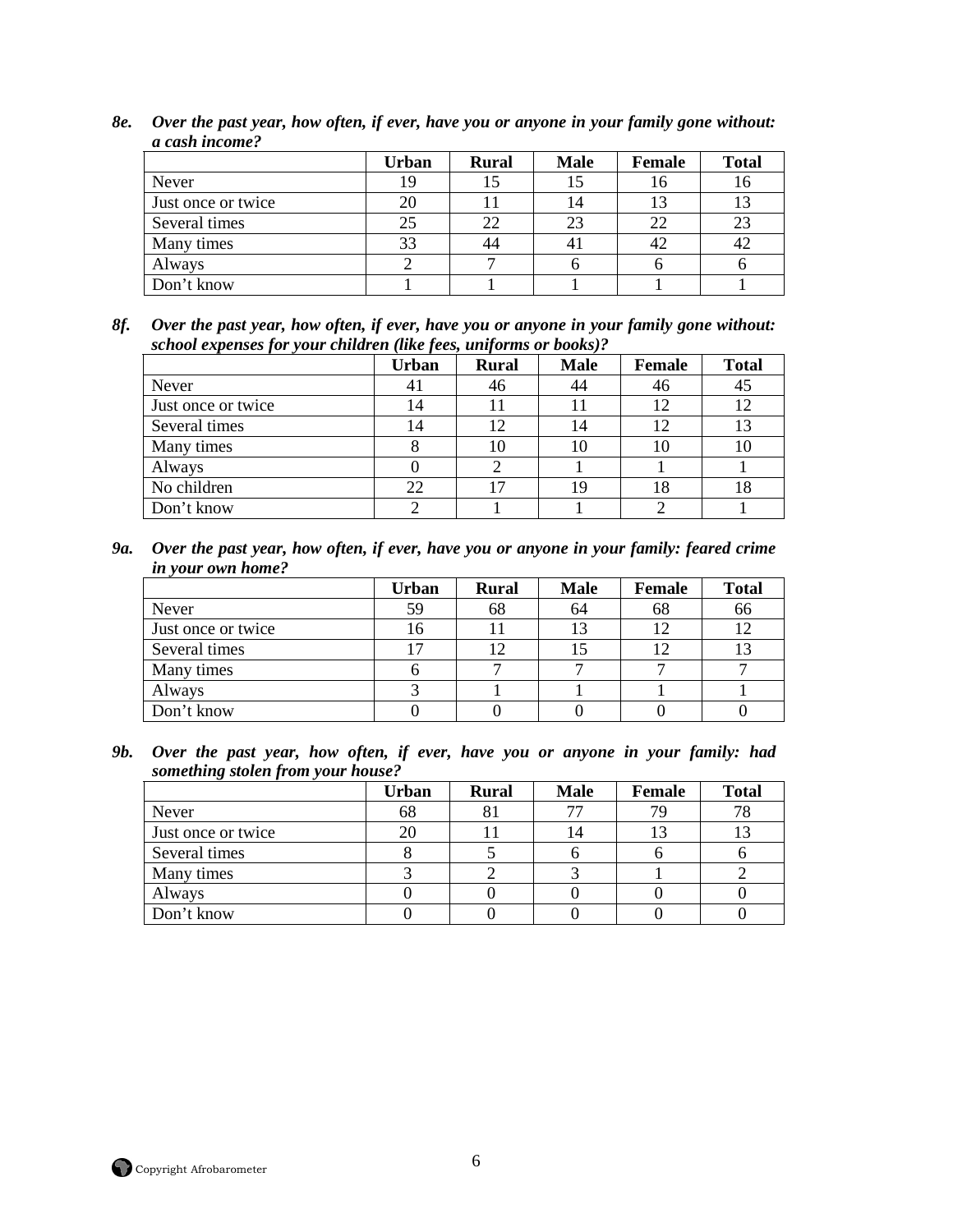|                    | Urban | <b>Rural</b> | <b>Male</b> | Female | <b>Total</b> |
|--------------------|-------|--------------|-------------|--------|--------------|
| <b>Never</b>       | 94    | 93           |             | 94     | 94           |
| Just once or twice |       |              |             |        |              |
| Several times      |       |              |             |        |              |
| Many times         |       |              |             |        |              |
| Always             |       |              |             |        |              |
| Don't know         |       |              |             |        |              |

*9c. Over the past year, how often, if ever, have you or anyone in your family: been physically attacked?* 

*10. Which of the following statements is closest to your view? Choose Statement A or Statement B.* 

*A. It is better to have free schooling for our children, even if the quality of education is low.* 

| D. It is better to raise eaucuitonul standards, even if we have to pay school fees. |       |       |             |        |              |  |  |  |
|-------------------------------------------------------------------------------------|-------|-------|-------------|--------|--------------|--|--|--|
|                                                                                     | Urban | Rural | <b>Male</b> | Female | <b>Total</b> |  |  |  |
| Agree very strongly with A                                                          |       |       | 38          | 40     | 39           |  |  |  |
| Agree with A                                                                        |       |       |             |        |              |  |  |  |
| Agree with B                                                                        |       |       |             |        |              |  |  |  |
| Agree very strongly with B                                                          | 40    |       |             | 20     |              |  |  |  |

Agree very strongly with B  $\begin{array}{|c|c|c|c|c|c|c|c|}\n\hline\n\text{Agree} & \text{with } \text{neither} & \text{if } 2 & \text{if } 2 & \text{if } 2 & \text{if } 2 & \text{if } 2 & \text{if } 2 & \text{if } 2 & \text{if } 2 & \text{if } 2 & \text{if } 2 & \text{if } 2 & \text{if } 2 & \text{if } 2 & \text{if } 2 & \text{if } 2 & \text{if } 2 & \text{if } 2 & \text{if } 2 & \text{$ Agree with neither 2 2 2 2 2 Don't know 1 1 2 1 2 2

*B. It is better to raise educational standards, even if we have to pay school fees.* 

*11. Which of the following statements is closest to your view? Choose Statement A or Statement B.* 

*A. All civil servants should keep their jobs, even if paying their salaries is costly to the economy.* 

*B. The government cannot afford so many public employees and should lay some of them off.* 

|                            | Urban | <b>Rural</b> | <b>Male</b> | <b>Female</b> | <b>Total</b> |
|----------------------------|-------|--------------|-------------|---------------|--------------|
| Agree very strongly with A | 35    |              |             | 36            | 37           |
| Agree with A               | 23    |              |             | 22            |              |
| Agree with B               | 14    | 12           |             |               |              |
| Agree very strongly with B |       |              |             |               |              |
| Agree with neither         |       |              |             |               |              |
| Don't know                 |       |              |             |               |              |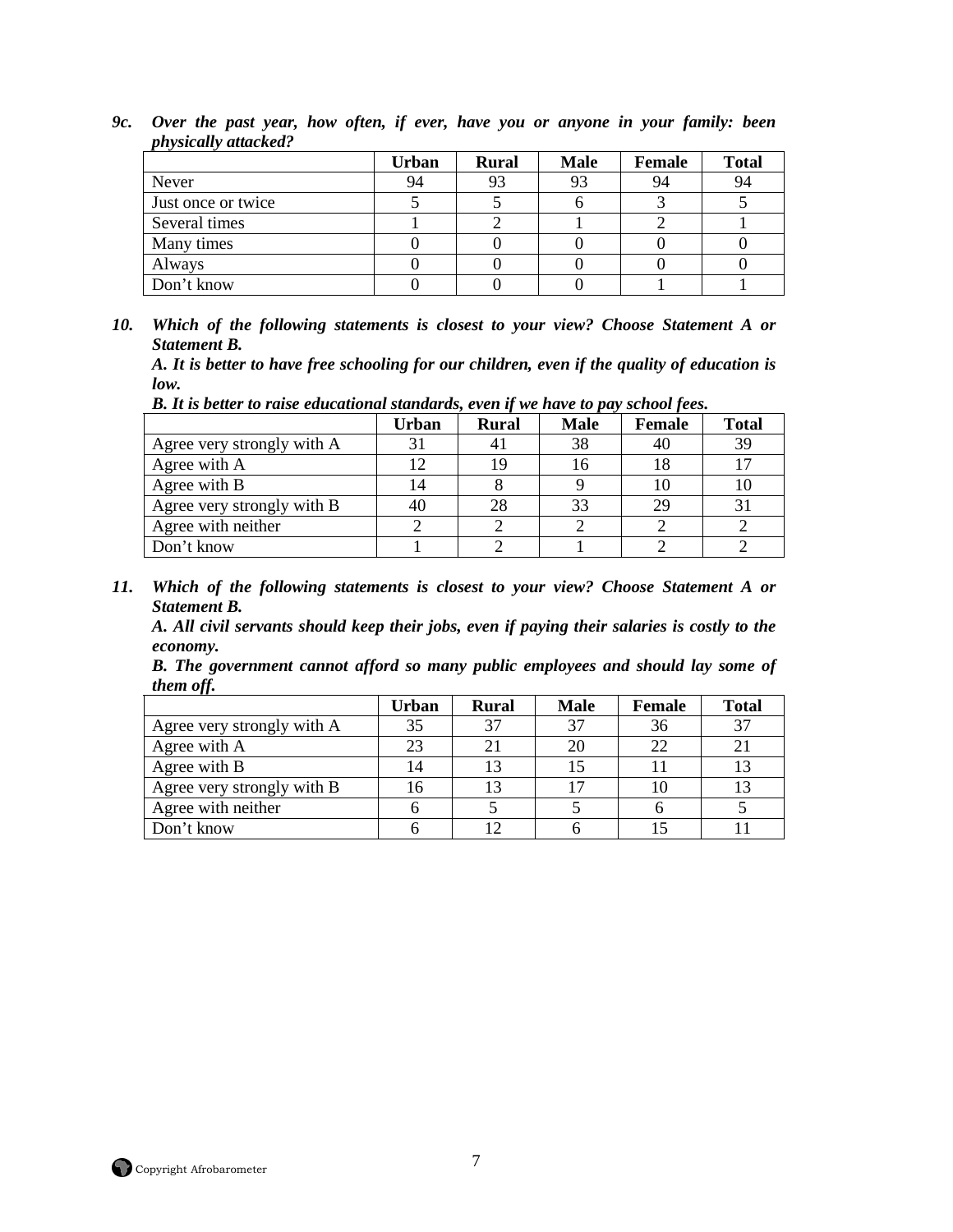*A. The costs of reforming the economy are too high; the government should therefore abandon its current economic policies.* 

*B. In order for the economy to get better in the future, it is necessary for us to accept some hardships now.* 

|                            | <b>Urban</b> | <b>Rural</b> | <b>Male</b> | Female | <b>Total</b> |
|----------------------------|--------------|--------------|-------------|--------|--------------|
| Agree very strongly with A |              |              |             |        | 16           |
| Agree with A               |              |              |             |        | 14           |
| Agree with B               |              | 23           |             |        | 23           |
| Agree very strongly with B | 35           | 29           |             | 25     | 30           |
| Agree with neither         |              |              |             |        |              |
| Don't know                 |              |              |             |        |              |

*13. Which of the following statements is closest to your view? Choose Statement A or Statement B.* 

*A: The government's economic policies have helped most people; only a few have suffered.* 

*B: The government's economic policies have hurt most people and only benefited a few.*

|                            | Urban | <b>Rural</b> | <b>Male</b> | Female | <b>Total</b> |
|----------------------------|-------|--------------|-------------|--------|--------------|
| Agree very strongly with A | 16    | 19           | 20          |        | 18           |
| Agree with A               |       |              |             | 12     |              |
| Agree with B               |       | 16           |             |        |              |
| Agree very strongly with B |       |              | 49          |        | 44           |
| Agree with neither         |       |              |             |        |              |
| Don't know                 |       |              |             |        |              |

*14a. Please tell me whether each of the following aspects of our economic situation in this country are better or worse than they were a few years ago, or whether they have remained the same: the availability of consumer goods?* 

|               | <b>Urban</b> | <b>Rural</b> | <b>Male</b>    | <b>Female</b> | <b>Total</b> |
|---------------|--------------|--------------|----------------|---------------|--------------|
| Much worse    |              |              | 10             | 10            | 10           |
| Worse         | 15           |              | 18             | 18            | 18           |
| Same          |              | 13           |                | 14            | 13           |
| <b>Better</b> | 30           |              | 3 <sup>1</sup> | 31            |              |
| Much better   | 33           | 24           | 28             | 24            | 26           |
| Don't know    |              |              |                |               |              |

*14b. Please tell me whether each of the following aspects of our economic situation in this country are better or worse than they were a few years ago, or whether they have remained the same: the availability of job opportunities?* 

|               | <b>Urban</b> | <b>Rural</b> | <b>Male</b> | <b>Female</b> | <b>Total</b> |
|---------------|--------------|--------------|-------------|---------------|--------------|
| Much worse    | 48           | 36           | 42          | 35            | 39           |
| Worse         |              | 30           | 30          | 30            | 30           |
| Same          | 1 V          | 1∪           | Ω           |               | 10           |
| <b>Better</b> |              |              |             | 10            |              |
| Much better   |              |              |             |               |              |
| Don't know    |              |              |             |               |              |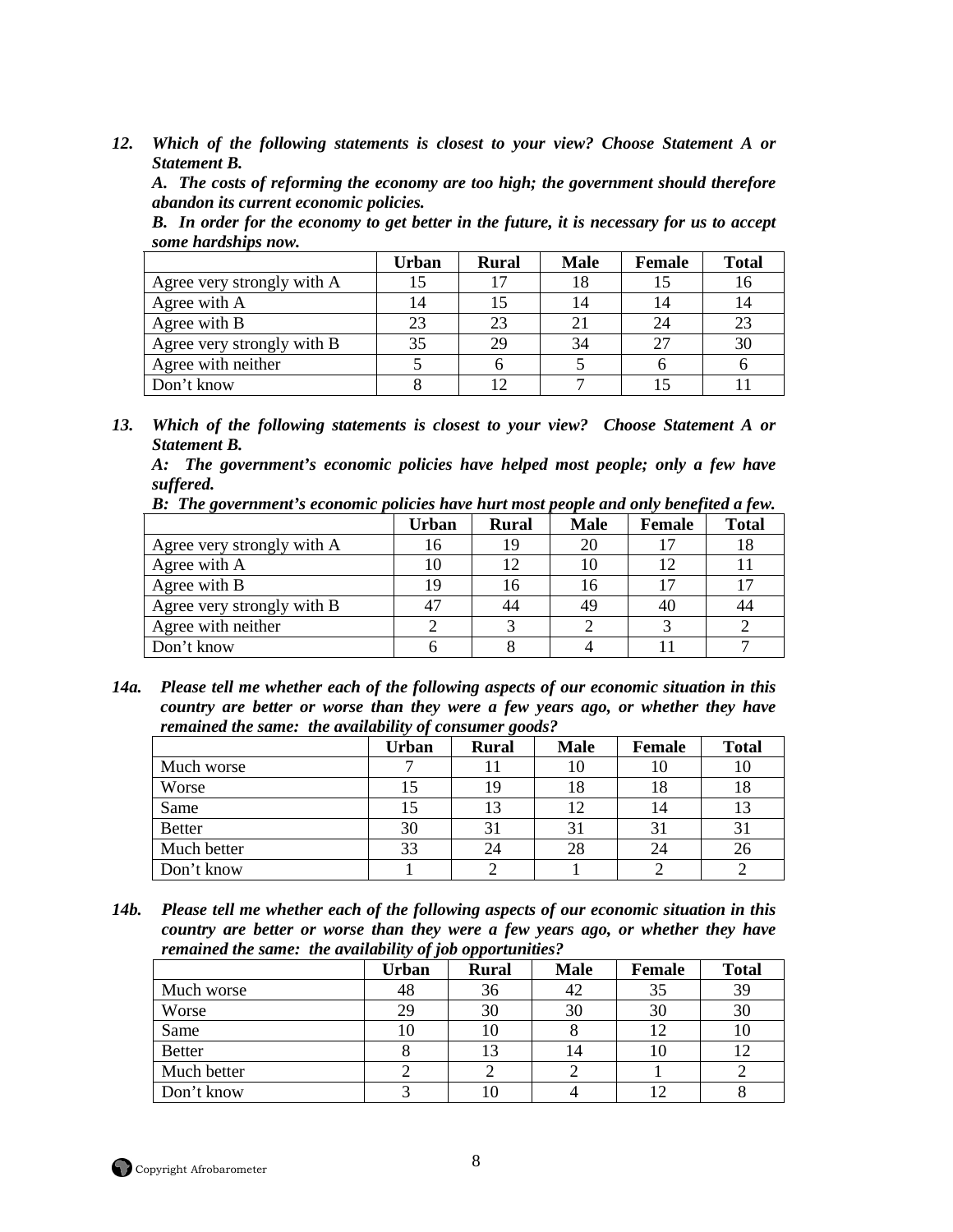*14c. Please tell me whether each of the following aspects of our economic situation in this country are better or worse than they were a few years ago, or whether they have remained the same: the gap between the rich and the poor?* 

| remained the same. The gup beth cent the rich and the poor . |       |              |             |               |              |  |  |  |
|--------------------------------------------------------------|-------|--------------|-------------|---------------|--------------|--|--|--|
|                                                              | Urban | <b>Rural</b> | <b>Male</b> | <b>Female</b> | <b>Total</b> |  |  |  |
| Much worse                                                   | 43    | 32           | 40          | 29            | 34           |  |  |  |
| Worse                                                        |       | 24           | 24          | 23            | 23           |  |  |  |
| Same                                                         |       |              |             | 14            | 13           |  |  |  |
| <b>Better</b>                                                |       |              |             |               | 12           |  |  |  |
| Much better                                                  |       |              |             |               |              |  |  |  |
| Don't know                                                   |       |              |             |               |              |  |  |  |

| 15a. How often do you get news from the following sources: radio? |  |  |
|-------------------------------------------------------------------|--|--|
|                                                                   |  |  |

|                        | <b>Urban</b> | <b>Rural</b> | <b>Male</b> | <b>Female</b> | <b>Total</b> |
|------------------------|--------------|--------------|-------------|---------------|--------------|
| Never                  |              |              |             |               |              |
| Less than once a month |              |              |             |               |              |
| A few times a month    |              |              |             |               |              |
| A few times a week     |              |              |             | 23            |              |
| Every day              |              |              |             |               | 59           |
| Don't know             |              |              |             |               |              |

#### *15b. How often do you get news from the following sources: television?*

| . .                    |       |              |             |        |              |
|------------------------|-------|--------------|-------------|--------|--------------|
|                        | Urban | <b>Rural</b> | <b>Male</b> | Female | <b>Total</b> |
| Never                  |       |              |             |        | 66           |
| Less than once a month |       |              |             |        |              |
| A few times a month    |       |              |             |        |              |
| A few times a week     |       |              |             |        |              |
| Every day              | 32    |              |             |        |              |
| Don't know             |       |              |             |        |              |

#### *15c. How often do you get news from the following sources: newspapers?*

|                        | Urban | <b>Rural</b> | <b>Male</b> | Female | <b>Total</b> |
|------------------------|-------|--------------|-------------|--------|--------------|
| Never                  | 20    | n i          |             | 59     | 52           |
| Less than once a month |       | 4            |             |        | 13           |
| A few times a month    |       |              |             |        | 13           |
| A few times a week     | 25    |              |             |        | 13           |
| Every day              | 28    |              |             |        |              |
| Don't know             |       |              |             |        |              |

#### *16. How interested would you say you are in public affairs? (You know, in politics and government).*

|                       | Urban | <b>Rural</b> | <b>Male</b> | <b>Female</b> | <b>Total</b> |
|-----------------------|-------|--------------|-------------|---------------|--------------|
| Not at all interested |       |              |             |               |              |
| Not very interested   |       |              |             |               |              |
| Somewhat interested   |       | 32           |             | 38            | 34           |
| Very interested       |       | 48           |             | 38            | 46           |
| Don't know            |       |              |             |               |              |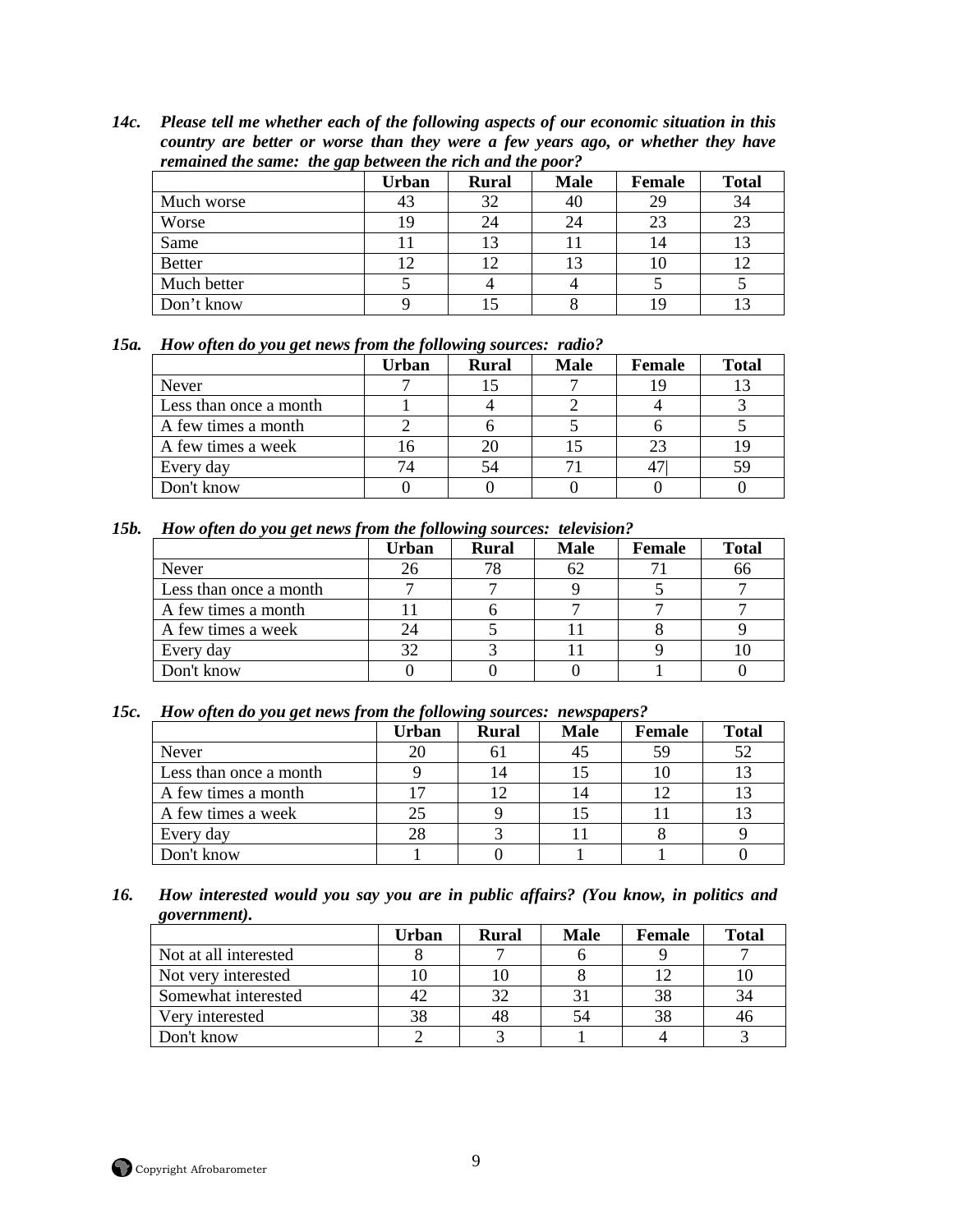|              | Urban | <b>Rural</b> | <b>Male</b> | <b>Female</b> | <b>Total</b> |
|--------------|-------|--------------|-------------|---------------|--------------|
| Never        | ົ     | 23           |             | 29            | 24           |
| Occasionally | 44    | 33           |             | 36            | 36           |
| Frequently   | 28    | 40           | 40          | 30            | 38           |
| Don't know   |       |              |             |               |              |

- *17. When you get together with your friends and family, would you say you discuss political matters:*
- *18a. Do you agree or disagree with the following statement: Politics and government sometimes seem so complicated that you can't really understand what's going on?*

|                            | Urban | <b>Rural</b> | <b>Male</b> | $\mathbf{v}$<br><b>Female</b> | <b>Total</b> |
|----------------------------|-------|--------------|-------------|-------------------------------|--------------|
| Strongly agree             |       | 16           |             |                               | l6           |
| Agree                      | 33    | 30           |             | 32                            |              |
| Neither agree nor disagree | 10    | 13           |             |                               |              |
| Disagree                   |       | l 6          |             |                               | 16           |
| Strongly disagree          |       |              |             |                               |              |
| Don't know                 |       | ١q           |             |                               |              |

*18b. Do you agree or disagree with the following statement: As far as politics are concerned, friends and neighbors do not listen to you?* 

|                            | <b>Urban</b> | <b>Rural</b> | <b>Male</b> | Female      | <b>Total</b> |
|----------------------------|--------------|--------------|-------------|-------------|--------------|
| Strongly agree             |              |              |             |             |              |
| Agree                      |              | 20           | つつ          |             | 20           |
| Neither agree nor disagree | 16           | Iб           |             |             | 16           |
| Disagree                   | 29           | 24           |             | 23          | 25           |
| Strongly disagree          |              | l6           |             |             | 16           |
| Don't know                 |              | 8            |             | $2^{\circ}$ | $1 -$        |

*Let's talk for a moment about the kind of society we would like to have in this country.*

*19. Which of the following statements is closest to your view? Choose Statement A or Statement B.* 

*A. People should look after themselves and be responsible for their own success in life. B. The government should bear the main responsibility for the well-being of people.* 

|                            | 70 J F T |              |             |        |              |
|----------------------------|----------|--------------|-------------|--------|--------------|
|                            | Urban    | <b>Rural</b> | <b>Male</b> | Female | <b>Total</b> |
| Agree very strongly with A |          |              |             |        | 48           |
| Agree with A               |          | 18           |             |        |              |
| Agree with B               |          |              |             |        |              |
| Agree very strongly with B |          | 20           | $2^{\circ}$ |        | 20           |
| Agree with neither         |          |              |             |        |              |
| Don't know                 |          |              |             |        |              |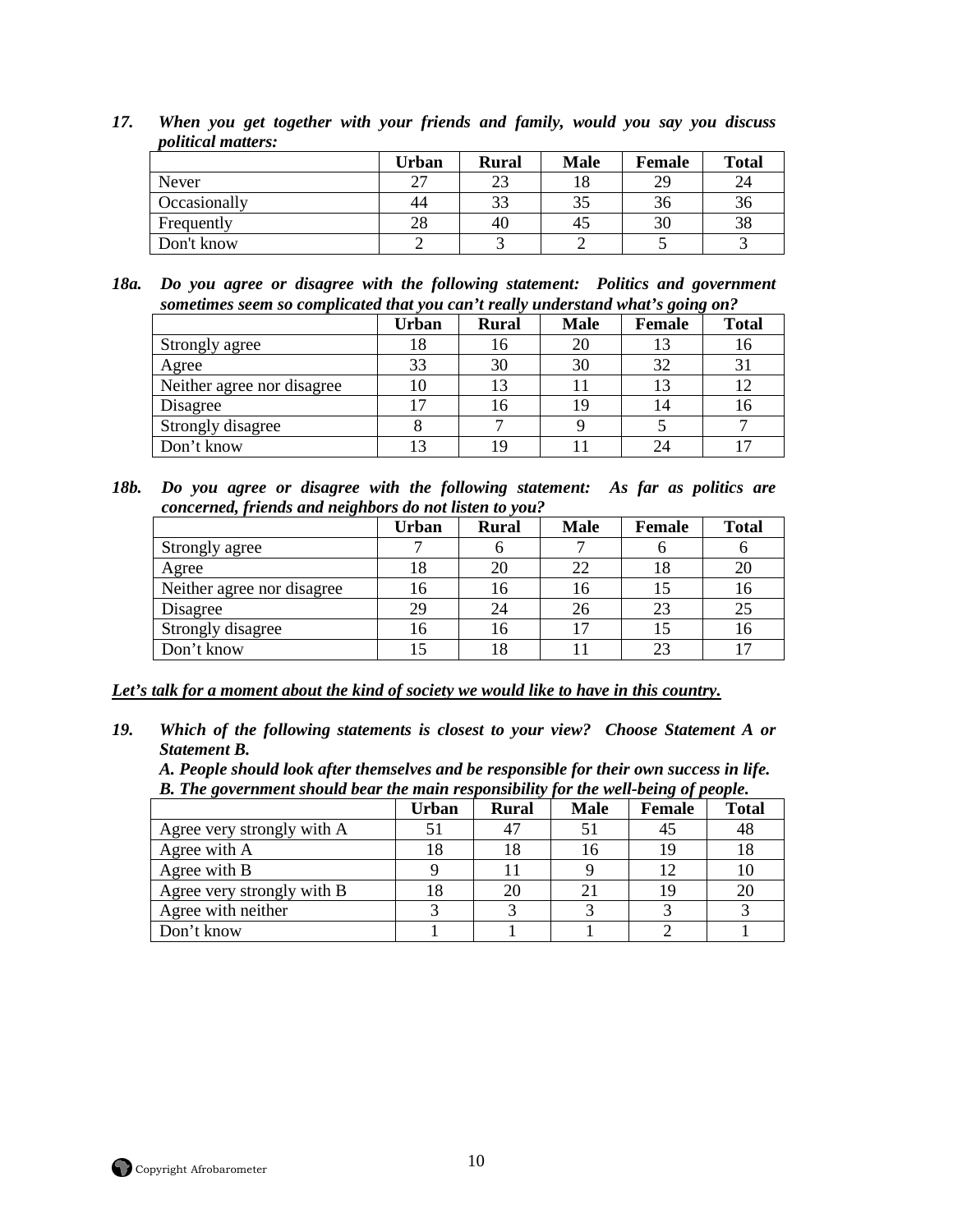|                            | <b>Urban</b> | <b>Rural</b> | <b>Male</b>               | Female | <b>Total</b> |
|----------------------------|--------------|--------------|---------------------------|--------|--------------|
| Agree very strongly with A | 56           |              | 61                        | 49     | 55           |
| Agree with A               | 25           |              | $\mathbf{2}^{\mathsf{i}}$ | 30     | 25           |
| Agree with B               |              |              |                           |        |              |
| Agree very strongly with B |              |              |                           |        |              |
| Agree with neither         |              |              |                           |        |              |
| Don't know                 |              |              |                           |        |              |

*A. As citizens, we should be more active in questioning the actions of our leaders. B. In our country these days, we should show more respect for authority.* 

*21. Which of the following statements is closest to your view? Choose Statement A or Statement B.* 

*A. Since leaders represent everyone, they should not favor their own family or group. B. Once in office, leaders are obliged to help their home community.* 

|                            | Urban | <b>Rural</b> | <b>Male</b> | Female | <b>Total</b> |
|----------------------------|-------|--------------|-------------|--------|--------------|
| Agree very strongly with A | 54    | 49           |             |        | 50           |
| Agree with A               | 23    | 28           |             | 27     | つフ           |
| Agree with B               |       |              |             |        |              |
| Agree very strongly with B |       |              |             |        |              |
| Agree with neither         |       |              |             |        |              |
| Don't know                 |       |              |             |        |              |

*22. Which of the following statements is closest to your view? Choose Statement A or Statement B.* 

*A. All people should be permitted to vote, even if they do not fully understand all the issues in an election.* 

|  |  |  |  |  |  |  | B. Only those who are sufficiently well educated should be allowed to choose leaders. |
|--|--|--|--|--|--|--|---------------------------------------------------------------------------------------|
|--|--|--|--|--|--|--|---------------------------------------------------------------------------------------|

|                            | Urban | <b>Rural</b> | <b>Male</b> | Female | Total |
|----------------------------|-------|--------------|-------------|--------|-------|
| Agree very strongly with A |       | 66           |             |        | 67    |
| Agree with A               |       | 23           |             | 23     | 22    |
| Agree with B               |       |              |             |        |       |
| Agree very strongly with B |       |              |             |        |       |
| Agree with neither         |       |              |             |        |       |
| Don't know                 |       |              |             |        |       |

**Copyright Afrobarometer** 11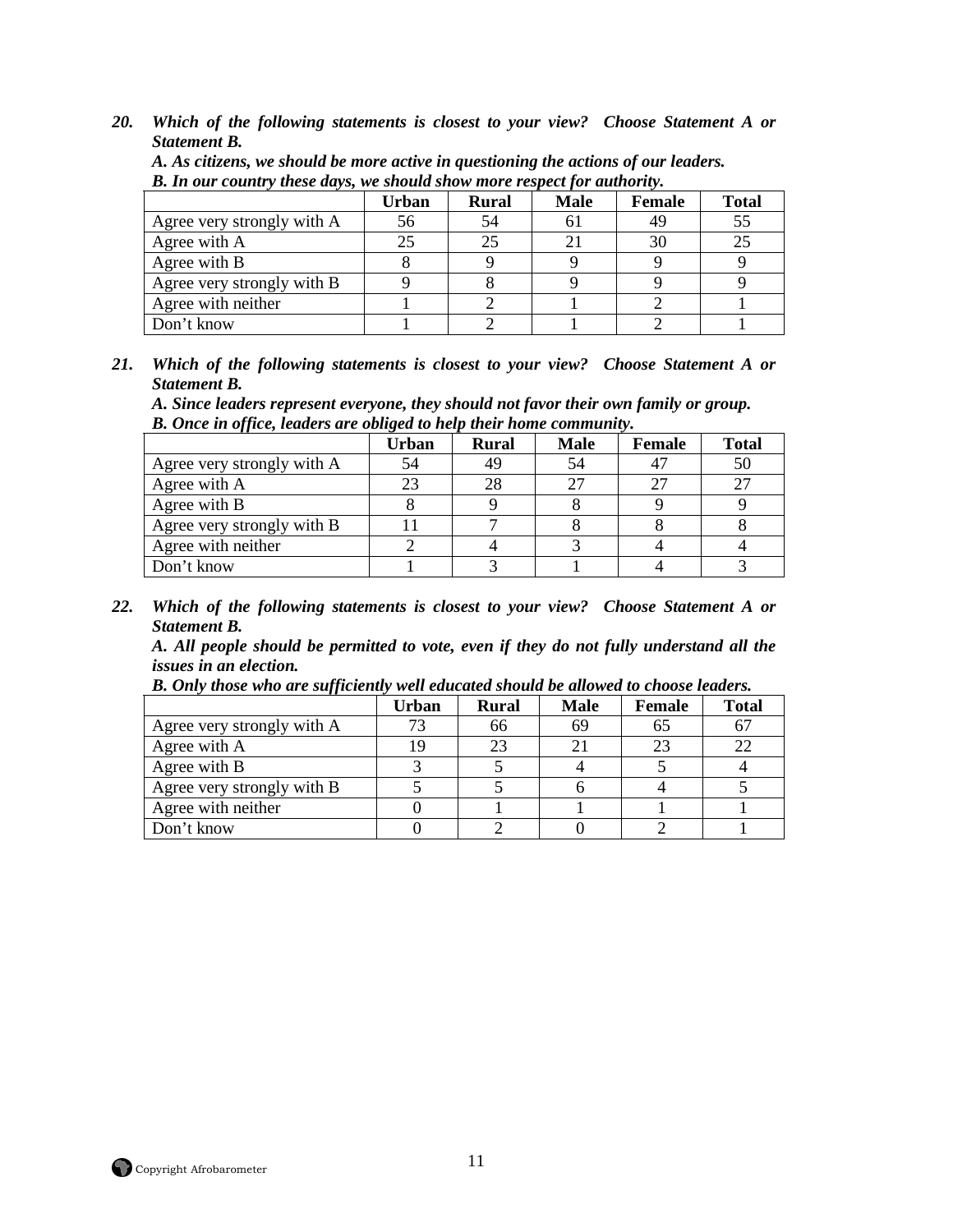*A. In our country, women should have equal rights and receive the same treatment as men.* 

*B. Women have always been subject to traditional laws and customs, and should remain so.* 

|                            | <b>Urban</b> | <b>Rural</b> | <b>Male</b> | Female | <b>Total</b> |
|----------------------------|--------------|--------------|-------------|--------|--------------|
| Agree very strongly with A |              | 75           |             | 82     | 76           |
| Agree with A               |              | 12           | 14          |        | 12           |
| Agree with B               |              |              |             |        |              |
| Agree very strongly with B |              |              |             |        |              |
| Agree with neither         |              |              |             |        |              |
| Don't know                 |              |              |             |        |              |

*24. Which of the following statements is closest to your view? Choose Statement A or Statement B.* 

*A. Women should have the same chance of being elected to political office as men. B. Men make better political leaders than women, and should be elected rather than women.* 

|                            | Urban | <b>Rural</b> | <b>Male</b> | Female | <b>Total</b> |
|----------------------------|-------|--------------|-------------|--------|--------------|
| Agree very strongly with A | 76    |              |             | 83     | 78           |
| Agree with A               |       |              |             |        |              |
| Agree with B               |       |              |             |        |              |
| Agree very strongly with B |       |              |             |        |              |
| Agree with neither         |       |              |             |        |              |
| Don't know                 |       |              |             |        |              |

*25. Which of the following statements is closest to your view? Choose Statement A or Statement B.* 

*A. Government should be able to ban any organization that goes against its policies. B. We should be able to join any organization, whether or not the government approves of it.* 

|                            | <b>Urban</b> | <b>Rural</b> | <b>Male</b> | Female | <b>Total</b> |
|----------------------------|--------------|--------------|-------------|--------|--------------|
| Agree very strongly with A |              | 36           | 40          | 36     | 38           |
| Agree with A               | 23           | 25           | 24          | 25     | 25           |
| Agree with B               |              | 13           |             |        | 13           |
| Agree very strongly with B |              | 10           |             |        | 10           |
| Agree with neither         |              |              |             |        |              |
| Don't know                 |              |              |             |        |              |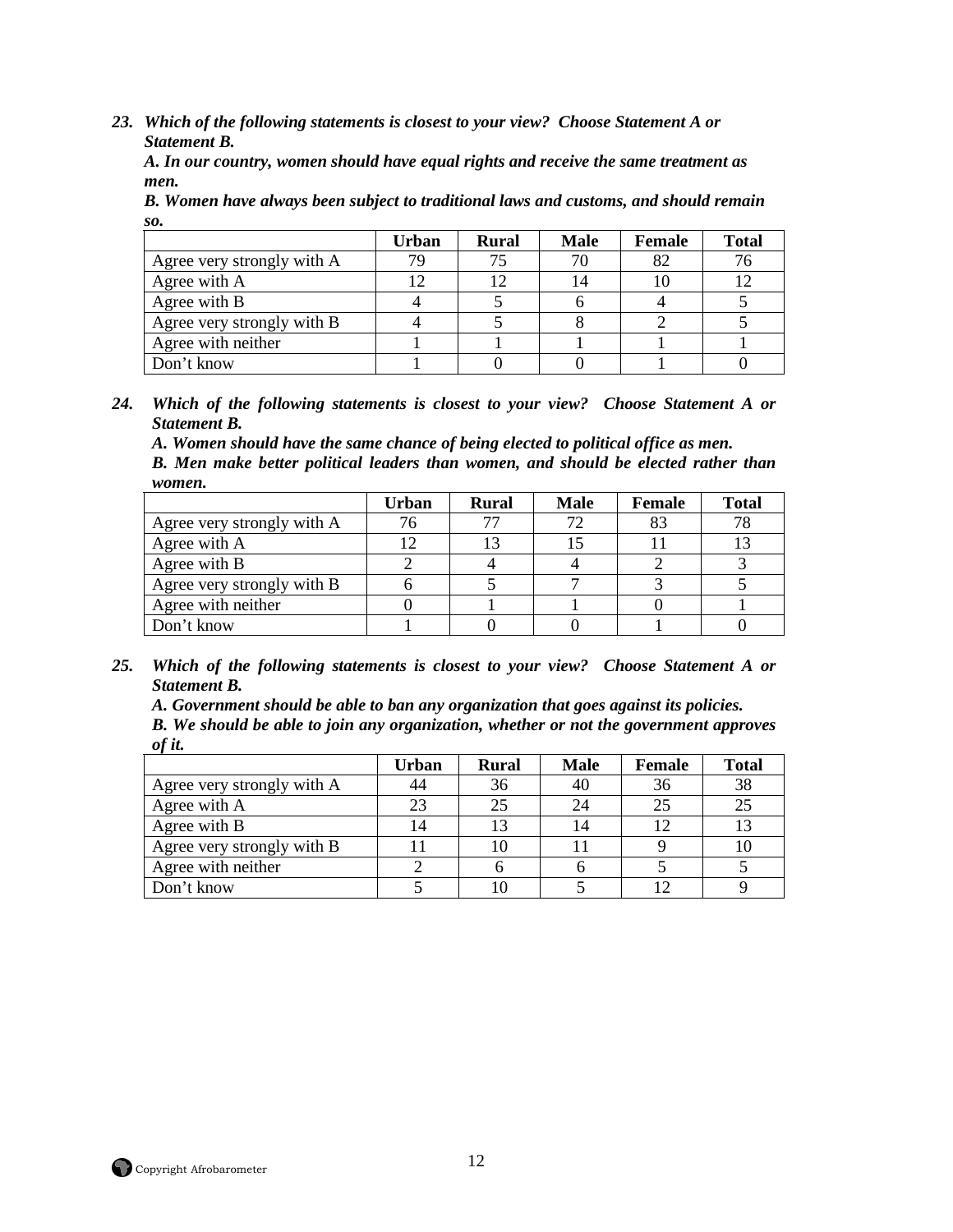*A. Government should close newspapers that print false stories or misinformation.* 

*B. The news media should be free to publish any story that they see fit without fear of being shut down.* 

|                            | <b>Urban</b> | <b>Rural</b> | <b>Male</b> | Female | <b>Total</b> |
|----------------------------|--------------|--------------|-------------|--------|--------------|
| Agree very strongly with A |              | 34           | 38          |        | 35           |
| Agree with A               |              | 20           |             |        | 18           |
| Agree with B               |              |              | 16          |        | 14           |
| Agree very strongly with B |              |              | 18          |        | 17           |
| Agree with neither         |              |              |             |        |              |
| Don't know                 |              |              |             |        |              |

*27. Which of the following statements is closest to your view? Choose Statement A or Statement B.* 

*A. Government should not allow the expression of political views that are fundamentally different from the views of the majority.* 

*B. People should be able to speak their minds about politics free of government influence, no matter how unpopular their views may be.* 

|                            | <b>Urban</b> | <b>Rural</b> | <b>Male</b> | Female | <b>Total</b> |
|----------------------------|--------------|--------------|-------------|--------|--------------|
| Agree very strongly with A | 33           |              | 29          | 28     | 28           |
| Agree with A               | 14           |              |             |        | 16           |
| Agree with B               | 21           | 24           |             | 20     | 22           |
| Agree very strongly with B | 23           | 20           | 25          |        |              |
| Agree with neither         |              |              |             |        |              |
| Don't know                 |              |              |             |        |              |

*Let's turn to your role in the community.*

*28a. Now I am going to read out a list of groups that people join or attend. For each one could you tell me whether you are an official leader, an active member, an inactive member, or not a member: a religious group (e.g. church, mosque)?* 

|                        | Urban | <b>Rural</b> | <b>Male</b> | Female | <b>Total</b> |
|------------------------|-------|--------------|-------------|--------|--------------|
| Not a Member           | 27    | 34           | 35          |        |              |
| <b>Inactive Member</b> |       |              |             |        |              |
| <b>Active Member</b>   |       | 56           |             |        |              |
| <b>Official Leader</b> |       |              |             |        |              |
| Don't Know             |       |              |             |        |              |

*28b. Now I am going to read out a list of groups that people join or attend. For each one could you tell me whether you are an official leader, an active member, an inactive member, or not a member: a trade union or farmer's association?* 

|                        | Urban | <b>Rural</b> | <b>Male</b> | <b>Female</b> | <b>Total</b> |
|------------------------|-------|--------------|-------------|---------------|--------------|
| Not a Member           | 74    |              |             |               | 64           |
| <b>Inactive Member</b> |       |              |             |               |              |
| <b>Active Member</b>   |       |              |             |               |              |
| <b>Official Leader</b> |       |              |             |               |              |
| Don't Know             |       |              |             |               |              |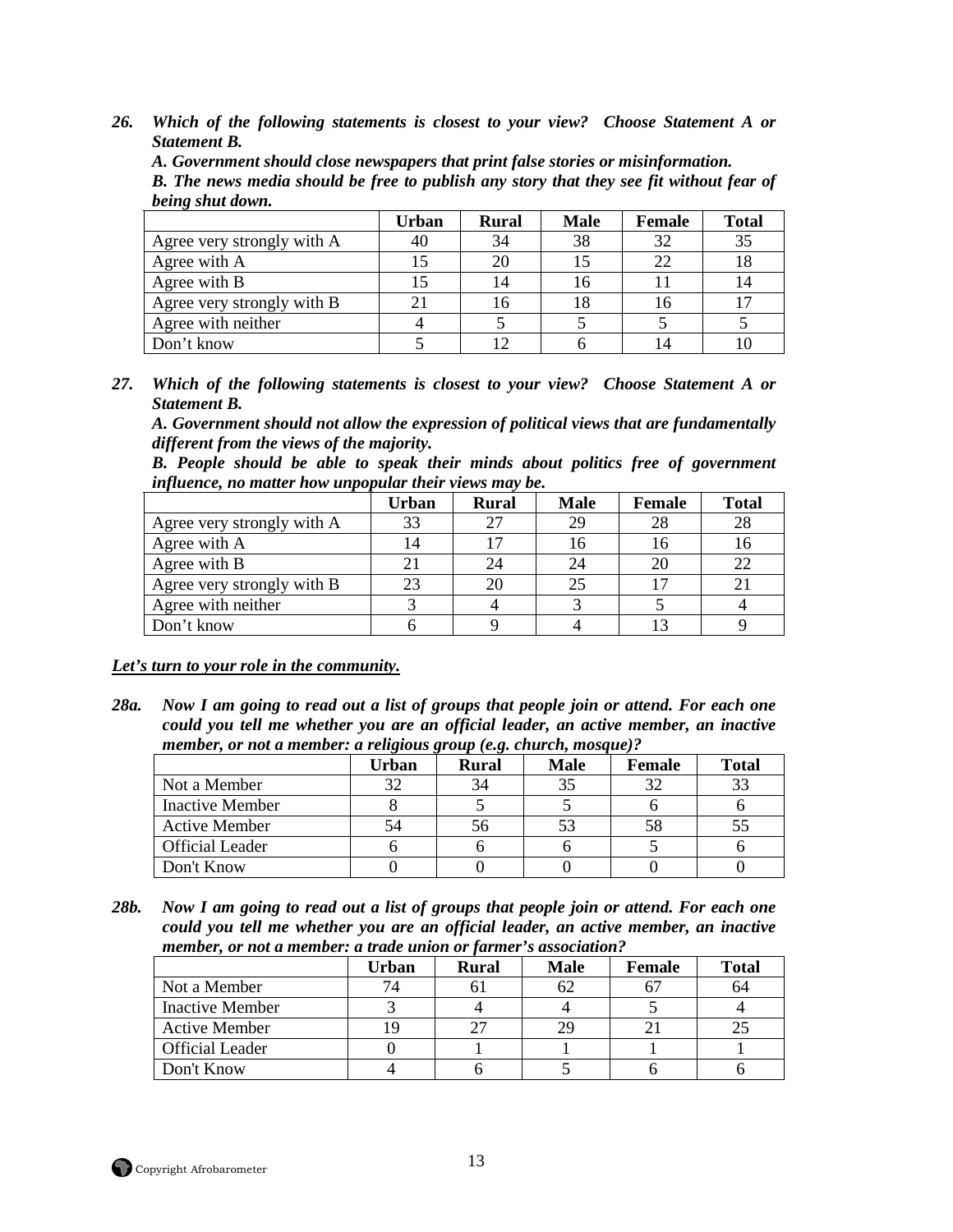*28c. Now I am going to read out a list of groups that people join or attend. For each one could you tell me whether you are an official leader, an active member, an inactive member, or not a member: a professional or business association?* 

|                        | <b>Male</b><br><b>Total</b><br>Urban<br><b>Female</b><br>Rural |    |    |  |  |  |  |  |
|------------------------|----------------------------------------------------------------|----|----|--|--|--|--|--|
|                        |                                                                |    |    |  |  |  |  |  |
| Not a Member           |                                                                | 82 | 82 |  |  |  |  |  |
| Inactive Member        |                                                                |    |    |  |  |  |  |  |
| <b>Active Member</b>   |                                                                |    |    |  |  |  |  |  |
| <b>Official Leader</b> |                                                                |    |    |  |  |  |  |  |
| Don't Know             |                                                                |    |    |  |  |  |  |  |

*28d. Now I am going to read out a list of groups that people join or attend. For each one could you tell me whether you are an official leader, an active member, an inactive member, or not a member: a community development or self-help association?* 

|                        | Urban | <b>Rural</b> | <b>Male</b> | <b>Female</b> | <b>Total</b> |
|------------------------|-------|--------------|-------------|---------------|--------------|
| Not a Member           | 69    |              |             |               |              |
| <b>Inactive Member</b> |       |              |             |               |              |
| <b>Active Member</b>   |       |              |             |               |              |
| <b>Official Leader</b> |       |              |             |               |              |
| Don't know             |       |              |             |               |              |

*29. Understanding that some Tanzanians were not able to register as voters for the 2004 elections, which statement is true for you?* 

|                                           | <b>Urban</b> | <b>Rural</b> | <b>Male</b> | Female | <b>Total</b> |
|-------------------------------------------|--------------|--------------|-------------|--------|--------------|
| You were registered to vote               | 76           | 84           | 86          | 78     | 82           |
| You did not want to register              | 2            | 2            |             | 2      | 2            |
| You could not find a place<br>to register |              |              | 0           |        |              |
| You were prevented from<br>registering    |              |              | 0           |        |              |
| You were too young to<br>register         | 14           |              | 8           | 11     |              |
| Did not register for some<br>other reason |              | 6            | 5           | 8      | 6            |
| Don't know / Can't<br>remember            |              |              |             |        |              |

*30. With regard to the most recent, 2004 national elections, which statement is true for you?* 

|                               | <b>Urban</b> | <b>Rural</b> | <b>Male</b> | Female | <b>Total</b> |
|-------------------------------|--------------|--------------|-------------|--------|--------------|
| You voted in the elections    | 75           | 83           | 85          |        | 81           |
| You decided not to vote       |              |              |             |        |              |
| You did not have time to vote |              |              |             |        |              |
| Did not vote for some other   |              |              |             |        |              |
| reason                        |              |              |             |        |              |
| You were not registered       | 24           | 16           | 14          | 22     |              |
| Don't know/Cant remember      |              |              |             |        |              |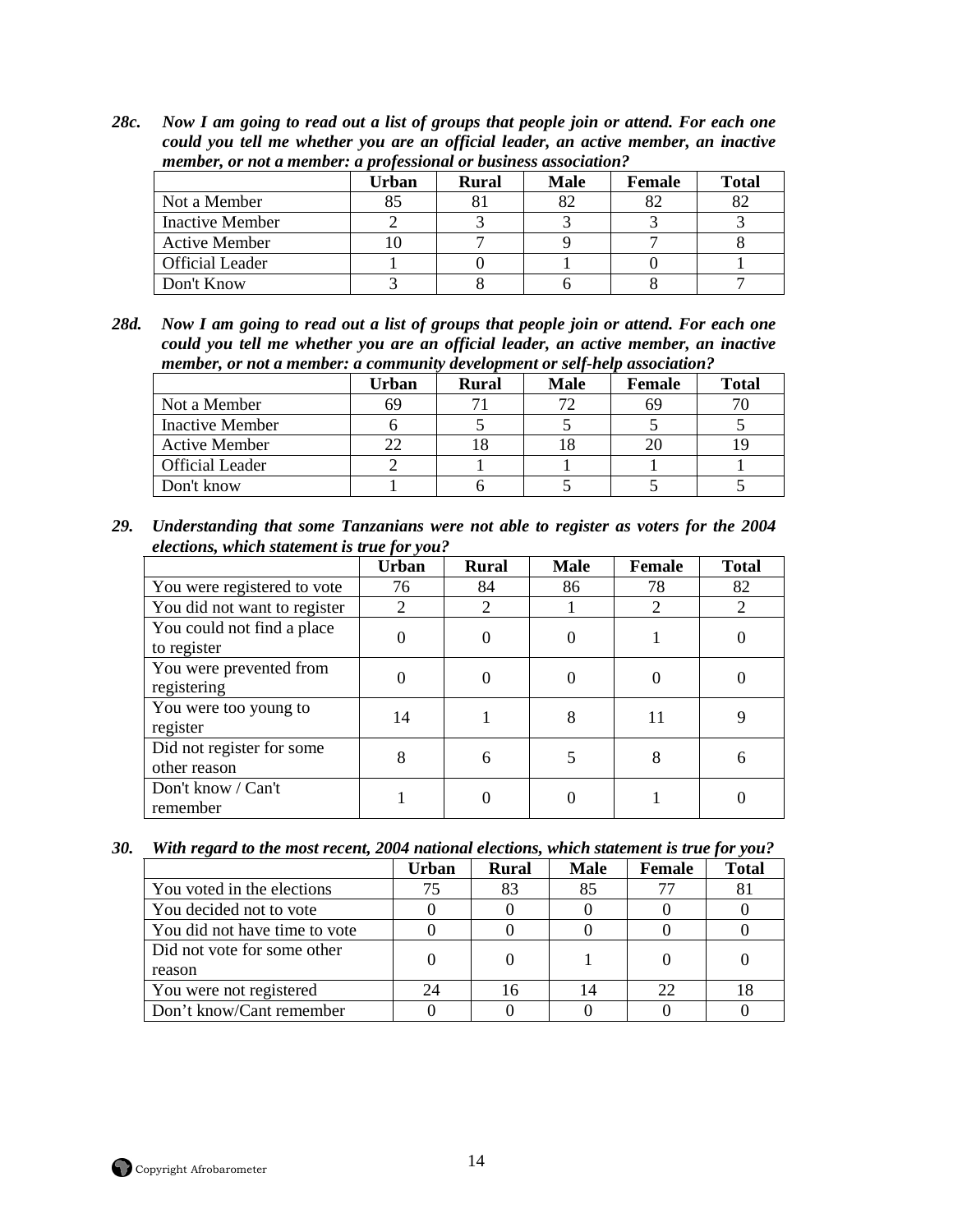| (IVI-VIX) for the apcolling October 2003 elections, which statement is true for you; |       |              |             |        |              |  |
|--------------------------------------------------------------------------------------|-------|--------------|-------------|--------|--------------|--|
|                                                                                      | Urban | <b>Rural</b> | <b>Male</b> | Female | <b>Total</b> |  |
| You are registered as a voter                                                        | 96    | 95           | 97          | 93     | 95           |  |
| You did not want to register                                                         |       |              |             |        |              |  |
| You could not find a place to<br>register                                            |       |              |             |        |              |  |
| You were prevented from<br>registering                                               |       |              |             |        |              |  |
| Did not register for some other<br>reasons                                           |       |              |             |        |              |  |
| Don't know                                                                           |       |              |             |        |              |  |

*30b. Understanding that Tanzania has introduced National Permanent Voters' register (NPVR) for the upcoming October 2005 elections, Which statement is true for you?* 

*31a. Here is a list of actions that people sometimes take as citizens. For each of these, please tell me whether you, personally, have done any of these during the past year: attended a community meeting?* 

|                              | Urban | <b>Rural</b> | <b>Male</b> | Female | <b>Total</b> |
|------------------------------|-------|--------------|-------------|--------|--------------|
| No - Would never do this     |       |              |             | 10     |              |
| No - Would if had the chance |       |              |             |        |              |
| Yes - Once or twice          | 12    | 13           |             |        | 13           |
| Yes - Several times          | 33    | 32           | 35          | 30     | 32           |
| Yes - Often                  | 32    | 37           | 42          | 30     | 36           |
| Don't know                   |       |              |             |        |              |

*31b. Here is a list of actions that people sometimes take as citizens. For each of these, please tell me whether you, personally, have done any of these during the past year: got together with others to raise an issue?* 

|                              | Urban | Rural | <b>Male</b> | Female | <b>Total</b> |
|------------------------------|-------|-------|-------------|--------|--------------|
| No - Would never do this     | 13    |       |             |        | 13           |
| No - Would if had the chance | 16    |       | 12          |        | 16           |
| Yes - Once or twice          |       |       | 15          |        | 17           |
| Yes - Several times          | 27    |       | 32          | 23     | 28           |
| $Yes - Often$                |       | 26    |             |        | 25           |
| Don't know                   |       |       |             |        |              |

*31c. Here is a list of actions that people sometimes take as citizens. For each of these, please tell me whether you, personally, have done any of these during the past year: attended a demonstration or a protest march?* 

|                                | Urban | <b>Rural</b> | <b>Male</b> | Female | Total |
|--------------------------------|-------|--------------|-------------|--------|-------|
| $No - Would never do this$     | 57    | 53           | 48          | 59     | 54    |
| $No - Would if had the chance$ | 27    |              | 30          |        | 27    |
| $Yes - Once or twice$          |       |              |             |        |       |
| Yes - Several times            |       |              |             |        |       |
| $Yes - Often$                  |       |              |             |        |       |
| Don't know                     |       |              |             |        |       |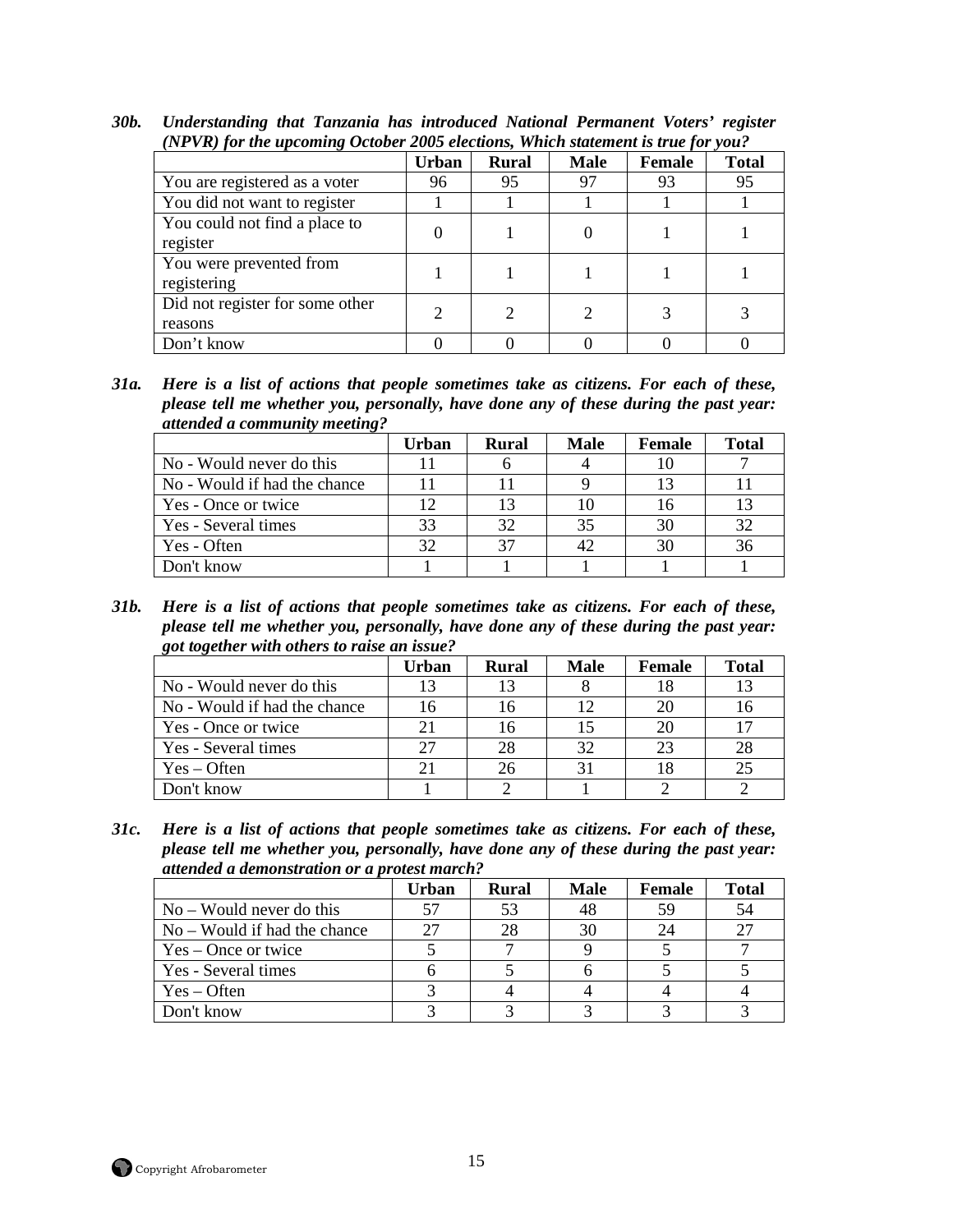|             | Urban | <b>Rural</b> | <b>Male</b> | Female | <b>Total</b> |
|-------------|-------|--------------|-------------|--------|--------------|
| Never       |       |              | 62          | 79.    |              |
| Only Once   |       |              |             |        |              |
| A few times |       |              |             |        |              |
| Often       |       |              |             |        |              |
| Don't know  |       |              |             |        |              |

*32a. During the past year, how often have you contacted any of the following persons about some important problem or to give them your views: a local government councilor?* 

*32b. During the past year, how often have you contacted any of the following persons about some important problem or to give them your views: a Member of Parliament?* 

| . .         |       |              |             |        |              |  |
|-------------|-------|--------------|-------------|--------|--------------|--|
|             | Urban | <b>Rural</b> | <b>Male</b> | Female | <b>Total</b> |  |
| Never       | 86    | o^           | 79          |        | ററ           |  |
| Only once   |       |              |             |        |              |  |
| A few times |       |              |             |        |              |  |
| Often       |       |              |             |        |              |  |
| Don't know  |       |              |             |        |              |  |

*32c. During the past year, how often have you contacted any of the following persons about some important problem or to give them your views: an official of a government ministry?* 

|             | Urban | <b>Rural</b> | <b>Male</b> | <b>Female</b> | <b>Total</b> |
|-------------|-------|--------------|-------------|---------------|--------------|
| Never       | 86    |              |             | 88            | o٥           |
| Only once   |       |              |             |               |              |
| A few times |       |              |             |               |              |
| Often       |       |              |             |               |              |
| Don't know  |       |              |             |               |              |

*32d. During the past year, how often have you contacted any of the following persons about some important problem or to give them your views: a political party official?* 

|             | Urban | <b>Rural</b> | <b>Male</b> | Female | <b>Total</b> |
|-------------|-------|--------------|-------------|--------|--------------|
| Never       |       | 80           |             |        |              |
| Only once   |       |              |             |        |              |
| A few times |       |              |             |        |              |
| Often       |       |              |             |        |              |
| Don't know  |       |              |             |        |              |

*32e. During the past year, how often have you contacted any of the following persons about some important problem or to give them your views: a religious leader?* 

|             | Urban | <b>Rural</b> | <b>Male</b> | Female | <b>Total</b> |
|-------------|-------|--------------|-------------|--------|--------------|
| Never       | 57    |              |             |        |              |
| Only once   |       |              |             |        |              |
| A few times |       | 14           |             |        |              |
| Often       | 24    | 30           | 33          |        |              |
| Don't know  |       |              |             |        |              |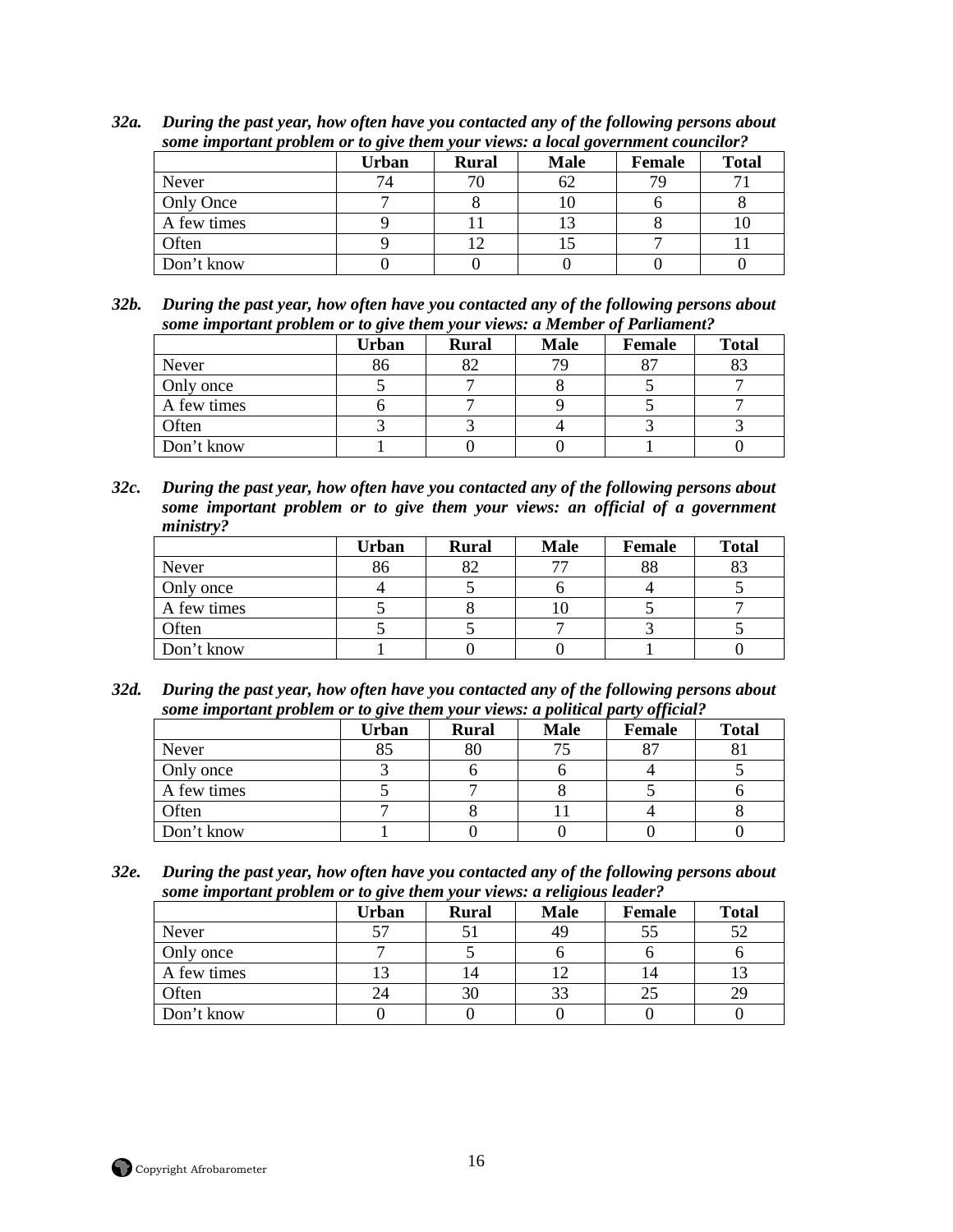|              | some important problem or to give them your views, a traditional ruler. |              |             |        |              |  |  |  |
|--------------|-------------------------------------------------------------------------|--------------|-------------|--------|--------------|--|--|--|
|              | Urban                                                                   | <b>Rural</b> | <b>Male</b> | Female | <b>Total</b> |  |  |  |
| <b>Never</b> | 92                                                                      |              |             | 90     |              |  |  |  |
| Only once    |                                                                         |              |             |        |              |  |  |  |
| A few times  |                                                                         |              |             |        |              |  |  |  |
| Often        |                                                                         |              |             |        |              |  |  |  |
| Don't know   |                                                                         |              |             |        |              |  |  |  |

*32f. During the past year, how often have you contacted any of the following persons about some important problem or to give them your views: a traditional ruler?* 

*32g. During the past year, how often have you contacted any of the following persons about some important problem or to give them your views: some other influential person?* 

|             | Urban | <b>Rural</b> | <b>Male</b> | <b>Female</b> | <b>Total</b> |
|-------------|-------|--------------|-------------|---------------|--------------|
| Never       |       | ۹.           | 90          | 94            |              |
| Only once   |       |              |             |               |              |
| A few times |       |              |             |               |              |
| Often       |       |              |             |               |              |
| Don't know  |       |              |             |               |              |

*33. Think of the last time you contacted any of the above leaders. Was the main reason to:* 

|                                                   | <b>Urban</b> | <b>Rural</b> | <b>Male</b> | <b>Female</b> | <b>Total</b> |
|---------------------------------------------------|--------------|--------------|-------------|---------------|--------------|
| Tell them about your own<br>personal problems?    | 26           | 24           | 22          | 26            | 24           |
| Tell them about a community<br>or public problem? | 22           | 31           | 37          | 21            | 29           |
| Give them your view on some<br>political issue?   |              |              |             |               |              |
| Something else?                                   |              |              |             |               |              |
| Not applicable                                    | 43           | 38           | 31          | 46            | 39           |
| Don't know                                        |              |              |             |               |              |

# *34. What, if anything, does "democracy" mean to you?*

|                                                                    | Urban | Rural | <b>Male</b> | Female | <b>Total</b> |
|--------------------------------------------------------------------|-------|-------|-------------|--------|--------------|
| Understood democracy in English                                    | 52    | 37    | 54          |        | -46          |
| Required local language<br>translation                             |       |       |             |        |              |
| Did not understand the word or<br>question, even in local language | 45    | 60    | 42          |        | $5^{\circ}$  |

# *35a. What, if anything, does "democracy" mean to you? (first response)*

|                                                                                     | <b>Urban</b> | <b>Rural</b> | <b>Male</b> | Female | <b>Total</b> |  |
|-------------------------------------------------------------------------------------|--------------|--------------|-------------|--------|--------------|--|
| <b>Positive replies</b>                                                             |              |              |             |        |              |  |
| Civil liberties/personal; freedoms (e.g.,<br>freedom of speech, religion, movement) | 25           | 17           | 26          | 12     |              |  |
| Government of, for, by the people/popular<br>rule                                   |              |              |             |        |              |  |
| Voting/elections/multiparty competition                                             | ┑            |              | ⇁           |        |              |  |
| Peace/Unity/power sharing                                                           | ◠            |              | ◠           |        |              |  |
| Social/economic development                                                         | ◠            |              | 3           |        |              |  |
| Equality/justice                                                                    |              |              |             |        |              |  |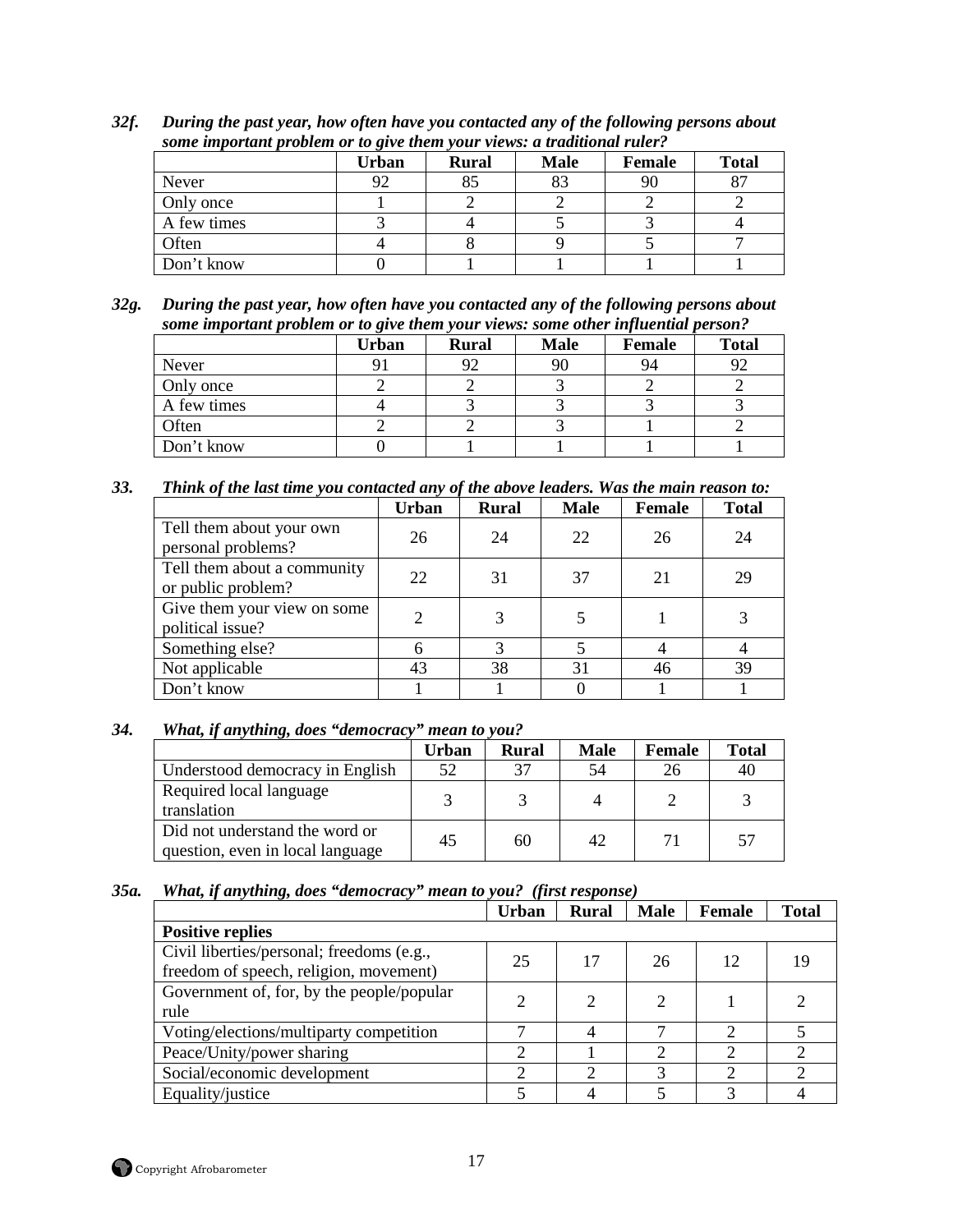| Majority rule                              | $\overline{c}$ | 3  | 4                             |          | 3              |
|--------------------------------------------|----------------|----|-------------------------------|----------|----------------|
| Governance/effectiveness/accountability/   |                |    |                               | 0        |                |
| rule of law                                |                |    |                               |          |                |
| National independence/people's self        | 3              |    | $\overline{2}$                |          |                |
| determination                              |                |    |                               |          |                |
| Mutual respect                             |                | 0  | $\Omega$                      | 0        |                |
| Working together                           | $\overline{0}$ | 0  | 0                             | 0        |                |
| Other positive meanings                    |                |    |                               | 0        | $\theta$       |
| <b>Negative replies</b>                    |                |    |                               |          |                |
| Conflict/confusion                         | $\overline{0}$ |    | $\Omega$                      |          | 0              |
| Corruption/abuse of power                  | $\overline{0}$ |    |                               | $\theta$ | 0              |
| Socio/economic hardship                    |                |    |                               |          |                |
| Other negative meanings                    |                | 0  | $\Omega$                      |          | $\overline{0}$ |
| <b>Null/neutral replies</b>                |                |    |                               |          |                |
| Nothing/Democracy is meaningless           |                |    |                               |          |                |
| Civilian politics/government               | 2              |    | $\mathfrak{D}_{\mathfrak{p}}$ |          |                |
| Change of government/leadership/laws       |                | 0  | 0                             | 0        |                |
| Other neutral/null meanings                | $\Omega$       |    |                               | 0        |                |
| Don't know/did not understand the question | 47             | 62 | 43                            | 73       | 58             |
|                                            |                |    |                               |          |                |

# *35b. What, if anything, does "democracy" mean to you? (second response)*

| $\overline{4}$       |                      |                      |                |                      |
|----------------------|----------------------|----------------------|----------------|----------------------|
|                      |                      |                      |                |                      |
|                      | $\overline{2}$       | $\overline{4}$       | $\mathbf{1}$   | $\overline{2}$       |
|                      |                      |                      |                |                      |
| 1                    | 1                    | 1                    | $\Omega$       |                      |
| 4                    |                      | 3                    | 1              | $\overline{2}$       |
| 3                    | 1                    | $\overline{2}$       | 1              | 1                    |
| $\overline{2}$       | $\mathbf{1}$         | $\overline{2}$       | $\overline{0}$ | $\mathbf{1}$         |
| $\overline{4}$       | 3                    | $\overline{5}$       | $\overline{2}$ | 3                    |
| 1                    | 1                    | 1                    | $\overline{0}$ |                      |
| 1                    | 1                    | 1                    | 1              | 1                    |
| 1                    | 1                    | 1                    | $\Omega$       |                      |
| 1                    | $\overline{0}$       | 1                    |                | $\overline{0}$       |
| $\mathbf{1}$         | 1                    | 1                    | $\overline{0}$ |                      |
|                      | $\Omega$             |                      | $\Omega$       | $\Omega$             |
|                      |                      |                      |                |                      |
|                      |                      |                      |                |                      |
|                      |                      |                      |                |                      |
|                      |                      |                      |                |                      |
|                      |                      |                      |                |                      |
|                      |                      |                      |                |                      |
|                      | $\boldsymbol{0}$     | $\boldsymbol{0}$     | $\overline{0}$ | $\boldsymbol{0}$     |
| $\mathbf{1}$         | $\overline{0}$       | $\overline{0}$       | $\overline{0}$ | $\overline{0}$       |
|                      |                      |                      |                |                      |
| $\overline{0}$<br>75 | $\overline{0}$<br>88 | $\overline{0}$<br>77 |                | $\overline{0}$<br>85 |
|                      |                      |                      |                |                      |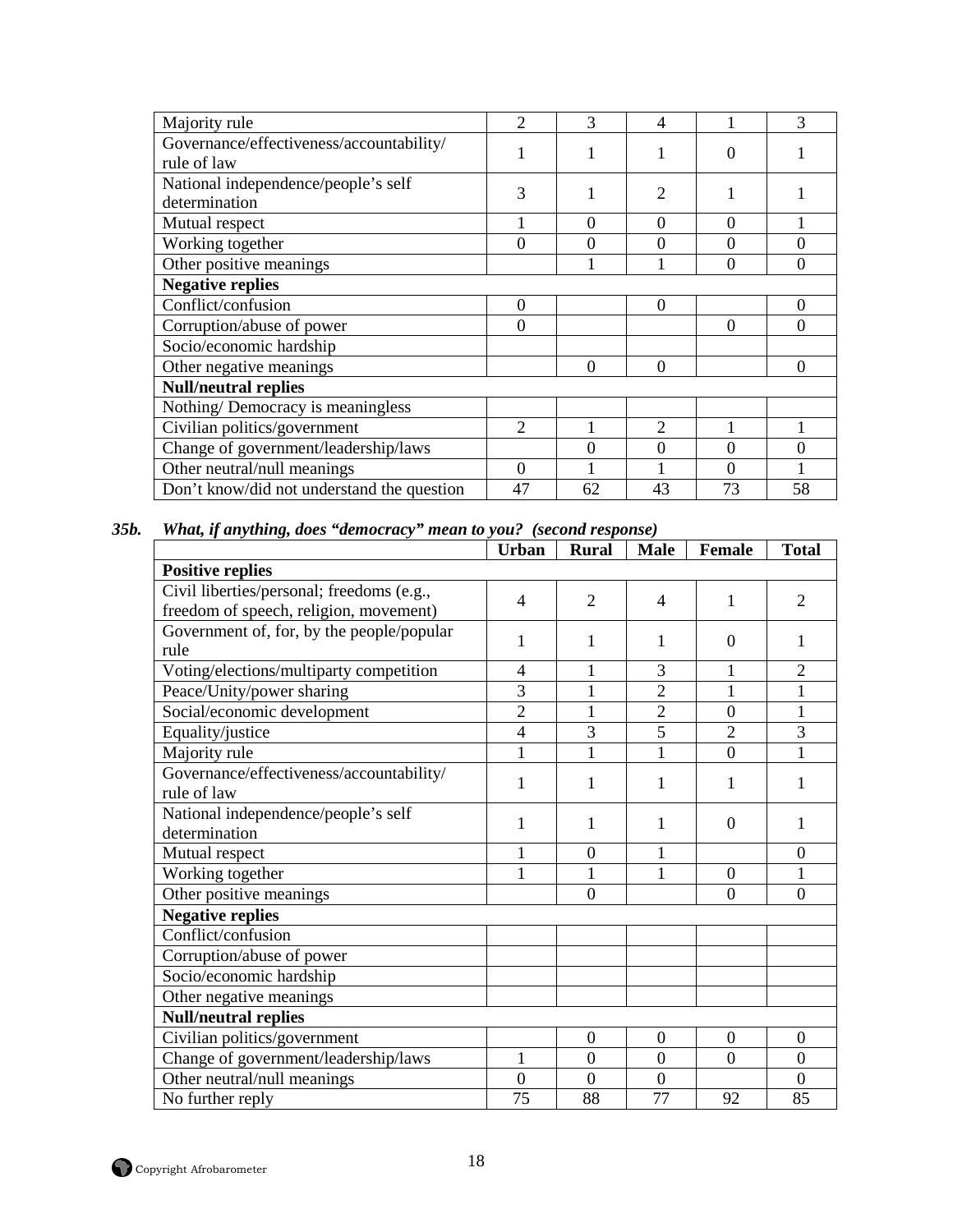| JJt.<br>тии, у инуттg, aves - аетостасу - теан w уои: - (ти теѕропѕе)<br><b>Urban</b><br><b>Rural</b><br><b>Male</b><br><b>Female</b> |                  |                  |                  |                  |                  |  |  |
|---------------------------------------------------------------------------------------------------------------------------------------|------------------|------------------|------------------|------------------|------------------|--|--|
|                                                                                                                                       |                  |                  |                  |                  | <b>Total</b>     |  |  |
| <b>Positive replies</b>                                                                                                               |                  |                  |                  |                  |                  |  |  |
| Civil liberties/personal; freedoms (e.g.,                                                                                             | $\mathbf{1}$     | 1                | 1                | 1                |                  |  |  |
| freedom of speech, religion, movement)                                                                                                |                  |                  |                  |                  |                  |  |  |
| Government of, for, by the people/popular                                                                                             |                  | $\boldsymbol{0}$ | $\Omega$         | $\overline{0}$   | $\Omega$         |  |  |
| rule                                                                                                                                  |                  |                  |                  |                  |                  |  |  |
| Voting/elections/multiparty competition                                                                                               | $\overline{2}$   | 1                | $\mathbf{1}$     | 1                |                  |  |  |
| Peace/Unity/power sharing                                                                                                             | $\mathbf{1}$     | 1                | 1                | 1                | 1                |  |  |
| Social/economic development                                                                                                           | $\mathbf{1}$     | $\overline{0}$   | 1                | $\overline{0}$   | $\overline{0}$   |  |  |
| Equality/justice                                                                                                                      | $\overline{2}$   | 1                | $\overline{2}$   | $\boldsymbol{0}$ |                  |  |  |
| Majority rule                                                                                                                         | $\mathbf{1}$     | $\theta$         | $\theta$         | $\overline{0}$   | $\overline{0}$   |  |  |
| Governance/effectiveness/accountability/                                                                                              | 1                | $\overline{0}$   | 1                | $\overline{0}$   | $\theta$         |  |  |
| rule of law                                                                                                                           |                  |                  |                  |                  |                  |  |  |
| National independence/people's self                                                                                                   | 1                | $\overline{0}$   | 1                | $\Omega$         | $\Omega$         |  |  |
| determination                                                                                                                         |                  |                  |                  |                  |                  |  |  |
| Mutual respect                                                                                                                        | $\mathbf{1}$     | $\overline{0}$   | 1                | $\overline{0}$   | 1                |  |  |
| Working together                                                                                                                      | $\boldsymbol{0}$ | $\boldsymbol{0}$ | $\boldsymbol{0}$ | $\boldsymbol{0}$ | $\boldsymbol{0}$ |  |  |
| Other positive meanings                                                                                                               |                  | $\overline{0}$   | $\overline{0}$   |                  | $\overline{0}$   |  |  |
| <b>Negative replies</b>                                                                                                               |                  |                  |                  |                  |                  |  |  |
| Conflict/confusion                                                                                                                    |                  |                  |                  |                  |                  |  |  |
| Corruption/abuse of power                                                                                                             |                  |                  |                  |                  |                  |  |  |
| Socio/economic hardship                                                                                                               |                  |                  |                  |                  |                  |  |  |
| Other negative meanings                                                                                                               |                  |                  |                  |                  |                  |  |  |
| <b>Null/neutral replies</b>                                                                                                           |                  |                  |                  |                  |                  |  |  |
| Civilian politics/government                                                                                                          | $\mathbf{1}$     | $\overline{0}$   | $\overline{0}$   |                  | $\boldsymbol{0}$ |  |  |
| Change of government/leadership/laws                                                                                                  |                  |                  |                  |                  |                  |  |  |
| Other neutral/null meanings                                                                                                           |                  | $\overline{0}$   | $\overline{0}$   | $\Omega$         | $\Omega$         |  |  |
| No further reply                                                                                                                      | 88               | 94               | 90               | 96               | 93               |  |  |
|                                                                                                                                       |                  |                  |                  |                  |                  |  |  |

*35c. What, if anything, does "democracy" mean to you? (third response)* 

*<sup>36</sup>a. There are many ways to govern a country. Would you disapprove or approve of the following alternative: only one political party is allowed to stand for election and hold office?* 

|                                   | <b>Urban</b> | <b>Rural</b> | <b>Male</b> | Female | <b>Total</b> |
|-----------------------------------|--------------|--------------|-------------|--------|--------------|
| <b>Strongly Disapprove</b>        | 32           | 22           | 33          |        | 24           |
| Disapprove                        | 20           | 20           |             | 18     | 20           |
| Neither Approve Nor<br>Disapprove |              |              |             |        |              |
| Approve                           |              | 20           |             | 22     | 20           |
| <b>Strongly Approve</b>           | 22           | 26           |             | 30     | 25           |
| Don't know                        |              |              |             |        |              |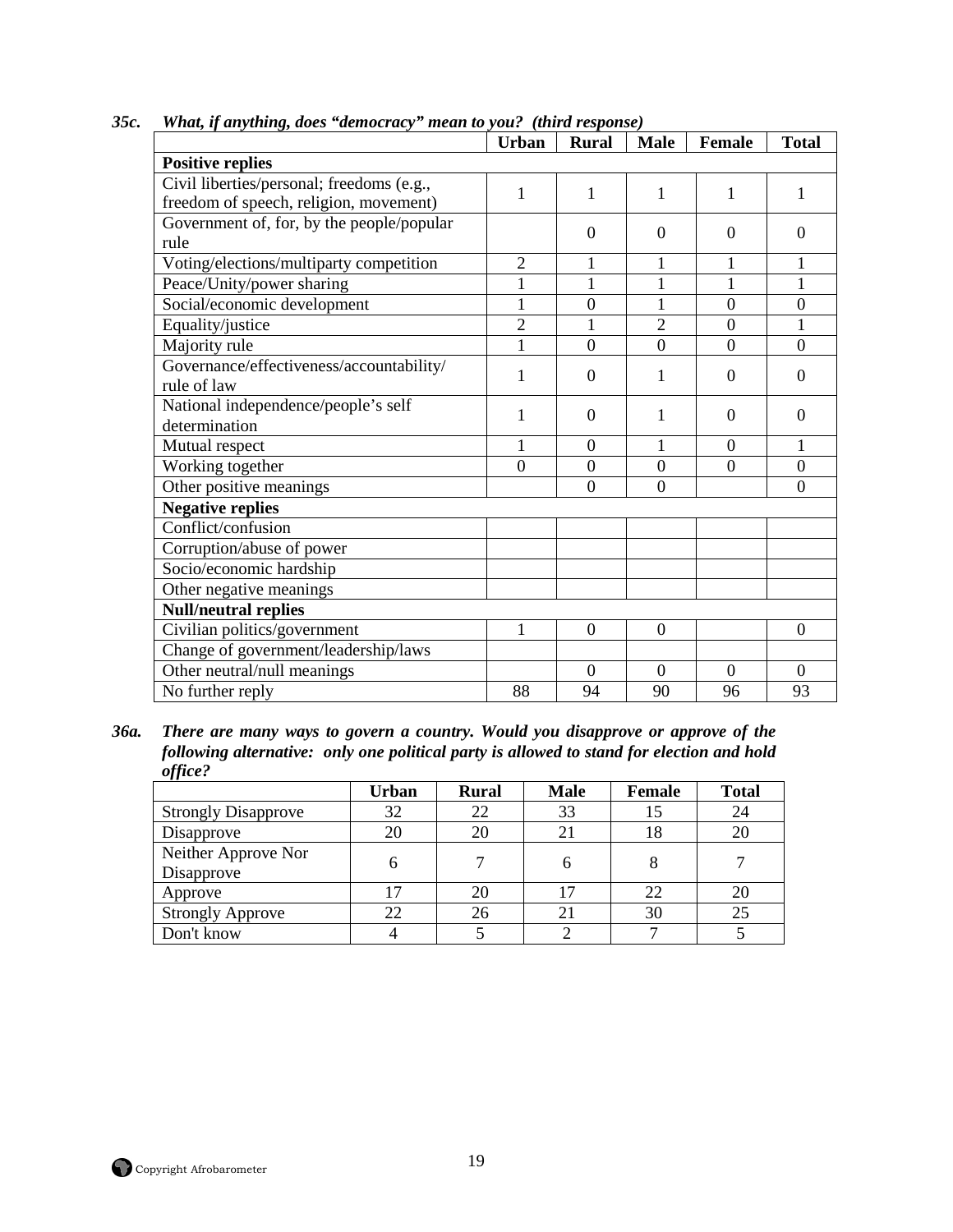| following duernalive. The army comes in to govern the country: |       |              |             |               |              |
|----------------------------------------------------------------|-------|--------------|-------------|---------------|--------------|
|                                                                | Urban | <b>Rural</b> | <b>Male</b> | <b>Female</b> | <b>Total</b> |
| <b>Strongly Disapprove</b>                                     | 59    | 54           | 61          | 49            | 55           |
| Disapprove                                                     | 26    | 27           | 23          |               |              |
| Neither Approve Nor<br>Disapprove                              |       |              |             |               |              |
| Approve                                                        |       |              |             |               |              |
| <b>Strongly Approve</b>                                        |       |              |             |               |              |
| Don't know                                                     |       |              |             |               |              |

*36b. There are many ways to govern a country. Would you disapprove or approve of the following alternative: the army comes in to govern the country?* 

*36c. There are many ways to govern a country. Would you disapprove or approve of the following alternative: elections and the parliament are abolished so that the president can decide everything?* 

|                                   | <b>Urban</b> | <b>Rural</b> | <b>Male</b> | <b>Female</b> | <b>Total</b> |
|-----------------------------------|--------------|--------------|-------------|---------------|--------------|
| <b>Strongly Disapprove</b>        | 57           | 50           | 57          | 46            | 52           |
| Disapprove                        |              |              | 29          |               | 30           |
| Neither Approve Nor<br>Disapprove |              |              |             |               |              |
| Approve                           |              |              |             |               |              |
| <b>Strongly Approve</b>           |              |              |             |               |              |
| Don't know                        |              |              |             |               |              |

*37. Which of these three statements is closest to your own opinion?* 

|                                                                                  | <b>Urban</b> | <b>Rural</b> | <b>Male</b> | Female | <b>Total</b> |
|----------------------------------------------------------------------------------|--------------|--------------|-------------|--------|--------------|
| A. Democracy is preferable to<br>any other kind of government.                   | 50           | 34           | 51          | 24     | 38           |
| B. In some circumstances, a<br>non-democratic government<br>can be preferable.   |              | 2            |             |        |              |
| C. For someone like me, it<br>doesn't matter what kind of<br>government we have. |              | 2            |             |        |              |
| Don't know                                                                       | 46           | 63           |             | 74     | 59           |

*38. Which of the following statements is closest to your view? Choose Statement A or Statement B.* 

*A. We should choose our leaders in this country through regular, open and honest elections.* 

*B. Since elections sometimes produce bad results, we should adopt other methods for choosing this country's leaders.* 

|                            | <b>Urban</b> | <b>Rural</b> | <b>Male</b> | Female | <b>Total</b> |
|----------------------------|--------------|--------------|-------------|--------|--------------|
| Agree very strongly with A | 68           | 67           |             | 63     | 67           |
| Agree with A               |              | 22           |             |        | 22           |
| Agree with B               |              |              |             |        |              |
| Agree very strongly with B |              |              |             |        |              |
| Agree with neither         |              |              |             |        |              |
| Don't know                 |              |              |             |        |              |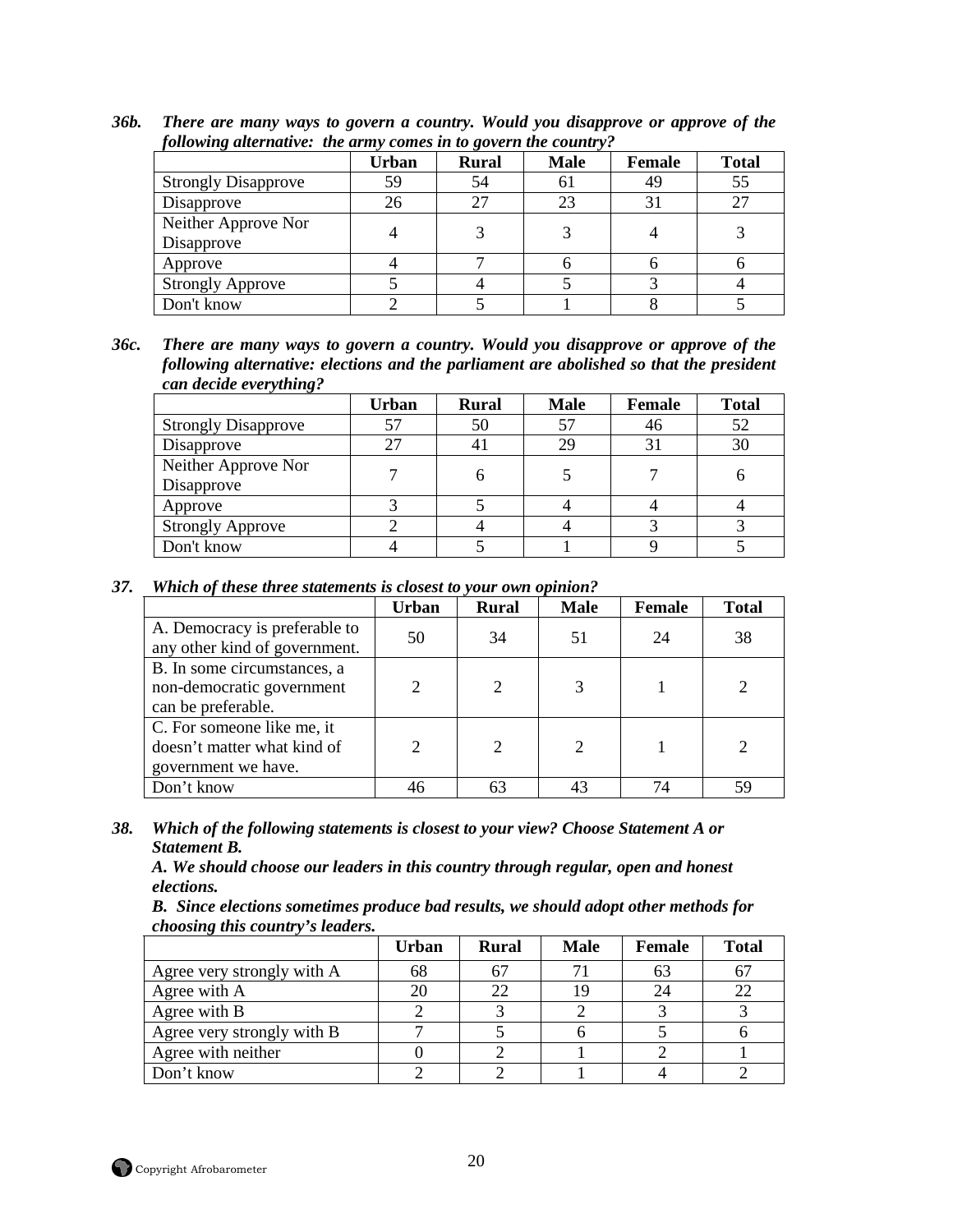*A. Political parties create division and confusion; it is therefore unnecessary to have many political parties in Tanzania.* 

*B. Many political parties are needed to make sure that Tanzanians have real choices in who governs them.* 

|                            | Urban | <b>Rural</b> | <b>Male</b> | Female | <b>Total</b> |
|----------------------------|-------|--------------|-------------|--------|--------------|
| Agree very strongly with A | 25    |              |             | 34     | 30           |
| Agree with A               |       |              |             | 14     |              |
| Agree with B               |       |              |             |        |              |
| Agree very strongly with B | 45    | 35           |             | 28     | 38           |
| Agree with neither         |       |              |             |        |              |
| Don't know                 |       |              |             |        |              |

*40. Which of the following statements is closest to your view? Choose Statement A or Statement B.* 

*A. The Members of the parliament represent the people; therefore they should make laws for this country, even if the President does not agree.* 

*B. Since the President represents all of us, he should pass laws without worrying about what the Parliament thinks.* 

|                            | <b>Urban</b> | <b>Rural</b> | <b>Male</b> | Female     | <b>Total</b> |
|----------------------------|--------------|--------------|-------------|------------|--------------|
| Agree very strongly with A |              | 46           |             | 38         | 45           |
| Agree with A               | 29           | 24           |             | $2^{\sim}$ | 25           |
| Agree with B               |              |              |             |            |              |
| Agree very strongly with B |              |              |             |            |              |
| Agree with neither         |              |              |             |            |              |
| Don't know                 |              | 10           |             |            |              |

*41. Which of the following statements is closest to your view? Choose statement A or statement B.* 

*A. Since The President was elected to lead the country, he should not be bound by laws or court decisions that he thinks are wrong.* 

*B. The President must always obey the laws and the courts, even if he thinks they are wrong.* 

|                            | Urban | <b>Rural</b> | <b>Male</b> | <b>Female</b> | <b>Total</b> |
|----------------------------|-------|--------------|-------------|---------------|--------------|
| Agree very strongly with A |       | 14           | 13          |               | 14           |
| Agree with A               |       |              |             | 12            | 10           |
| Agree with B               | 28    | 26           | 27          | 26            | 26           |
| Agree very strongly with B | 40    | 38           |             | 33            | 38           |
| Agree with neither         |       |              |             |               |              |
| Don't know                 |       |              |             |               |              |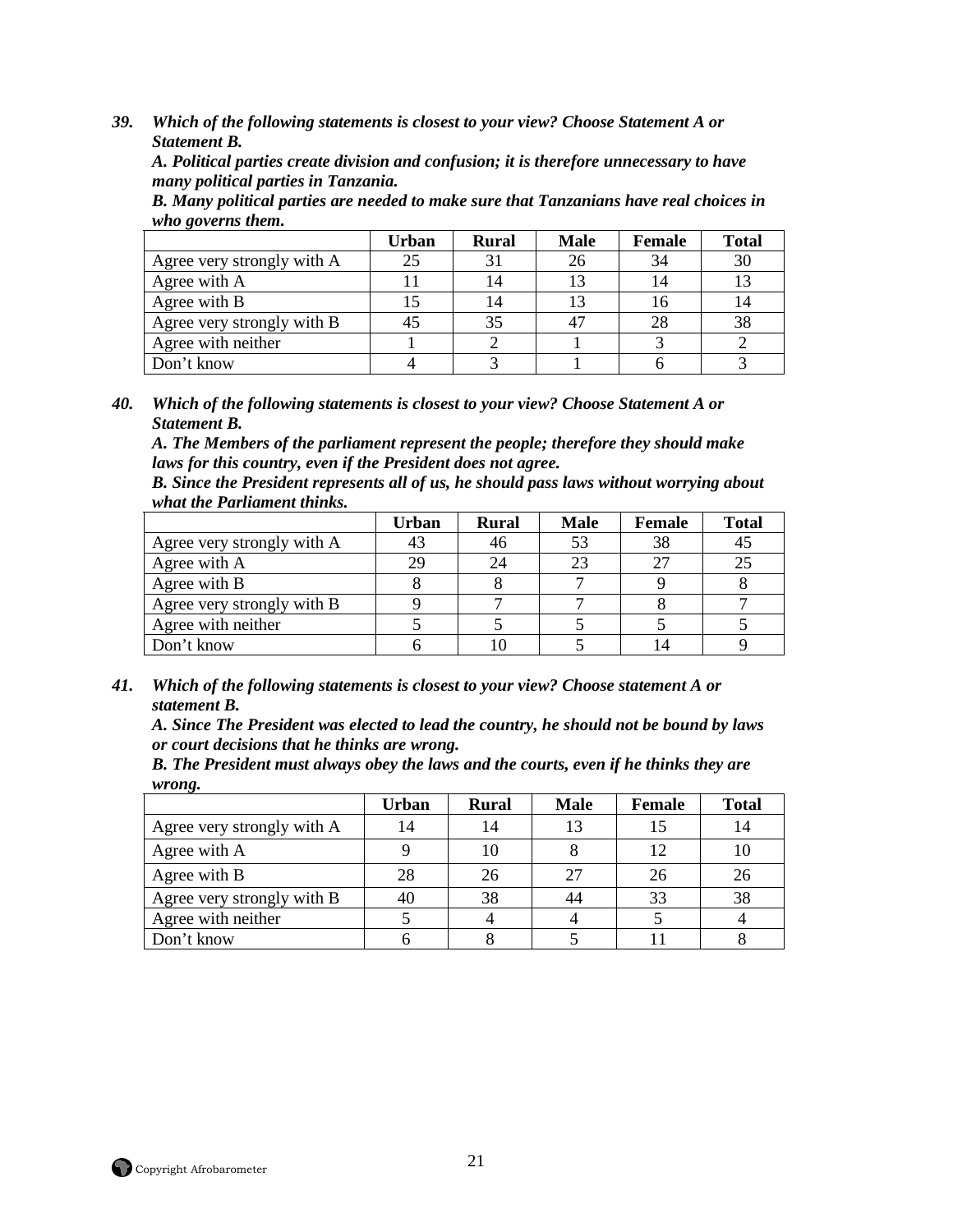*42. Which of these statements is closest to your own opinion? Choose statement A or statement B.* 

*A. Our present system of elected government should be given more time to deal with inherited problems.* 

*B. If our present system cannot produce results soon, we should try another form of government.* 

|                            | <b>Urban</b> | <b>Rural</b> | <b>Male</b> | Female | <b>Total</b> |
|----------------------------|--------------|--------------|-------------|--------|--------------|
| Agree very strongly with A |              | 40           |             | 39     | 40           |
| Agree with A               |              | 20           |             | 19     | 20           |
| Agree with B               |              |              |             |        | 10           |
| Agree very strongly with B | 14           |              |             |        | 12           |
| Agree with neither         |              |              |             |        |              |
| Don't know                 |              |              |             |        |              |

#### *Now let us speak about the political system in this country.*

#### *43a. Can you tell me the name of: your Member of Parliament?*

|                         | Urban | <b>Rural</b> | <b>Male</b> | Female | <b>Total</b> |
|-------------------------|-------|--------------|-------------|--------|--------------|
| Don't Know              | າາ    |              |             |        |              |
| Know But Can't Remember |       |              |             |        |              |
| <b>Incorrect Guess</b>  |       |              |             |        |              |
| <b>Correct Name</b>     | n.    | 70,          |             | n:     |              |

#### *43b. Can you tell me the name of: your Local Government Councilor?*

|                         | Urban | Rural | <b>Male</b> | Female | <b>Total</b> |
|-------------------------|-------|-------|-------------|--------|--------------|
| Don't Know              |       |       |             |        |              |
| Know But Can't Remember |       |       |             |        |              |
| <b>Incorrect Guess</b>  |       |       |             |        |              |
| Correct Name            |       |       |             |        | 69           |

#### *43c. Can you tell me the name of: the Vice President?*

|                         | Urban | Rural | <b>Male</b> | <b>Female</b> | <b>Total</b> |
|-------------------------|-------|-------|-------------|---------------|--------------|
| Don't Know              |       |       |             | 59            | 36           |
| Know But Can't Remember |       | 14    |             |               | 14           |
| <b>Incorrect Guess</b>  |       |       |             |               |              |
| <b>Correct Name</b>     |       | 36    |             | $\cap$        |              |

#### *44a. Do you happen to know: which political party has the most seats in parliament?*

|                         | Urban | <b>Rural</b> | <b>Male</b> | Female | <b>Total</b> |
|-------------------------|-------|--------------|-------------|--------|--------------|
| Don't know              |       |              |             |        |              |
| Know but can't remember |       |              |             |        |              |
| Incorrect guess         |       |              |             |        |              |
| Correct                 | 89    | റി           |             |        |              |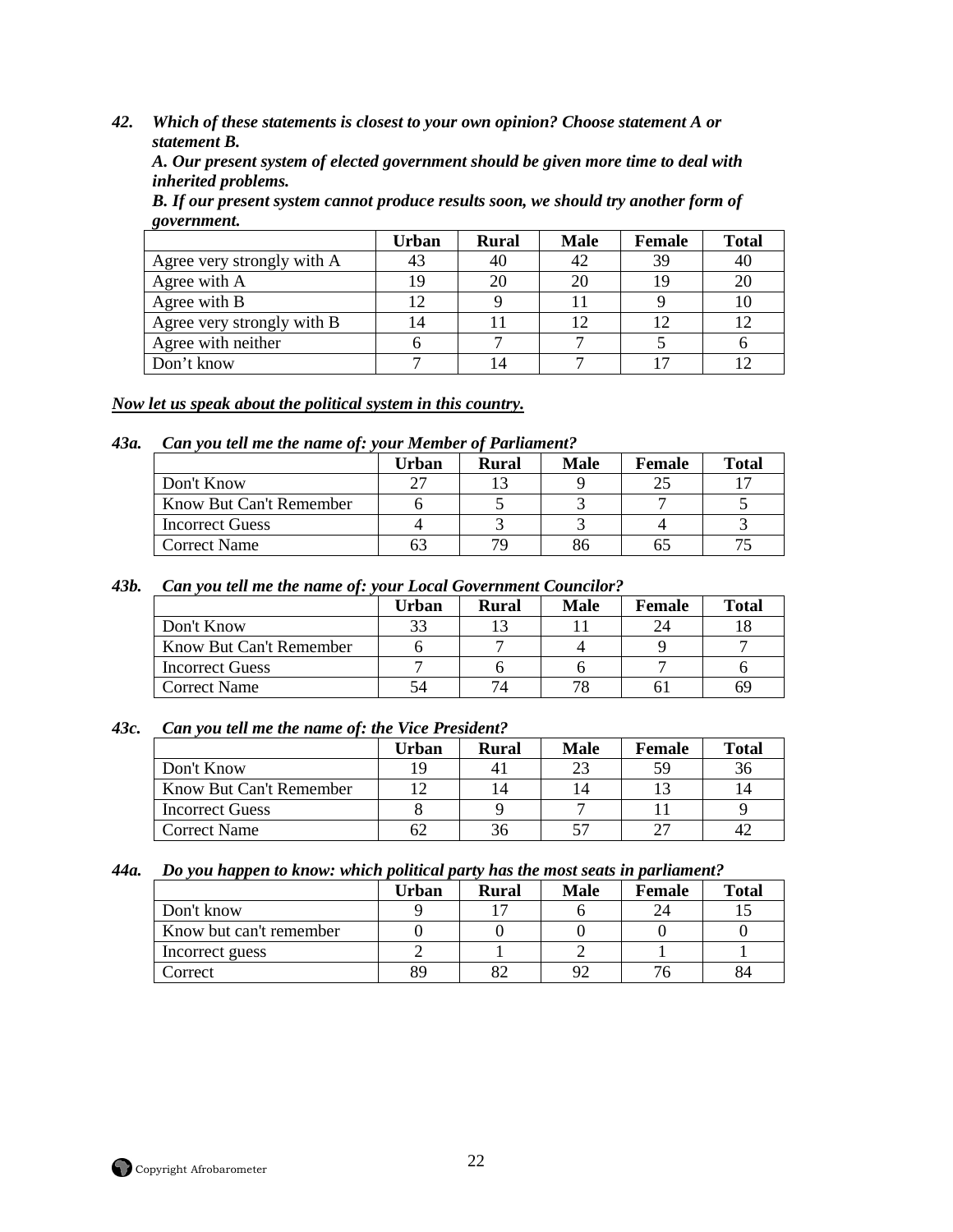|                         | Urban | <b>Rural</b> | <b>Male</b> | <b>Female</b> | <b>Total</b> |
|-------------------------|-------|--------------|-------------|---------------|--------------|
| Don't know              |       | 25           |             | 34            | າາ           |
| Know but can't remember |       |              |             |               |              |
| Incorrect guess         |       |              |             |               |              |
| Correct                 |       | 57           |             |               | 6U           |

*44b. Do you happen to know: how many times someone can legally be elected president?* 

#### *44c. Do you happen to know: whose responsibility it is to determine whether or not a law is constitutional?*

|                         | Urban | <b>Rural</b> | <b>Male</b> | Female | <b>Total</b> |
|-------------------------|-------|--------------|-------------|--------|--------------|
| Don't know              | 38    |              |             | 59     | 48           |
| Know but can't remember |       |              |             |        |              |
| Incorrect guess         | 60    |              | ערי         | 39     | 50           |
| Correct                 |       |              |             |        |              |

### *45. On the whole, how would you rate the freeness and fairness of the last national election, held in 2004? Was it:*

|                                           | <b>Urban</b> | <b>Rural</b> | <b>Male</b> | <b>Female</b> | <b>Total</b> |
|-------------------------------------------|--------------|--------------|-------------|---------------|--------------|
| Completely free and fair                  | 48           | 57           | 56          | 54            | 55           |
| Free and fair, but with minor<br>problems | 31           | 22           | 29          | 19            | 24           |
| Free and fair, with major<br>problems     |              | 2            |             |               |              |
| Not free and fair                         |              |              |             |               |              |
| Do not understand question                |              |              |             |               |              |
| Don't know                                |              | 14           |             | 20            | 14           |

### *46. In your opinion, how much of a democracy is Tanzania today?*

|                                                                         | <b>Urban</b> | <b>Rural</b>   | <b>Male</b> | <b>Female</b> | <b>Total</b> |
|-------------------------------------------------------------------------|--------------|----------------|-------------|---------------|--------------|
| Not a democracy                                                         |              |                |             |               |              |
| A democracy, with major<br>problems                                     | 3            | $\overline{2}$ | 3           |               |              |
| A democracy, but with minor<br>problems                                 | 27           | 16             | 27          | 10            | 19           |
| A full democracy                                                        | 23           | 19             | 26          | 15            | 20           |
| Do not understand question /do<br>not understand what<br>"democracy" is | 37           | 50             | 35          | 59            | 47           |
| Don't know                                                              | Ω            | 12             |             |               |              |

#### *47. Overall, how satisfied are you with the way democracy works in Tanzania?*

|                             | Urban | <b>Rural</b> | <b>Male</b> | <b>Female</b> | <b>Total</b> |
|-----------------------------|-------|--------------|-------------|---------------|--------------|
| Tanzania is not a democracy |       |              |             |               |              |
| Not at all satisfied        |       |              |             |               |              |
| Not very satisfied          |       |              |             |               |              |
| Fairly satisfied            |       | 13           | 22          |               |              |
| Very satisfied              |       | 20           | 28          |               | 20           |
| Don't know                  |       | 62           |             |               | 58           |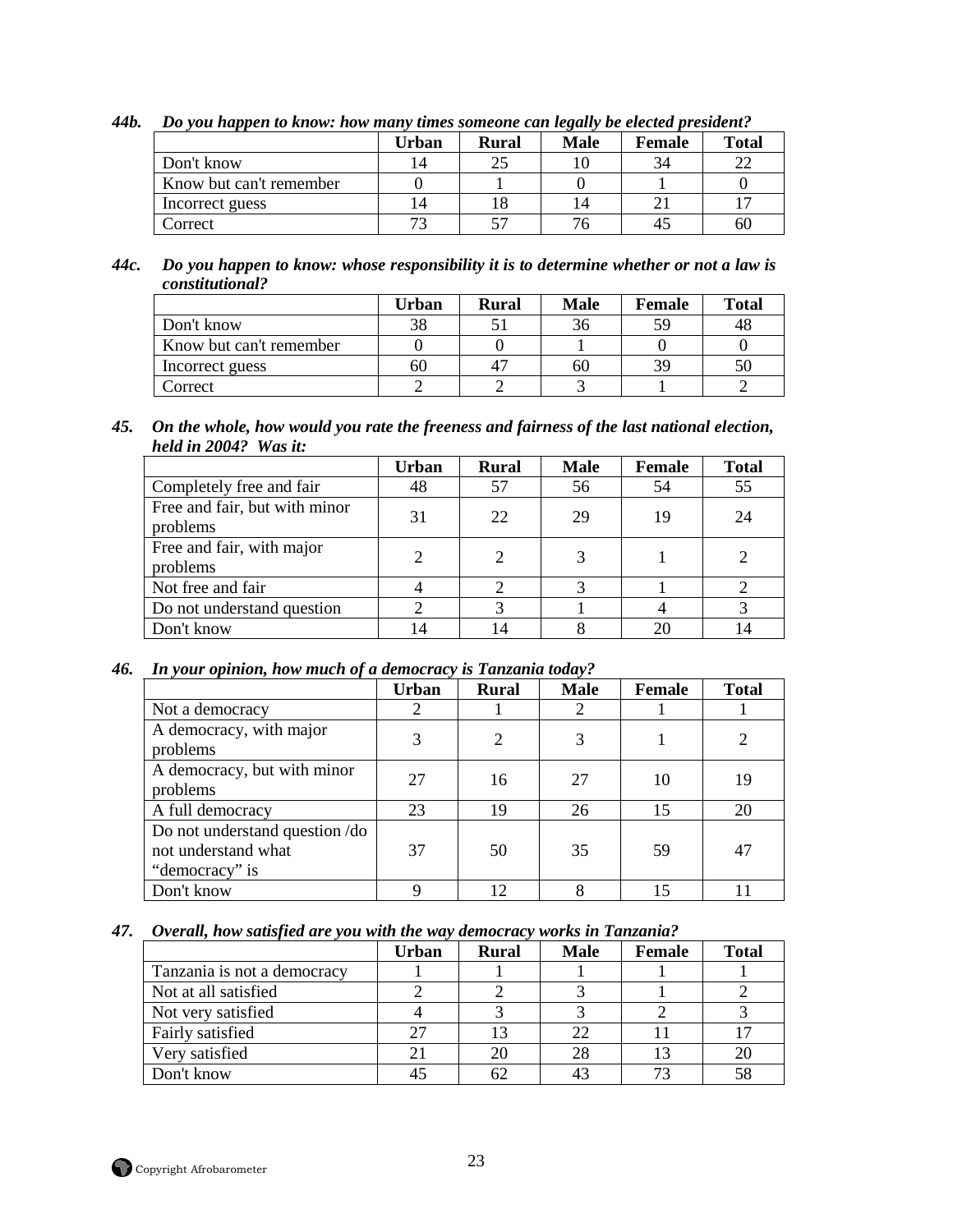|                             | Urban | <b>Rural</b> | <b>Male</b> | <b>Female</b> | <b>Total</b> |
|-----------------------------|-------|--------------|-------------|---------------|--------------|
| Tanzania is not a democracy |       |              |             |               |              |
| Not at all likely           |       |              |             |               |              |
| Not very likely             |       |              |             |               |              |
| Likely                      |       |              |             |               |              |
| Very likely                 | 29    | 21           | 33          |               | 23           |
| Don't know                  | 37    | 62           |             | $7^{\circ}$   | 59           |

*48. In your opinion, how likely is it that Tanzania will remain a democratic country?* 

*A. It is important to obey the government in power no matter who you voted for.* 

*B. It is not necessary to obey the laws of a government that I did not vote for.* 

|                            | Urban | <b>Rural</b> | <b>Male</b> | <b>Female</b> | <b>Total</b> |
|----------------------------|-------|--------------|-------------|---------------|--------------|
| Agree very strongly with A | 70    | 69           | 74          | 65            | 69           |
| Agree with A               |       | 23           |             |               | 22           |
| Agree with B               |       |              |             |               |              |
| Agree very strongly with B |       |              |             |               |              |
| Agree with neither         |       |              |             |               |              |
| Don't know                 |       |              |             |               |              |

*50. Which of the following statements is closest to your view? Choose Statement A or Statement B.* 

*A. It is better to find lawful solutions to problems even if takes longer.* 

*B. It is sometimes better to ignore the law and solve problems immediately using other means.* 

|                            | Urban | <b>Rural</b> | <b>Male</b> | Female | <b>Total</b> |
|----------------------------|-------|--------------|-------------|--------|--------------|
| Agree very strongly with A | 56    |              | 56          |        | 53           |
| Agree with A               | 31    | 29           | 29          |        | 29           |
| Agree with B               |       |              |             |        |              |
| Agree very strongly with B |       |              |             |        |              |
| Agree with neither         |       |              |             |        |              |
| Don't know                 |       |              |             |        |              |

*51. Which of the following statements is closest to your view? Choose Statement A or Statement B.* 

*A. The use of violence is never justified in Tanzania politics today.* 

*B. In this country, it is sometimes necessary to use violence in support of a just cause.* 

|                            | Urban | <b>Rural</b> | <b>Male</b> | Female | <b>Total</b> |
|----------------------------|-------|--------------|-------------|--------|--------------|
| Agree very strongly with A | 37    |              | 40          | 35     | 37           |
| Agree with A               | 30    |              | 27          | 29     | 28           |
| Agree with B               |       |              | 14          |        |              |
| Agree very strongly with B |       |              | 13          |        |              |
| Agree with neither         |       |              |             |        |              |
| Don't know                 |       |              |             |        |              |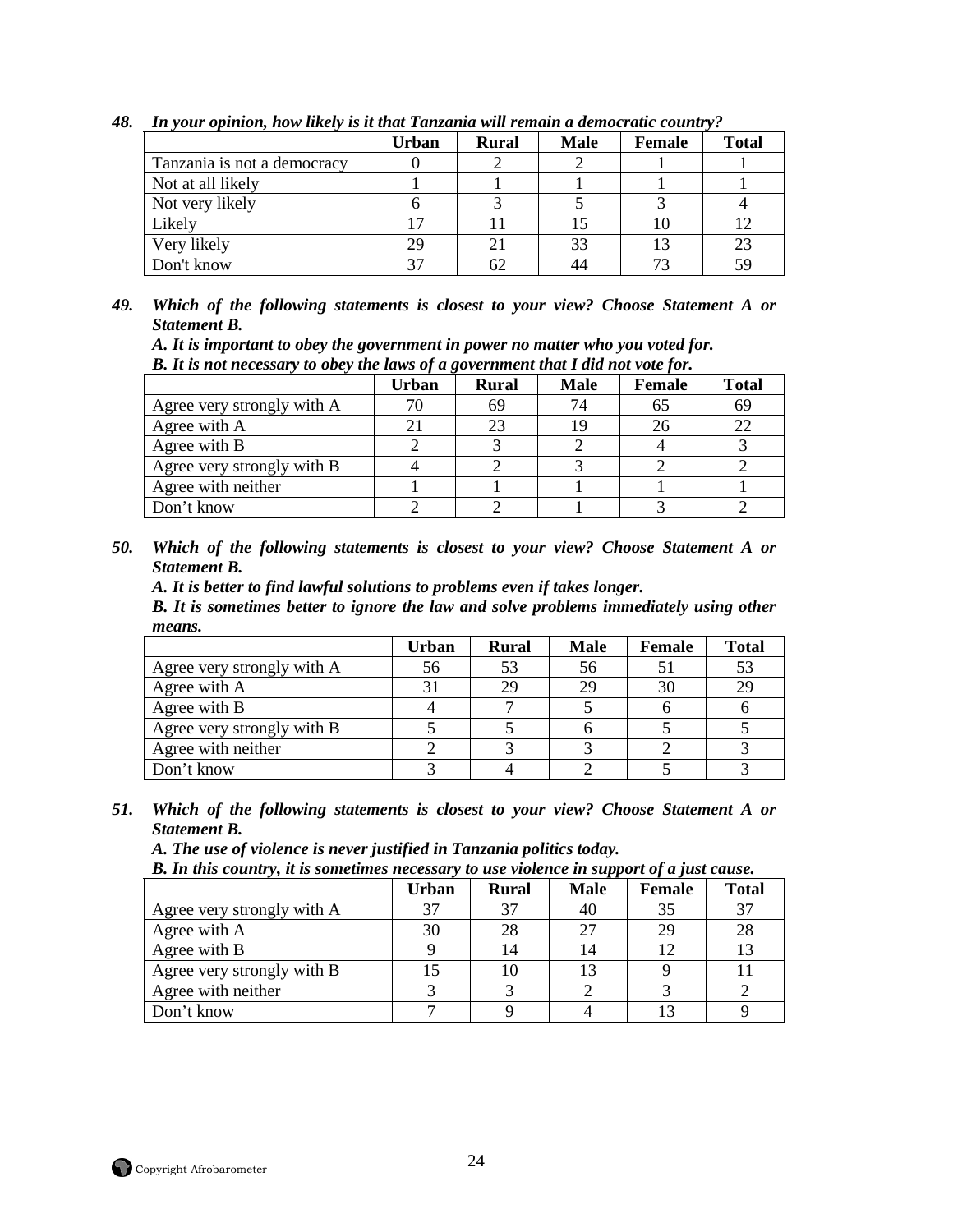|                            | Urban | Rural | <b>Male</b> | Female | <b>Total</b> |
|----------------------------|-------|-------|-------------|--------|--------------|
| <b>Strongly Disagree</b>   |       |       |             |        |              |
| Disagree                   |       |       |             |        |              |
| Neither Agree Nor Disagree |       |       |             |        |              |
| Agree                      |       | 34    | 37          | 32     | 34           |
| <b>Strongly Agree</b>      |       | 24    | 29          | 20     | 25           |
| Don't know                 | 23    | 30    |             | 36     | 29           |

*52a. For each of the following statements, please tell me whether you disagree or agree: Our constitution expresses the values and hopes of the Tanzanian people?* 

*52b. For each of the following statements, please tell me whether you disagree or agree: The courts have the right to make decisions that people always have to abide by?* 

|                            | Urban | <b>Rural</b> | <b>Male</b> | <b>Female</b> | <b>Total</b> |
|----------------------------|-------|--------------|-------------|---------------|--------------|
| <b>Strongly Disagree</b>   |       |              |             |               |              |
| Disagree                   |       |              |             |               |              |
| Neither Agree Nor Disagree |       |              |             |               |              |
| Agree                      | 40    |              |             | 45            | 44           |
| <b>Strongly Agree</b>      | 40    | 34           | 39          |               | 35           |
| Don't know                 |       |              |             |               |              |

*52c. For each of the following statements, please tell me whether you disagree or agree: The police always have the right to make people obey the law?* 

|                            | Urban | <b>Rural</b> | <b>Male</b> | <b>Female</b> | <b>Total</b> |
|----------------------------|-------|--------------|-------------|---------------|--------------|
| <b>Strongly Disagree</b>   |       |              |             |               |              |
| Disagree                   | l 4   |              |             |               |              |
| Neither Agree Nor Disagree |       |              |             |               |              |
| Agree                      | 44    |              |             | -42           | 43           |
| <b>Strongly Agree</b>      | 25    |              |             | 23            | 26           |
| Don't know                 |       |              |             |               |              |

*52d. For each of the following statements, please tell me whether you disagree or agree: The tax department always has the right to make people pay taxes?* 

|                            | Urban | <b>Rural</b> | <b>Male</b> | <b>Female</b> | <b>Total</b>   |
|----------------------------|-------|--------------|-------------|---------------|----------------|
| <b>Strongly Disagree</b>   |       |              |             |               |                |
| Disagree                   |       |              |             |               |                |
| Neither Agree Nor Disagree |       |              |             |               |                |
| Agree                      |       | 33           | 34          | 36            | 35             |
| <b>Strongly Agree</b>      | 24    | 24           |             |               | 24             |
| Don't know                 |       | 19           |             |               | $\blacksquare$ |

*53a. In this country, how often: do people have to be careful of what they say about politics?* 

|            | <b>Urban</b> | <b>Rural</b> | <b>Male</b> | Female | <b>Total</b> |
|------------|--------------|--------------|-------------|--------|--------------|
| Always     | 28           | 24           |             | 24     | دے           |
| Often      | 49           | 43           | 43          | 42     |              |
| Rarely     | ιv           | ╶            |             | ιo     |              |
| Never      |              |              |             |        |              |
| Don't know |              | ιv           |             |        |              |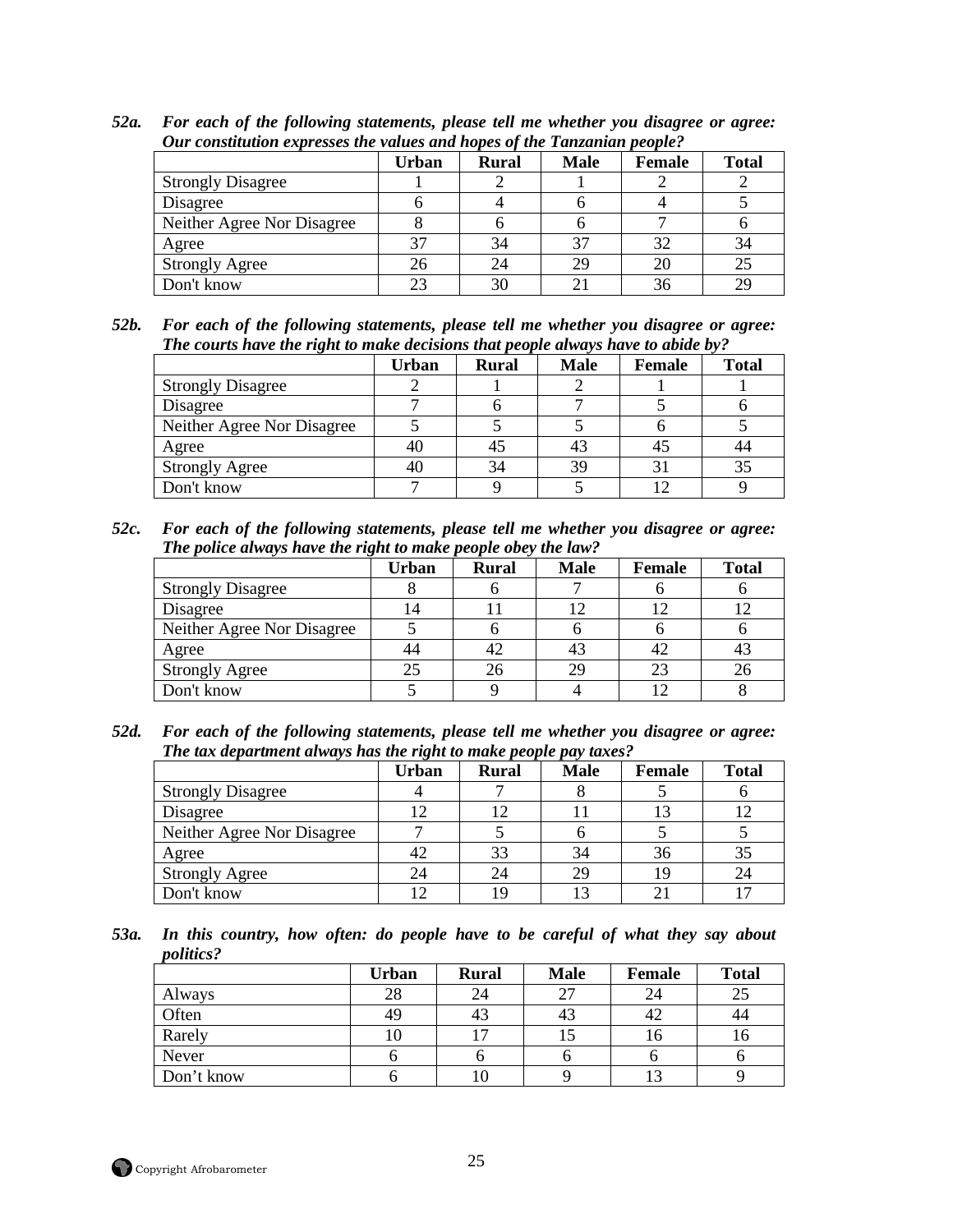|            | <b>Urban</b> | <b>Rural</b> | <b>Male</b> | <b>Female</b> | <b>Total</b> |
|------------|--------------|--------------|-------------|---------------|--------------|
| Always     |              |              |             |               |              |
| Often      | 46           | 38           | 39          |               | 46           |
| Rarely     | 29           | 35           | 36          |               | 34           |
| Never      |              | 12           | IJ          | 10            |              |
| Don't know |              |              |             |               |              |

*53b. In this country, how often: does competition between political parties lead to violent conflict?* 

#### *53c. In this country, how often: does the President ignore the Constitution?*

|            | <b>Urban</b> | <b>Rural</b> | <b>Male</b> | <b>Female</b> | <b>Total</b> |
|------------|--------------|--------------|-------------|---------------|--------------|
| Always     |              |              |             |               |              |
| Often      |              |              |             |               |              |
| Rarely     |              |              | ιv          |               |              |
| Never      | ОI           | 59           | OЭ          |               | 60           |
| Don't know |              | 26           |             | 34            |              |

*53d. In this country, how often: are people treated unequally under the law?* 

|            | <b>Urban</b> | <b>Rural</b> | <b>Male</b> | <b>Female</b> | <b>Total</b> |
|------------|--------------|--------------|-------------|---------------|--------------|
| Always     | 19           | 16           | 18          | 10            |              |
| Often      | 23           | 25           |             | 22            |              |
| Rarely     | 28           | 27           | 29          | 25            | רר<br>، کے   |
| Never      | 13           |              |             |               |              |
| Don't know | −            |              | ι4          | 26            |              |

*54a. Please tell me if the following things are worse or better now than they were a few years ago, or are they about the same: freedom to say what you think?* 

|               | <b>Urban</b> | <b>Rural</b> | <b>Male</b> | <b>Female</b> | <b>Total</b> |
|---------------|--------------|--------------|-------------|---------------|--------------|
| Much worse    |              |              |             |               |              |
| Worse         |              |              |             |               |              |
| Same          | 22           | ر            | Iб          |               |              |
| <b>Better</b> | 42           | 42           | 42          |               |              |
| Much Better   |              |              | 33          | 22            |              |
| Don't know    |              |              |             |               |              |

*54b. Please tell me if the following things are worse or better now than they were a few years ago, or are they about the same: freedom to join any political organization you want?* 

|               | <b>Urban</b> | <b>Rural</b> | <b>Male</b> | <b>Female</b> | <b>Total</b> |
|---------------|--------------|--------------|-------------|---------------|--------------|
| Much worse    |              |              |             |               |              |
| Worse         |              |              |             |               |              |
| Same          | ιυ           |              |             | ιU            |              |
| <b>Better</b> | 40           | 44           |             | 45            |              |
| Much Better   | 45           | 38           |             |               | 40           |
| Don't know    |              |              |             |               |              |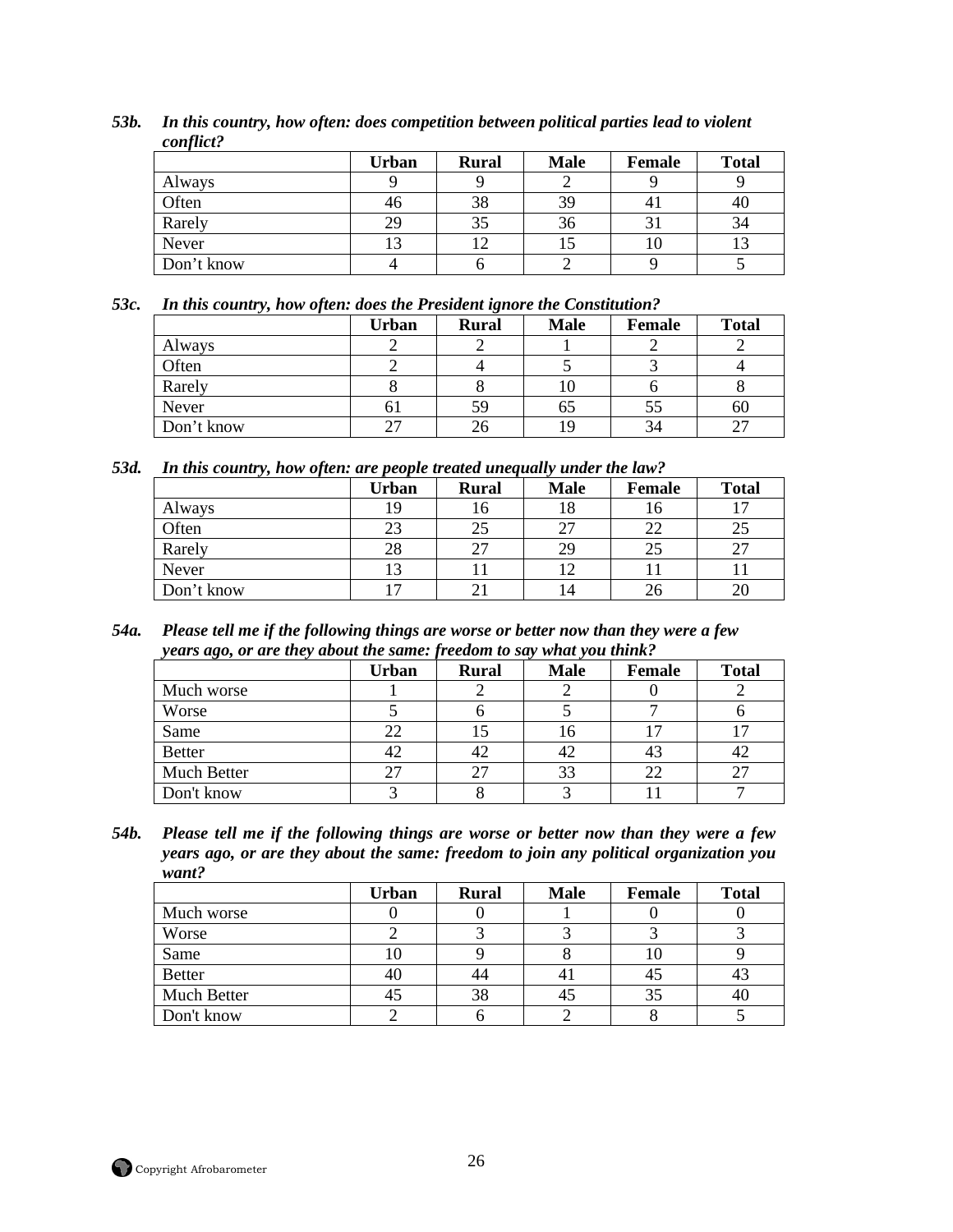*54c. Please tell me if the following things are worse or better now than they were a few years ago, or are they about the same: freedom from being arrested when you are innocent?* 

|               | <b>Urban</b> | <b>Rural</b> | <b>Male</b> | <b>Female</b> | <b>Total</b> |
|---------------|--------------|--------------|-------------|---------------|--------------|
| Much worse    |              |              |             |               |              |
| Worse         | ⇁            | .4           | ι4          | L5            | 14           |
| Same          | 25           |              | 22          |               | 22           |
| <b>Better</b> | 32           | 33           | 33          | 33            | 33           |
| Much Better   | ⇁            | 18           |             |               | 18           |
| Don't know    |              |              |             |               |              |

*54d. Please tell me if the following things are worse or better now than they were a few years ago, or are they about the same: freedom to choose whom to vote for without feeling pressured?* 

|               | <b>Urban</b> | <b>Rural</b> | <b>Male</b> | <b>Female</b> | <b>Total</b> |
|---------------|--------------|--------------|-------------|---------------|--------------|
| Much worse    |              |              |             |               |              |
| Worse         |              |              |             |               |              |
| Same          |              |              |             |               |              |
| <b>Better</b> | 44           | 38           |             |               | 40           |
| Much Better   | 43           | 43           |             | 39            |              |
| Don't know    |              |              |             |               |              |

*54e. Please tell me if the following things are worse or better now than they were a few years ago, or are they about the same: the ability of ordinary people to influence what government does?* 

|               | Urban | <b>Rural</b> | <b>Male</b> | <b>Female</b> | <b>Total</b> |
|---------------|-------|--------------|-------------|---------------|--------------|
| Much worse    |       |              |             |               |              |
| Worse         | 23    | 20           | 23          |               |              |
| Same          | 19    | 19           | 18          | 20            |              |
| <b>Better</b> |       | 28           | 29          | 28            | 29           |
| Much Better   | ◯     |              | 14          | 10            |              |
| Don't know    |       | 4            |             | 19            |              |

*54f. Please tell me if the following things are worse or better now than they were a few years ago, or are they about the same: safety from crime?* 

|               | <b>Urban</b> | <b>Rural</b>   | <b>Male</b> | <b>Female</b> | <b>Total</b> |
|---------------|--------------|----------------|-------------|---------------|--------------|
| Much worse    |              |                |             |               |              |
| Worse         | ι4           | $\overline{2}$ | l3          |               | 13           |
| Same          | 25           | 18             | 20          |               | 20           |
| <b>Better</b> |              |                | 38          | 35            | 37           |
| Much Better   | .8           | 20             |             | LŌ            |              |
| Don't know    |              |                |             |               |              |

Copyright Afrobarometer 27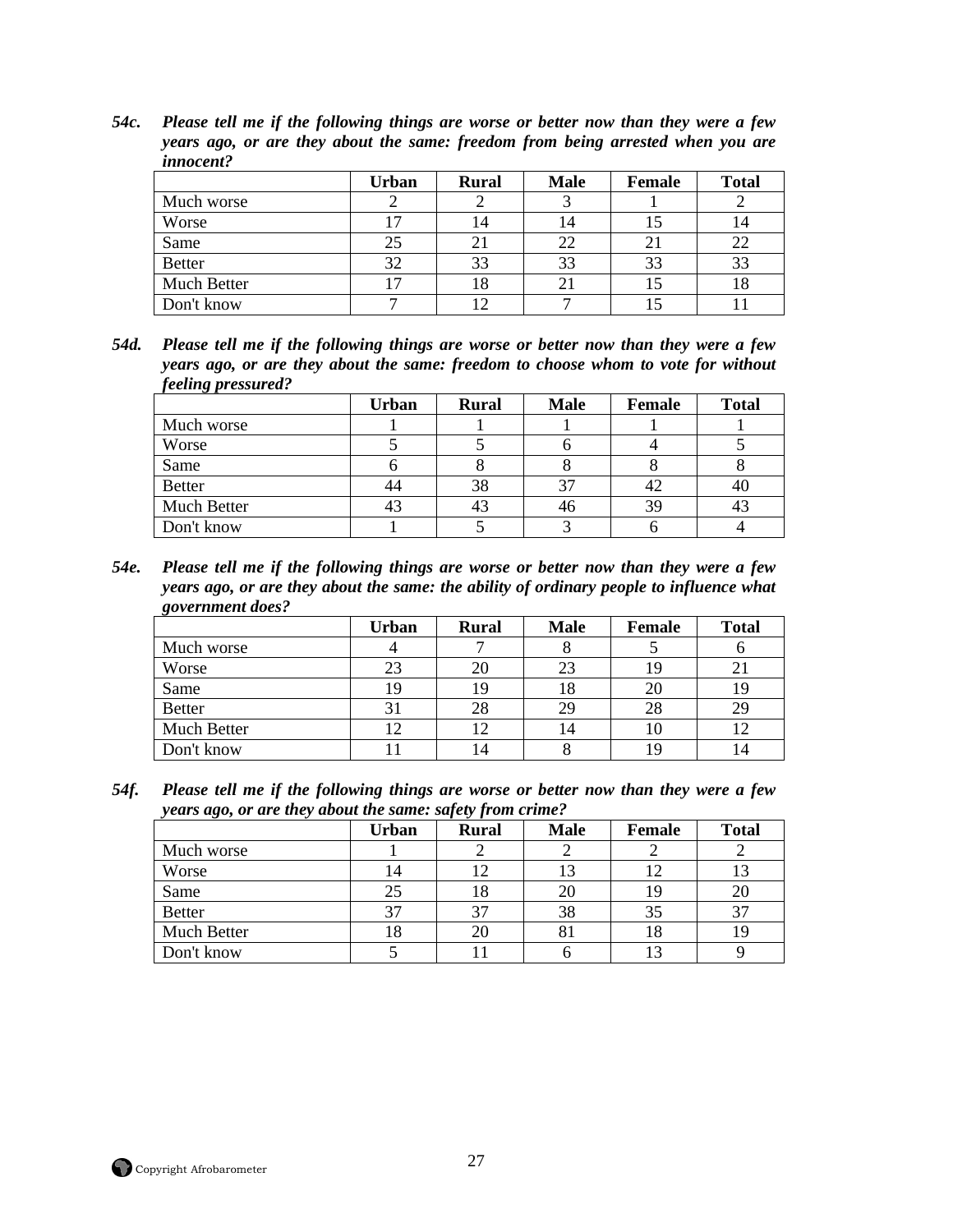*54g. Please tell me if the following things are worse or better now than they were a few years ago, or are they about the same: equal and fair treatment of all groups by government?* 

|               | Urban | <b>Rural</b>   | <b>Male</b> | <b>Female</b> | <b>Total</b> |
|---------------|-------|----------------|-------------|---------------|--------------|
| Much worse    |       |                |             |               |              |
| Worse         | 10    |                |             |               |              |
| Same          | 27    | 23             | 26          |               |              |
| <b>Better</b> | 32    | 34             | 34          | 33            | 34           |
| Much Better   |       |                | 23          | 19            |              |
| Don't know    |       | $\overline{4}$ |             | 10            |              |

*55a. How much do you trust each of the following, or haven't you heard enough about them to say: the President?* 

|                                    | Urban | <b>Rural</b> | <b>Male</b> | Female | <b>Total</b> |
|------------------------------------|-------|--------------|-------------|--------|--------------|
| Not at all                         |       |              |             |        |              |
| Just a little                      |       |              |             |        |              |
| Somewhat                           | 22    |              |             |        | ι4           |
| A lot                              | 69    |              |             | 79     | 80           |
| Don't know/Haven't heard<br>enough | 3     |              |             |        |              |

*55b. How much do you trust each of the following, or haven't you heard enough about them to say: the Parliament?* 

|                                    | Urban | <b>Rural</b> | <b>Male</b> | <b>Female</b> | <b>Total</b> |
|------------------------------------|-------|--------------|-------------|---------------|--------------|
| Not at all                         |       |              |             |               |              |
| Just a little                      |       |              |             |               |              |
| Somewhat                           | 28    |              | 195         | 24            | 22           |
| A lot                              | 59    | 68           | 69          | 64            | 66           |
| Don't know/Haven't heard<br>enough |       |              |             |               |              |

*55c. How much do you trust each of the following, or haven't you heard enough about them to say: the National Electoral Commission?* 

|                                    | <b>Urban</b> | <b>Rural</b> | <b>Male</b> | Female | <b>Total</b> |
|------------------------------------|--------------|--------------|-------------|--------|--------------|
| Not at all                         |              |              |             |        |              |
| Just a little                      |              |              |             |        |              |
| Somewhat                           | 29           |              |             | 24     | 23           |
| A lot                              | 52           |              | 66          | 62     | 64           |
| Don't know/Haven't heard<br>enough | n            |              |             |        |              |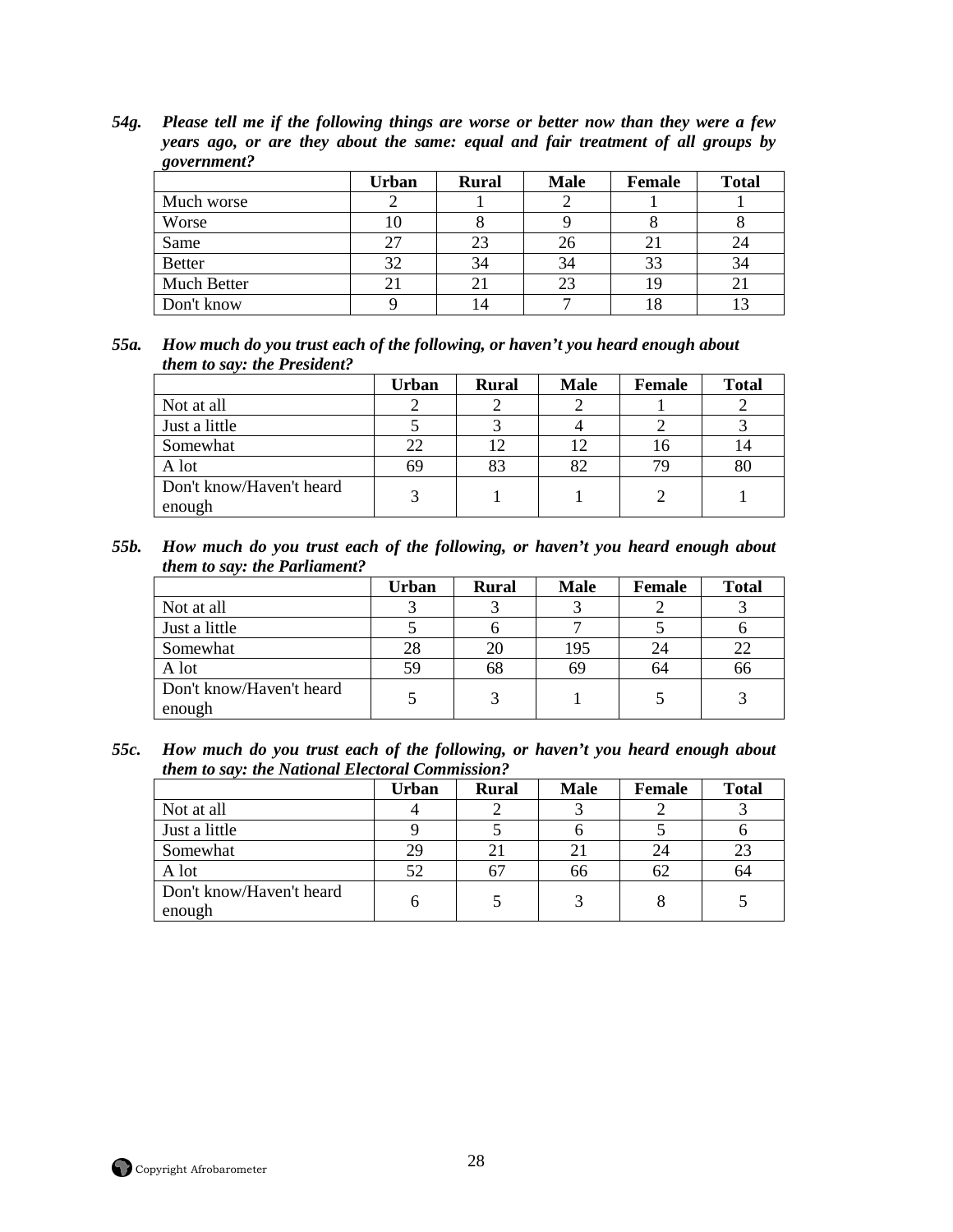|                                    | Urban | <b>Rural</b> | <b>Male</b> | Female | <b>Total</b> |
|------------------------------------|-------|--------------|-------------|--------|--------------|
| Not at all                         |       |              |             |        |              |
| Just a little                      |       |              |             |        |              |
| Somewhat                           | 28    | 25           |             | 28     | 26           |
| A lot                              | 48    |              | 54          | 52     | 55           |
| Don't know/Haven't heard<br>enough | n     |              |             |        |              |

*55d How much do you trust each of the following, or haven't you heard enough about them to say: your Elected Local Government Council?* 

| 55e | How much do you trust each of the following, or haven't you heard enough about |  |
|-----|--------------------------------------------------------------------------------|--|
|     | <i>them to say: the ruling party?</i>                                          |  |

|                                    | <b>Urban</b> | <b>Rural</b> | <b>Male</b> | Female | <b>Total</b> |
|------------------------------------|--------------|--------------|-------------|--------|--------------|
| Not at all                         |              |              |             |        |              |
| Just a little                      |              |              |             |        |              |
| Somewhat                           |              |              |             |        | 10           |
| A lot                              | 66           | 76           |             | 74     | 74           |
| Don't know/Haven't heard<br>enough |              |              |             |        |              |

*55f How much do you trust each of the following, or haven't you heard enough about them to say: opposition political parties?* 

|                                    | <b>Urban</b> | <b>Rural</b> | <b>Male</b> | <b>Female</b>  | <b>Total</b> |
|------------------------------------|--------------|--------------|-------------|----------------|--------------|
| Not at all                         | 38           |              |             | 44             | 40           |
| Just a little                      | 25           |              |             | 22             | 22           |
| Somewhat                           | 21           |              |             | 18             |              |
| A lot                              | 14           | 14           |             | 1 <sup>3</sup> | 14           |
| Don't know/Haven't heard<br>enough | 3            | 2            |             |                | 3            |

*55g. How much do you trust each of the following, or haven't you heard enough about them to say: the Army?* 

|                                    | Urban | <b>Rural</b> | <b>Male</b> | Female | <b>Total</b> |
|------------------------------------|-------|--------------|-------------|--------|--------------|
| Not at all                         |       |              |             |        |              |
| Just a little                      |       |              |             |        |              |
| Somewhat                           | I b   |              |             |        | 14           |
| A lot                              |       | 78           | 83          |        |              |
| Don't know/Haven't heard<br>enough |       |              |             |        |              |

*55h How much do you trust each of the following, or haven't you heard enough about them to say: the police?* 

|                                    | Urban | <b>Rural</b> | <b>Male</b> | Female | <b>Total</b> |
|------------------------------------|-------|--------------|-------------|--------|--------------|
| Not at all                         |       |              |             |        |              |
| Just a little                      |       |              |             |        |              |
| Somewhat                           | 25    | 22           |             | 24     | 23           |
| A lot                              | 57    | ხა           | n.          | 62     | 62           |
| Don't know/Haven't heard<br>enough |       |              |             |        |              |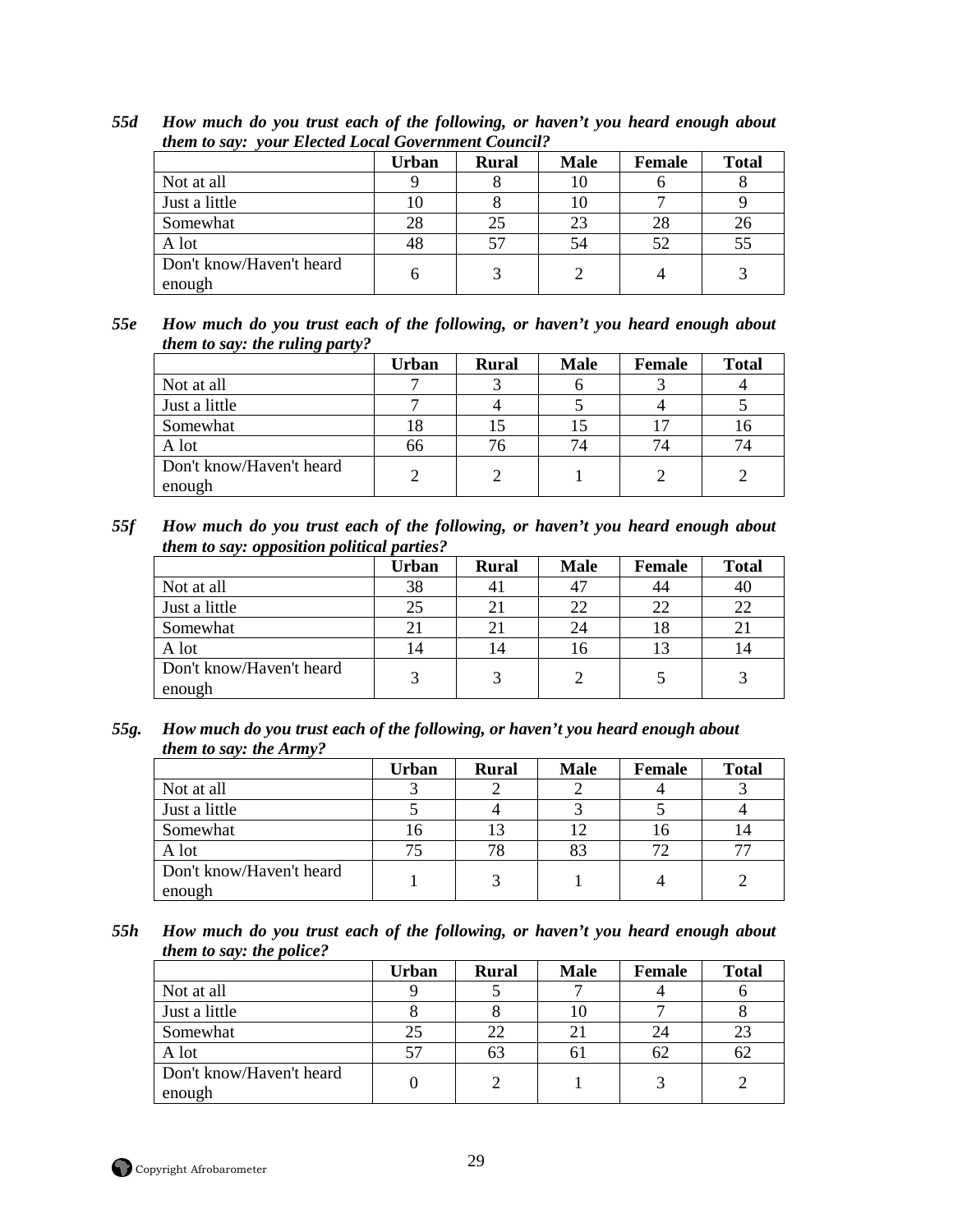|                                    | Urban | <b>Rural</b> | <b>Male</b> | Female | <b>Total</b> |
|------------------------------------|-------|--------------|-------------|--------|--------------|
| Not at all                         |       |              |             |        |              |
| Just a little                      | 10    |              |             |        |              |
| Somewhat                           | 30    |              | 29          | 27     | 28           |
| A lot                              | 51    | 60           |             | 58     | 58           |
| Don't know/Haven't heard<br>enough | 3     |              |             |        |              |

*55i. How much do you trust each of the following, or haven't you heard enough about them to say: courts of law?* 

*55j. How much do you trust each of the following, or haven't you heard enough about them to say: government broadcasting service (TVT/TVZ or Radio (RTD/STZ)?* 

|                                    | <b>Urban</b> | <b>Rural</b> | <b>Male</b> | Female         | <b>Total</b> |
|------------------------------------|--------------|--------------|-------------|----------------|--------------|
| Not at all                         |              |              |             |                |              |
| Just a little                      |              |              |             |                |              |
| Somewhat                           | 31           | 225          | 26          | 22             | 24           |
| A lot                              | 52           | 63           | 63          | 5 <sup>7</sup> | 60           |
| Don't know/Haven't heard<br>enough |              | 10           |             | 14             |              |

*55k. How much do you trust each of the following, or haven't you heard enough about them to say: independent broadcasting services (ITV, DTV, Radio one)?* 

|                                    | <b>Urban</b> | <b>Rural</b> | <b>Male</b> | <b>Female</b> | <b>Total</b> |
|------------------------------------|--------------|--------------|-------------|---------------|--------------|
| Not at all                         |              |              |             |               |              |
| Just a little                      |              |              |             |               |              |
| Somewhat                           | 42           |              |             | 30            | 34           |
| A lot                              | 41           | 44           |             | 40            |              |
| Don't know/Haven't heard<br>enough | h            | 15           |             | 20            | 13           |

*55l. How much do you trust each of the following, or haven't you heard enough about them to say: government newspapers (Daily News)?* 

| $\overline{ }$                     | <b>Urban</b> | <b>Rural</b> | <b>Male</b> | <b>Female</b> | <b>Total</b> |
|------------------------------------|--------------|--------------|-------------|---------------|--------------|
| Not at all                         |              |              |             |               |              |
| Just a little                      |              |              |             |               |              |
| Somewhat                           | 35           | 23           | 28          | 24            | 26           |
| A lot                              | 49           | 54           | 56          | 49            | 53           |
| Don't know/Haven't heard<br>enough | h            | 17           |             | 21            | 14           |

*55m. How much do you trust each of the following, or haven't you heard enough about them to say: independent newspapers (Mwnanchi, the Guardian etc)?* 

|                                    | Urban | <b>Rural</b> | <b>Male</b> | <b>Female</b> | <b>Total</b> |
|------------------------------------|-------|--------------|-------------|---------------|--------------|
| Not at all                         |       |              |             |               |              |
| Just a little                      |       |              |             |               |              |
| Somewhat                           | 45    | 30           |             | 30            | 34           |
| A lot                              | 36    | 40           |             | 38            | 39           |
| Don't know/Haven't heard<br>enough |       | 17           |             | 22            | 15           |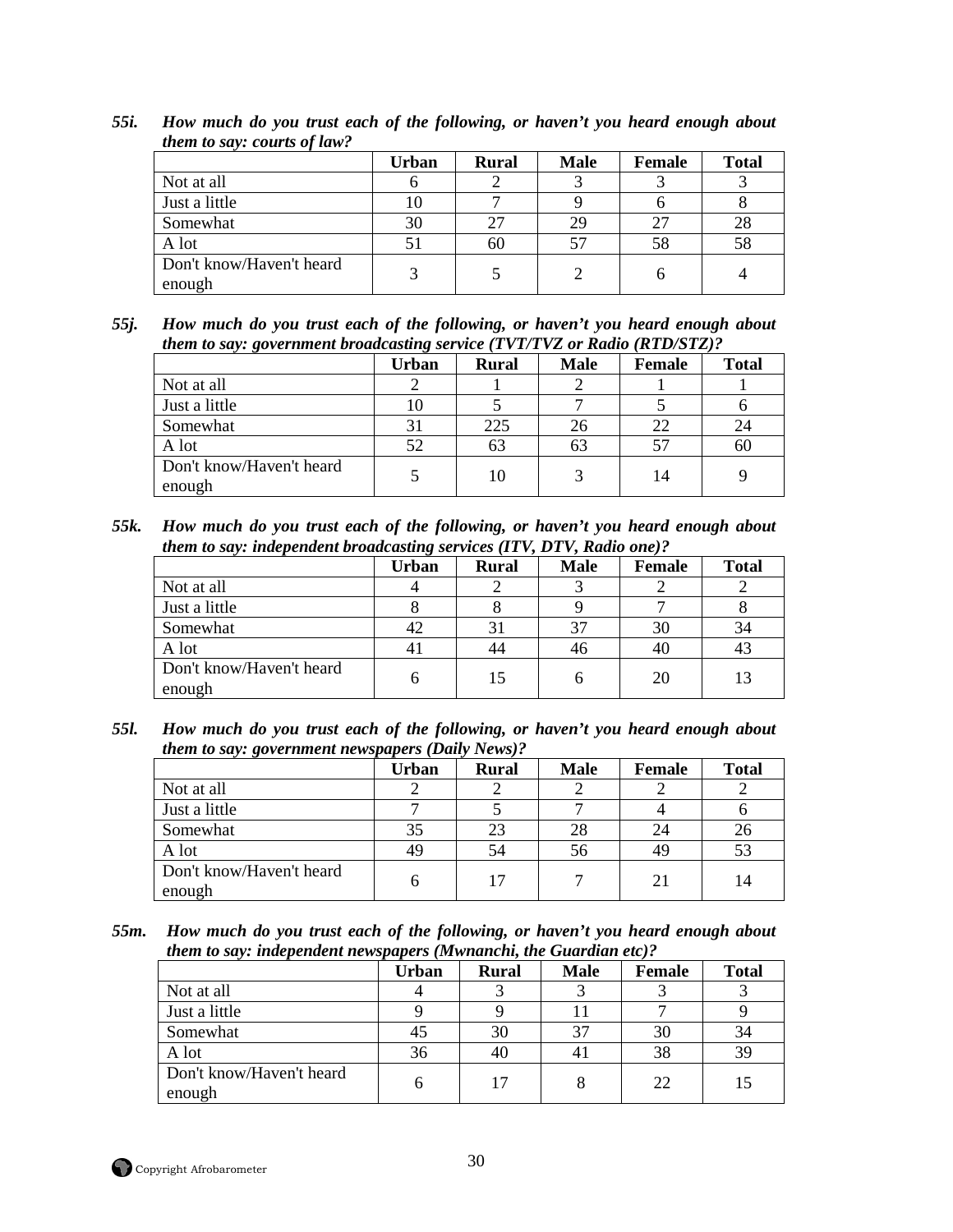|                                    | Urban | <b>Rural</b> | <b>Male</b> | Female | <b>Total</b> |
|------------------------------------|-------|--------------|-------------|--------|--------------|
| None                               | 21    |              |             | 44     | 26           |
| Some of them                       | 315   | 22           | 24          | 24     | 24           |
| Most of them                       |       |              |             |        |              |
| All of them                        |       |              |             |        |              |
| Don't know/Haven't heard<br>enough | 43    | 46           | 42.         | 49     | 45           |

*56a. How many of the following people do you think are involved in corruption, or haven't you heard enough about them to say: the President and officials in his office?* 

*56b. How many of the following people do you think are involved in corruption, or haven't you heard enough about them to say: Members of Parliament?* 

|                                    | Urban | <b>Rural</b> | <b>Male</b> | Female | <b>Total</b> |
|------------------------------------|-------|--------------|-------------|--------|--------------|
| None                               | 16    |              |             | 20     | 20           |
| Some of them                       | 39    |              |             | 28     | 30           |
| Most of them                       |       |              |             |        |              |
| All of them                        |       |              |             |        |              |
| Don't know/Haven't heard<br>enough | 38    |              | 39          | 45     | 42           |

*56c. How many of the following people do you think are involved in corruption, or haven't you heard enough about them to say: elected local government councilors?* 

|                                    | <b>Urban</b> | <b>Rural</b> | <b>Male</b> | Female         | <b>Total</b> |
|------------------------------------|--------------|--------------|-------------|----------------|--------------|
| None                               | L5           |              |             | ТY             |              |
| Some of them                       | 42           | 42           |             | 33             | 34           |
| Most of them                       |              |              |             |                |              |
| All of them                        |              |              |             |                |              |
| Don't know/Haven't heard<br>enough | 34           | 38           | 33          | $\overline{4}$ | 37           |

*56d. How many of the following people do you think are involved in corruption, or haven't you heard enough about them to say: national government officials?* 

|                                    | <b>Urban</b> | <b>Rural</b> | <b>Male</b> | Female | <b>Total</b> |
|------------------------------------|--------------|--------------|-------------|--------|--------------|
| None                               | 13           |              |             |        | 18           |
| Some of them                       | 42           | 29           | 34          | 30     | 32           |
| Most of them                       |              |              |             |        |              |
| All of them                        |              |              |             |        |              |
| Don't know/Haven't heard<br>enough | 36           | 43           | 37          | 45     |              |

*56e. How many of the following people do you think are involved in corruption, or haven't you heard enough about them to say: local government officials?* 

| ີ                                  |       |              | . v         |        |              |
|------------------------------------|-------|--------------|-------------|--------|--------------|
|                                    | Urban | <b>Rural</b> | <b>Male</b> | Female | <b>Total</b> |
| None                               | 13    | 20           |             |        | 18           |
| Some of them                       | 42    | 35           |             | 30     | 37           |
| Most of them                       |       |              |             |        |              |
| All of them                        |       |              |             |        |              |
| Don't know/Haven't heard<br>enough | 33    | 36           | 30          | 40     | 35           |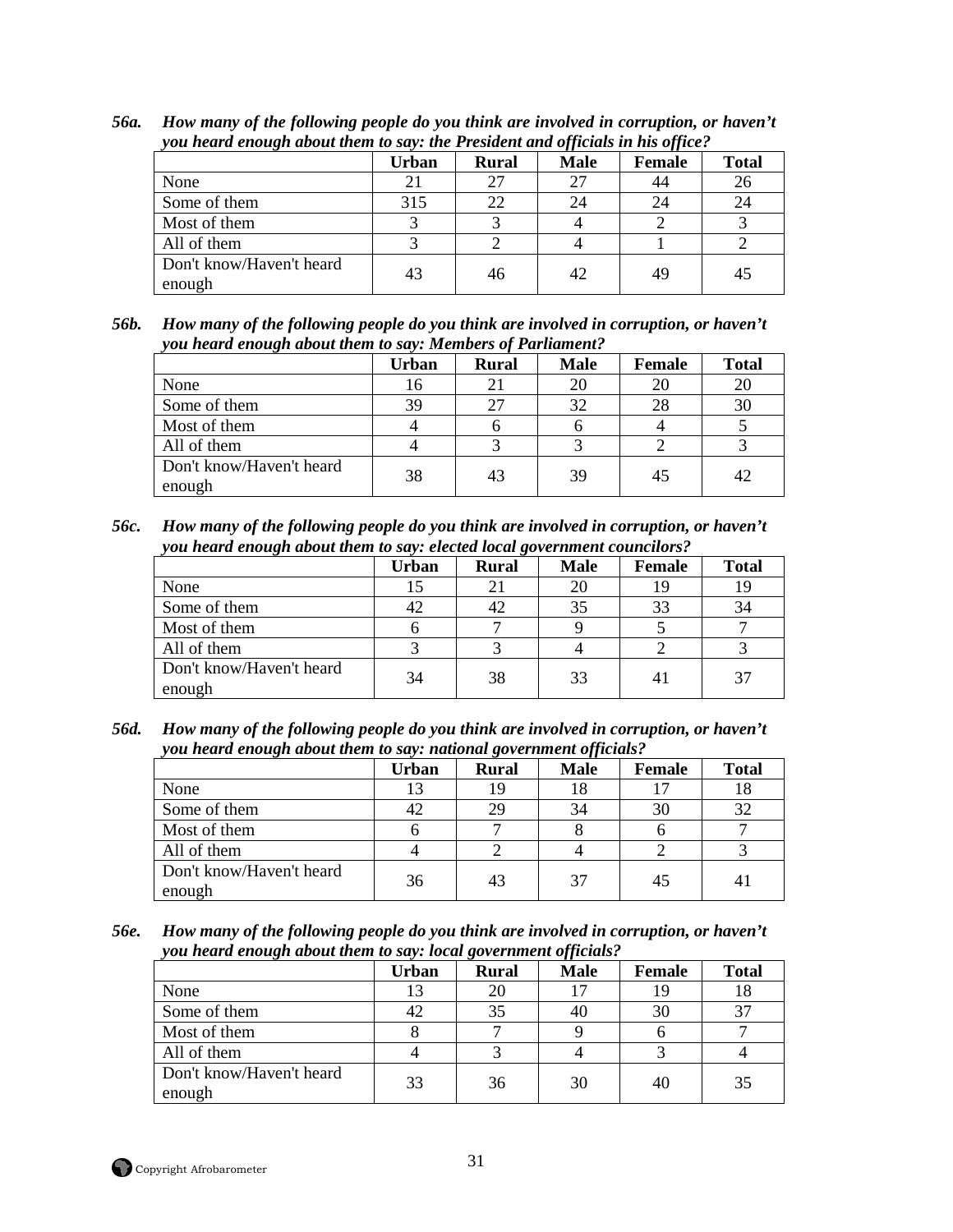|                                    | Urban | <b>Rural</b> | <b>Male</b> | Female | <b>Total</b> |
|------------------------------------|-------|--------------|-------------|--------|--------------|
| None                               |       | 10           |             |        |              |
| Some of them                       | 42    | 36           | 4U          | 35     | 38           |
| Most of them                       | 21    | 19           |             |        | 20           |
| All of them                        | 20    | 13           |             |        |              |
| Don't know/Haven't heard<br>enough | 13    | 22           | 16          | 24     | 20           |

*56f. How many of the following people do you think are involved in corruption, or haven't you heard enough about them to say: police?* 

*56g. How many of the following people do you think are involved in corruption, or haven't you heard enough about them to say: tax officials (e.g. BURS)?* 

|                                    | Urban | <b>Rural</b> | <b>Male</b> | Female | <b>Total</b> |
|------------------------------------|-------|--------------|-------------|--------|--------------|
| None                               |       | 13           |             |        | 12           |
| Some of them                       | 39    | 32           |             | 32     | 34           |
| Most of them                       | 14    |              |             |        | 12           |
| All of them                        | 12    |              |             |        |              |
| Don't know/Haven't heard<br>enough | 25    | 37           | 29          | 36     | 34           |

*56h. How many of the following people do you think are involved in corruption, or haven't you heard enough about them to say: judges and magistrates?* 

|                                    | Urban | <b>Rural</b> | <b>Male</b> | Female | <b>Total</b> |
|------------------------------------|-------|--------------|-------------|--------|--------------|
| None                               |       | 13           |             | 14     | 12           |
| Some of them                       | 44    | 23           | 39          | 32     | 36           |
| Most of them                       | 13    | 13           |             |        | 13           |
| All of them                        | 13    |              |             |        |              |
| Don't know/Haven't heard<br>enough | 24    | 29           | 23          | 33     | 28           |

*56i. How many of the following people do you think are involved in corruption, or haven't you heard enough about them to say: health workers?*

|                                    | <b>Urban</b> | <b>Rural</b> | <b>Male</b> | Female | <b>Total</b> |
|------------------------------------|--------------|--------------|-------------|--------|--------------|
| None                               | 13           |              |             | 20     | 19           |
| Some of them                       | 52           | 35           | 40          | 37     | 39           |
| Most of them                       |              | 14           |             |        | 13           |
| All of them                        |              |              |             |        |              |
| Don't know/Haven't heard<br>enough | 18           | 25           | 20          | 27     | 23           |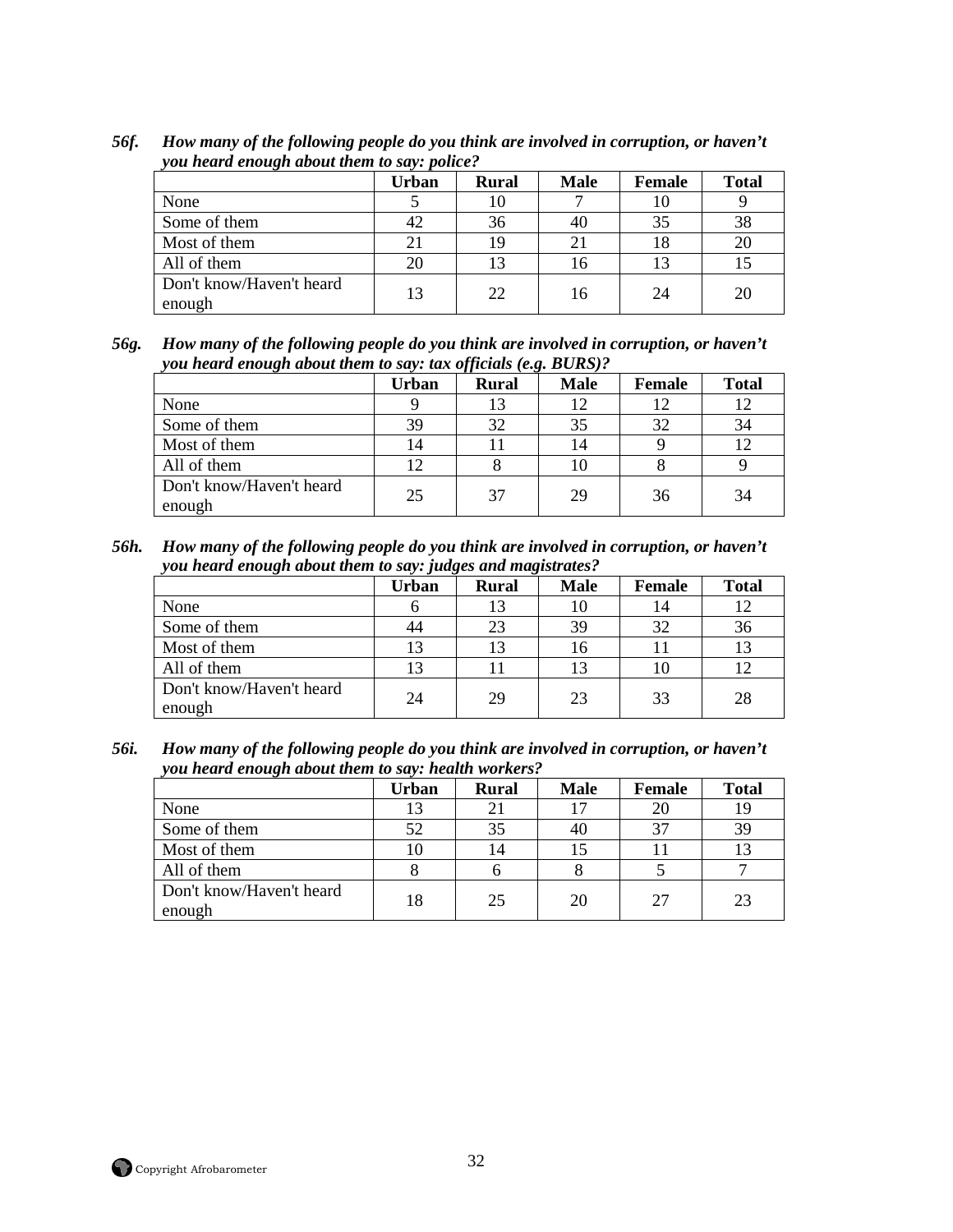|                                    | Urban | <b>Rural</b> | <b>Male</b> | Female | <b>Total</b> |
|------------------------------------|-------|--------------|-------------|--------|--------------|
| None                               | 30    | 39           |             | 36     | 37           |
| Some of them                       | 39    | 26           |             | 26     | 29           |
| Most of them                       |       |              |             |        |              |
| All of them                        |       |              |             |        |              |
| Don't know/Haven't heard<br>enough | 25    | 29           | 24          | 32     | 28           |

*56j. How many of the following people do you think are involved in corruption, or haven't you heard enough about them to say: teachers and school administrators?* 

| 57a. | In the past year how often, if ever, have you had to pay a bribe, give a gift, or do a |
|------|----------------------------------------------------------------------------------------|
|      | favour to government officials in order to: get a document or permit?                  |

|                            | Urban | <b>Rural</b> | <b>Male</b> | <b>Female</b> | <b>Total</b> |
|----------------------------|-------|--------------|-------------|---------------|--------------|
| Never                      | 59    | 56           | 56          | 57            | 57           |
| Once or twice              |       |              |             |               |              |
| A few times                |       |              |             |               |              |
| Often                      |       |              |             |               |              |
| No experience in past year | 32    | 36           |             | 36            | 35           |
| Don't know                 |       |              |             |               |              |

*57b. In the past year how often, if ever, have you had to pay a bribe, give a gift, or do a favour to government officials in order to: get a child into school?* 

| $\cdot$                    | <b>Urban</b> | $\cdot$<br><b>Rural</b> | <b>Male</b> | <b>Female</b> | <b>Total</b> |
|----------------------------|--------------|-------------------------|-------------|---------------|--------------|
| Never                      | 64           | 65                      |             | 6D            | 65           |
| Once or twice              |              |                         |             |               |              |
| A few times                |              |                         |             |               |              |
| Often                      |              |                         |             |               |              |
| No experience in past year | 27           | 30                      |             | 28            | 29           |
| Don't know                 |              |                         |             |               |              |

*57c. In the past year how often, if ever, have you had to pay a bribe, give a gift, or do a favour to government officials in order to: get a household service (piped water, electricity or phone)?* 

|                            | <b>Urban</b> | <b>Rural</b> | <b>Male</b> | Female | <b>Total</b> |
|----------------------------|--------------|--------------|-------------|--------|--------------|
| Never                      |              | 60           | OŚ          | 62     | 63           |
| Once or twice              |              |              |             |        |              |
| A few times                |              |              |             |        |              |
| Often                      |              |              |             |        |              |
| No experience in past year | 24           | 35           |             | 33     | 32           |
| Don't know                 |              |              |             |        |              |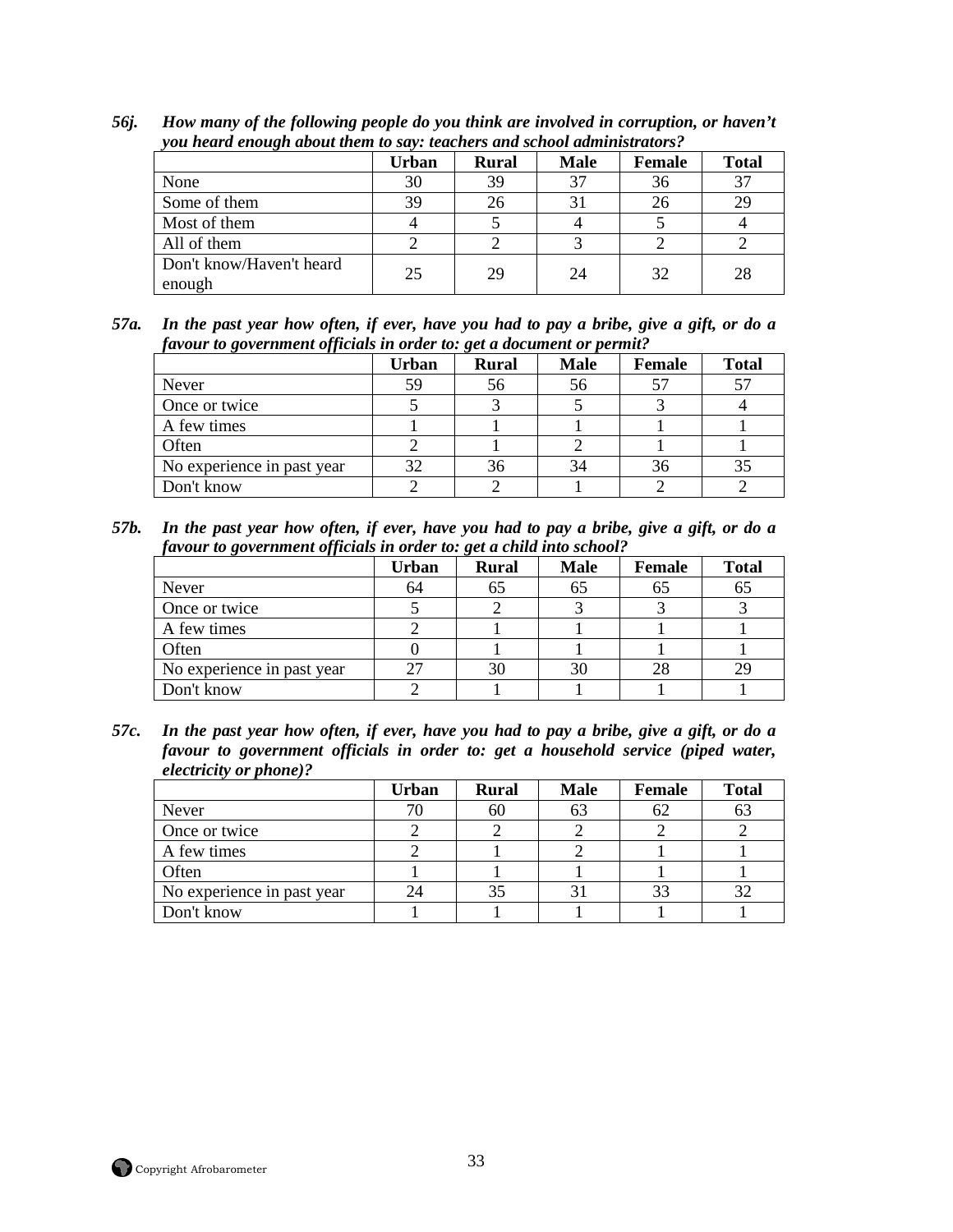*57d. In the past year how often, if ever, have you had to pay a bribe, give a gift, or do a favour to government officials in order to: get medicine or medical attention from a health worker?* 

|                            | Urban | <b>Rural</b> | <b>Male</b> | Female | <b>Total</b> |
|----------------------------|-------|--------------|-------------|--------|--------------|
| Never                      | 67    |              | 66          | Oð     | 67           |
| Once or twice              |       |              |             |        |              |
| A few times                |       |              |             |        |              |
| Often                      |       |              |             |        |              |
| No experience in past year |       |              |             |        | l 8          |
| Don't know                 |       |              |             |        |              |

*57e. In the past year how often, if ever, have you had to pay a bribe, give a gift, or do a favour to government officials in order to: avoid a problem with the police (like passing a checkpoint or avoiding a fine or arrest)?*

|                            | <b>Urban</b> | <b>Rural</b> | <b>Male</b> | <b>Female</b> | <b>Total</b> |
|----------------------------|--------------|--------------|-------------|---------------|--------------|
| Never                      | 63           |              |             | 59            | 58           |
| Once or twice              |              |              |             |               |              |
| A few times                |              |              |             |               |              |
| Often                      |              |              |             |               |              |
| No experience in past year | 25           | 34           | 30          | 33            | 32           |
| Don't know                 |              |              |             |               |              |

*57f. And during the 2004 election, how often, if ever, did a candidate or someone from a political party offer you something like food or a gift in return for your vote?* 

|                            | <b>Urban</b> | <b>Rural</b> | <b>Male</b> | Female | <b>Total</b> |
|----------------------------|--------------|--------------|-------------|--------|--------------|
| Never                      |              |              | 69          | 69     | 69           |
| Once or twice              |              |              |             |        |              |
| A few times                |              |              |             |        |              |
| Often                      |              |              |             |        |              |
| No experience in past year | 20           | 24           |             | 23     | 23           |
| Don't know                 |              |              |             |        |              |

*58a. For each of the following, please indicate whether you think the act is not wrong at all, wrong but understandable, or wrong and punishable: a government official gives a job to someone from his family who does not have adequate qualifications.* 

| .                        |       |       |             |        |              |  |  |
|--------------------------|-------|-------|-------------|--------|--------------|--|--|
|                          | Urban | Rural | <b>Male</b> | Female | <b>Total</b> |  |  |
| Not wrong at all         |       |       |             |        |              |  |  |
| Wrong but understandable | ΙC    |       |             |        |              |  |  |
| Wrong and punishable     |       | 68    |             | hh     |              |  |  |
| Don't know               |       |       |             |        |              |  |  |

*58b. For each of the following, please indicate whether you think the act is not wrong at all, wrong but understandable, or wrong and punishable: a government official demands a favour or an additional payment for some service that is part of his job.* 

|                          | Urban | <b>Rural</b> | <b>Male</b> | Female | <b>Total</b>  |
|--------------------------|-------|--------------|-------------|--------|---------------|
| Not wrong at all         |       |              |             |        |               |
| Wrong but understandable |       |              |             |        |               |
| Wrong and punishable     | 77    |              |             | 68     | $\mathcal{L}$ |
| Don't know               |       |              |             |        |               |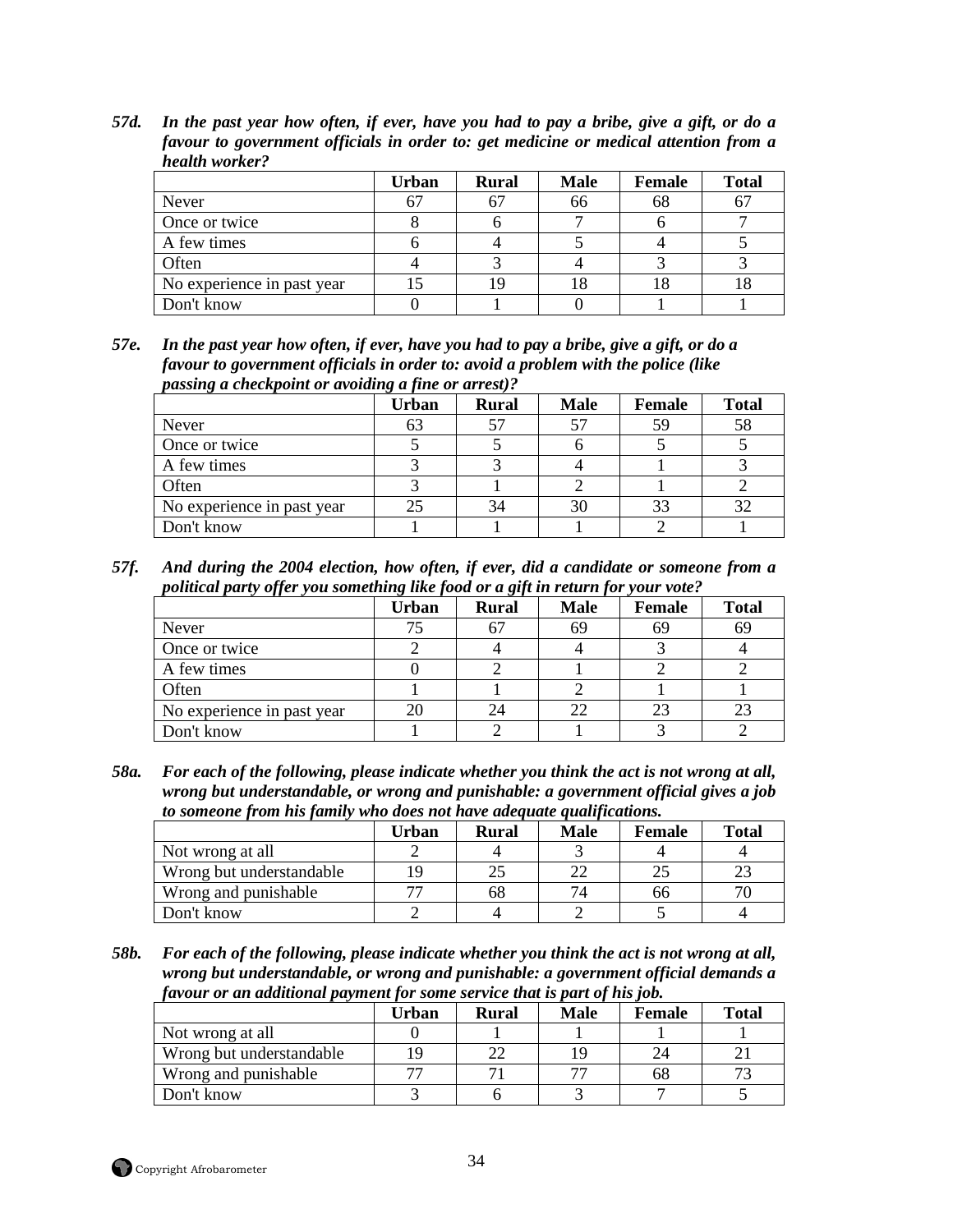*58c. For each of the following, please indicate whether you think the act is not wrong at all, wrong but understandable, or wrong and punishable: a public official decides to locate a development project in an area where his friends and supporters live.* 

|                          | Urban | Rural | <b>Male</b> | Female | <b>Total</b> |
|--------------------------|-------|-------|-------------|--------|--------------|
| Not wrong at all         |       |       |             |        |              |
| Wrong but understandable |       | 34    |             |        |              |
| Wrong and punishable     | 60    |       |             |        | ЭJ           |
| Don't know               |       |       |             |        |              |

*59. Which of the following statements is closest to your view? Choose Statement A, or Statement B.* 

*A. Our elected officials should listen to constituents' views and do what they demand. B. Our elected leaders should follow their own ideas in deciding what is best for the country.* 

|                            | Urban | <b>Rural</b> | <b>Male</b> | <b>Female</b> | <b>Total</b> |
|----------------------------|-------|--------------|-------------|---------------|--------------|
| Agree very strongly with A | 56    | 59           |             | 55            | 58           |
| Agree with A               |       | 30           |             | 32            |              |
| Agree with B               |       |              |             |               |              |
| Agree very strongly with B |       |              |             |               |              |
| Agree with neither         |       |              |             |               |              |
| Don't know                 |       |              |             |               |              |

*60. How much time should your Member of Parliament spend in this constituency to visit the community and its citizens?* 

|                                     | <b>Urban</b> | <b>Rural</b> | <b>Male</b> | <b>Female</b> | <b>Total</b> |
|-------------------------------------|--------------|--------------|-------------|---------------|--------------|
| Never / It is not necessary         |              |              |             |               |              |
| At least once a year                | 12           | 22           |             | 18            | 19           |
| At least once a month               | 45           |              | 50          | 42            | 46           |
| At least weekly                     | 16           | 10           |             | 13            |              |
| Should stay here all of the<br>time | 19           | 15           | 15          | 16            | 16           |
| Don't know                          |              |              |             |               |              |

#### *61. How much time does your member of Parliament spend in this constituency?*

|                                | <b>Urban</b> | <b>Rural</b> | <b>Male</b> | <b>Female</b> | <b>Total</b> |
|--------------------------------|--------------|--------------|-------------|---------------|--------------|
| <b>Never</b>                   | 31           | 32           | 35          | 29            | 32           |
| At least once a year           | 25           | 43           |             | 37            | 39           |
| At least once a month          | 19           | 13           |             |               |              |
| At least weekly                |              |              |             |               |              |
| He / She is here almost all of |              |              |             |               |              |
| the time                       |              |              |             |               |              |
| Don't know                     |              |              |             |               |              |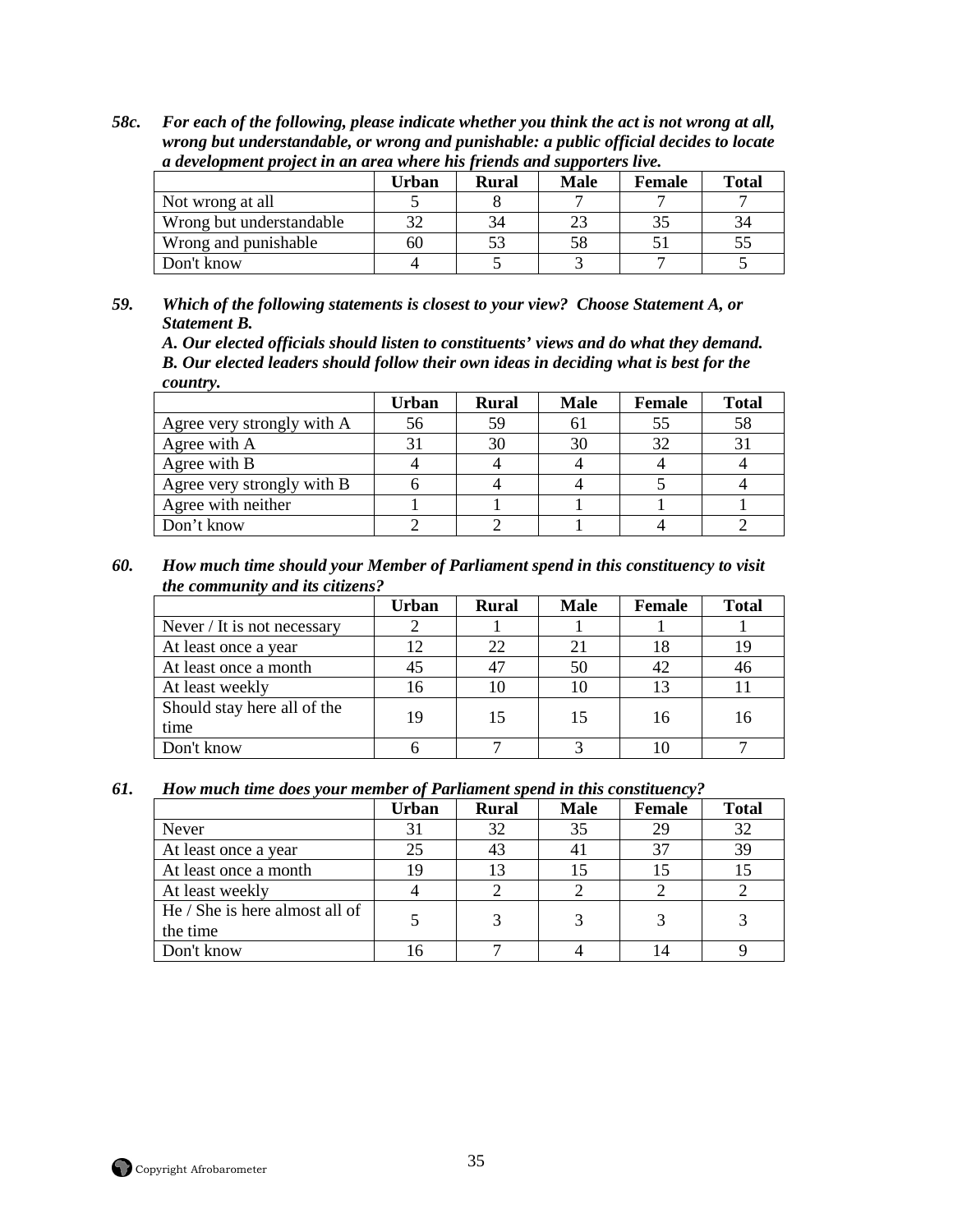|                       | Urban | <b>Rural</b> | <b>Male</b> | Female | <b>Total</b> |
|-----------------------|-------|--------------|-------------|--------|--------------|
| Never                 | 29    | 27           | 29          | 27     | 28           |
| <b>Only Sometimes</b> |       | 10           |             |        | 10           |
| Often                 | 28    | 35           | 36          |        | 34           |
| Always                | 25    | 18           | 20          | 19     | 19           |
| Don't know            |       | 10           |             |        | ΙU           |

*62a. How much of the time do you think the following try their best to listen to what people like you have to say: Members of Parliament?* 

*62b. How much of the time do you think the following try their best to listen to what people like you have to say: elected Local Government Councilors?* 

|                       | <b>Urban</b> | <b>Rural</b>             | <b>Male</b> | <b>Female</b> | <b>Total</b> |
|-----------------------|--------------|--------------------------|-------------|---------------|--------------|
| Never                 | 20           | $\overline{\phantom{a}}$ |             | 1G            | 18           |
| <b>Only Sometimes</b> |              |                          |             |               |              |
| Often                 | 32           | 37                       | 38          | 35            | 36           |
| Always                | 34           |                          |             | 28            | 32           |
| Don't know            |              |                          |             |               |              |

*63a. In your opinion, what are the most important problems facing this country that government should address? (first response)* 

|                                              | <b>Urban</b>     | <b>Rural</b>     | <b>Male</b>      | <b>Female</b>  | <b>Total</b>   |
|----------------------------------------------|------------------|------------------|------------------|----------------|----------------|
| Nothing/No problems                          | 5                | 3                | 3                | $\overline{4}$ | 3              |
| <b>Economics</b>                             |                  |                  |                  |                |                |
| Management of the economy                    | 5                | 5                | 6                | $\overline{4}$ | 5              |
| Wages, incomes and salaries                  | 8                | 3                | $\overline{4}$   | $\overline{4}$ | $\overline{4}$ |
| Unemployment                                 | 14               | $\overline{3}$   | 6                | 5              | 6              |
| Poverty /destitution                         | 10               | 9                | 9                | 8              | 9              |
| Rates and taxes                              |                  | $\mathbf{1}$     | $\mathbf{1}$     | $\overline{0}$ | $\mathbf{1}$   |
| Loans/credit                                 | $\overline{2}$   | $\overline{2}$   | $\overline{2}$   | $\overline{3}$ | $\overline{2}$ |
| Food/Agriculture                             |                  |                  |                  |                |                |
| Farming/Agriculture                          | $\mathbf{2}$     | 4                | 6                | $\sqrt{2}$     | $\overline{4}$ |
| Food shortage/famine                         | $\mathbf{1}$     | 6                | $\overline{3}$   | 6              | 5              |
| Drought                                      | $\mathbf{1}$     | $\boldsymbol{0}$ | $\boldsymbol{0}$ | $\mathbf{1}$   | $\mathbf{1}$   |
| Land                                         | $\overline{0}$   | $\overline{0}$   | $\mathbf{1}$     | $\overline{0}$ | $\overline{0}$ |
| <b>Infrastructure</b>                        |                  |                  |                  |                |                |
| Transportation                               | $\boldsymbol{0}$ | $\mathbf{1}$     | $\boldsymbol{0}$ | $\mathbf{1}$   | $\mathbf{1}$   |
| Communications                               |                  | $\mathbf{1}$     | $\mathbf{1}$     | $\mathbf{1}$   | $\mathbf{1}$   |
| Infrastructure/roads                         | 8                | 13               | 13               | 10             | 12             |
| <b>Government services</b>                   |                  |                  |                  |                |                |
| Education                                    | $\overline{7}$   | 6                | $\overline{7}$   | 5              | 6              |
| Housing                                      | $\overline{0}$   | $\mathbf{1}$     | $\mathbf{1}$     | $\mathbf{0}$   | $\mathbf{1}$   |
| Electricity                                  | $\mathbf{1}$     | $\overline{2}$   | $\mathbf{1}$     | $\overline{2}$ | $\mathbf{1}$   |
| Water supply                                 | 8                | 18               | 16               | 16             | 16             |
| Orphans/street children/homeless<br>children | 1                | 1                | $\overline{0}$   | 1              | 1              |
| Services (other)                             | $\overline{0}$   | $\overline{0}$   |                  | $\overline{0}$ | $\overline{0}$ |
| <b>Health</b>                                |                  |                  |                  |                |                |
| Health                                       | 10               | 10               | 9                | 10             | 10             |
| <b>AIDS</b>                                  | $\mathbf{1}$     | $\mathbf{1}$     | $\overline{0}$   | 1              | 1              |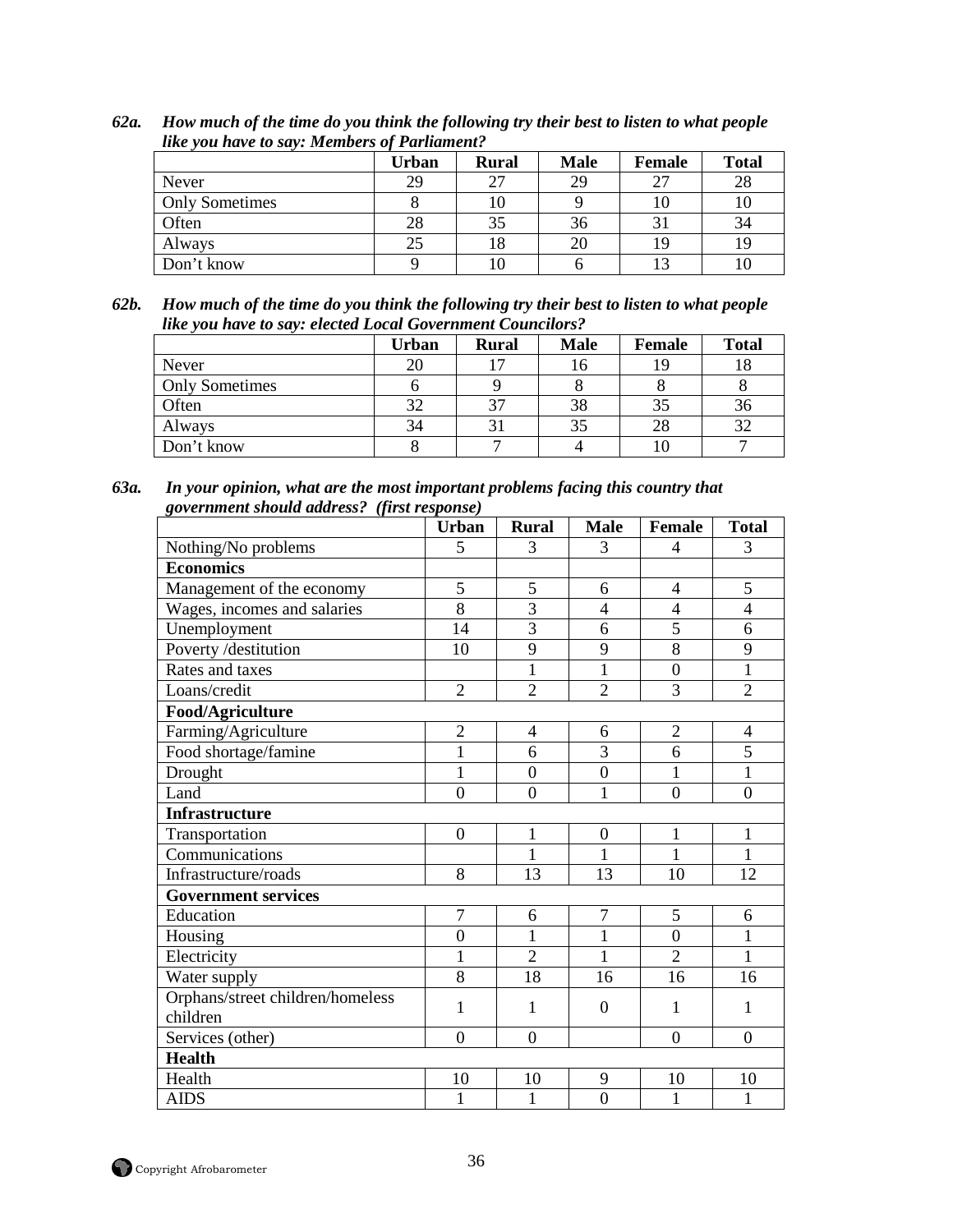| Sickness/Disease                                             |                | 0 |   |   |  |
|--------------------------------------------------------------|----------------|---|---|---|--|
| Governance                                                   |                |   |   |   |  |
| Crime and security                                           | $\mathcal{D}$  |   |   |   |  |
| Corruption                                                   | $\mathfrak{D}$ | ↑ |   |   |  |
| Political violence                                           |                |   |   |   |  |
| Political instability/political<br>divisions/ethnic tensions |                |   |   |   |  |
| Discrimination/inequality                                    |                | 0 | 0 |   |  |
| Gender issues/women's rights                                 |                |   |   |   |  |
| Democracy/political rights                                   | 0              |   |   |   |  |
| Civil war                                                    |                |   |   |   |  |
| <b>Others</b>                                                |                |   |   |   |  |
| Don't know                                                   | 8              | ς | ⌒ | O |  |

*63b. In your opinion, what are the most important problems facing this country that government should address? (second response)* 

|                                  | <b>Urban</b>     | <b>Rural</b>     | <b>Male</b>     | <b>Female</b>    | <b>Total</b>     |
|----------------------------------|------------------|------------------|-----------------|------------------|------------------|
| <b>Economics</b>                 |                  |                  |                 |                  |                  |
| Management of the economy        | $\overline{2}$   | $\mathbf{1}$     | $\overline{2}$  | $\mathbf{1}$     | $\mathbf{1}$     |
| Wages, incomes and salaries      | $\overline{3}$   | $\mathbf{1}$     | $\mathbf{1}$    | $\mathbf{1}$     | $\mathbf{1}$     |
| Unemployment                     | $\overline{4}$   | $\overline{c}$   | 3               | $\overline{2}$   | $\overline{2}$   |
| Poverty /destitution             | $\overline{3}$   | $\overline{2}$   | $\overline{3}$  | $\overline{2}$   | $\overline{3}$   |
| Rates and taxes                  | $\mathbf{1}$     | $\overline{0}$   | $\overline{0}$  |                  | $\overline{0}$   |
| Loans/credit                     | 3                | 3                | $\overline{2}$  | $\overline{4}$   | 3                |
| Food/Agriculture                 |                  |                  |                 |                  |                  |
| Farming/Agriculture              | $\overline{2}$   | 6                | $\overline{7}$  | $\overline{4}$   | 5                |
| Food shortage/famine             | $\overline{3}$   | $\overline{5}$   | $\overline{4}$  | $\overline{4}$   | $\overline{4}$   |
| Drought                          |                  | 3                | $\mathbf{1}$    | 3                | $\overline{2}$   |
| Land                             | $\mathbf{1}$     | $\overline{1}$   | 1               | $\overline{0}$   | $\mathbf{1}$     |
| <b>Infrastructure</b>            |                  |                  |                 |                  |                  |
| Transportation                   | $\overline{0}$   | $\mathbf{1}$     | $\mathbf{1}$    | 1                | $\mathbf{1}$     |
| Communications                   | $\boldsymbol{0}$ | $\mathbf{1}$     | 1               | $\mathbf{1}$     | $\mathbf{1}$     |
| Infrastructure/roads             | 5                | 10               | 9               | 8                | 9                |
| <b>Government services</b>       |                  |                  |                 |                  |                  |
| Education                        | 14               | 9                | 12              | $\,8\,$          | 10               |
| Housing                          | $\overline{2}$   | $\overline{0}$   | $\overline{0}$  | $\mathbf{1}$     | $\mathbf{1}$     |
| Electricity                      | $\overline{2}$   | $\overline{3}$   | $\overline{3}$  | $\overline{3}$   | $\overline{3}$   |
| Water supply                     | 8                | 14               | $\overline{13}$ | 12               | $\overline{13}$  |
| Orphans/street children/homeless |                  | $\boldsymbol{0}$ |                 | $\boldsymbol{0}$ | $\boldsymbol{0}$ |
| children                         |                  |                  |                 |                  |                  |
| Services (other)                 | $\mathbf{1}$     | $\mathbf{1}$     | 1               | 1                | 1                |
| <b>Health</b>                    |                  |                  |                 |                  |                  |
| Health                           | 15               | 14               | 17              | 12               | 14               |
| <b>AIDS</b>                      | 3                | $\mathbf{1}$     | $\mathbf{1}$    | $\mathbf{1}$     | $\mathbf{1}$     |
| Sickness/Disease                 | $\mathbf{1}$     | $\overline{0}$   | $\overline{0}$  | $\mathbf{1}$     | $\mathbf{1}$     |
| Governance                       |                  |                  |                 |                  |                  |
| Crime and security               | $\mathbf{1}$     | $\mathbf{1}$     | 1               | 1                | $\mathbf{1}$     |
| Corruption                       | 3                |                  | $\overline{2}$  | $\overline{2}$   | $\overline{2}$   |
| Political violence               |                  | $\overline{2}$   |                 |                  |                  |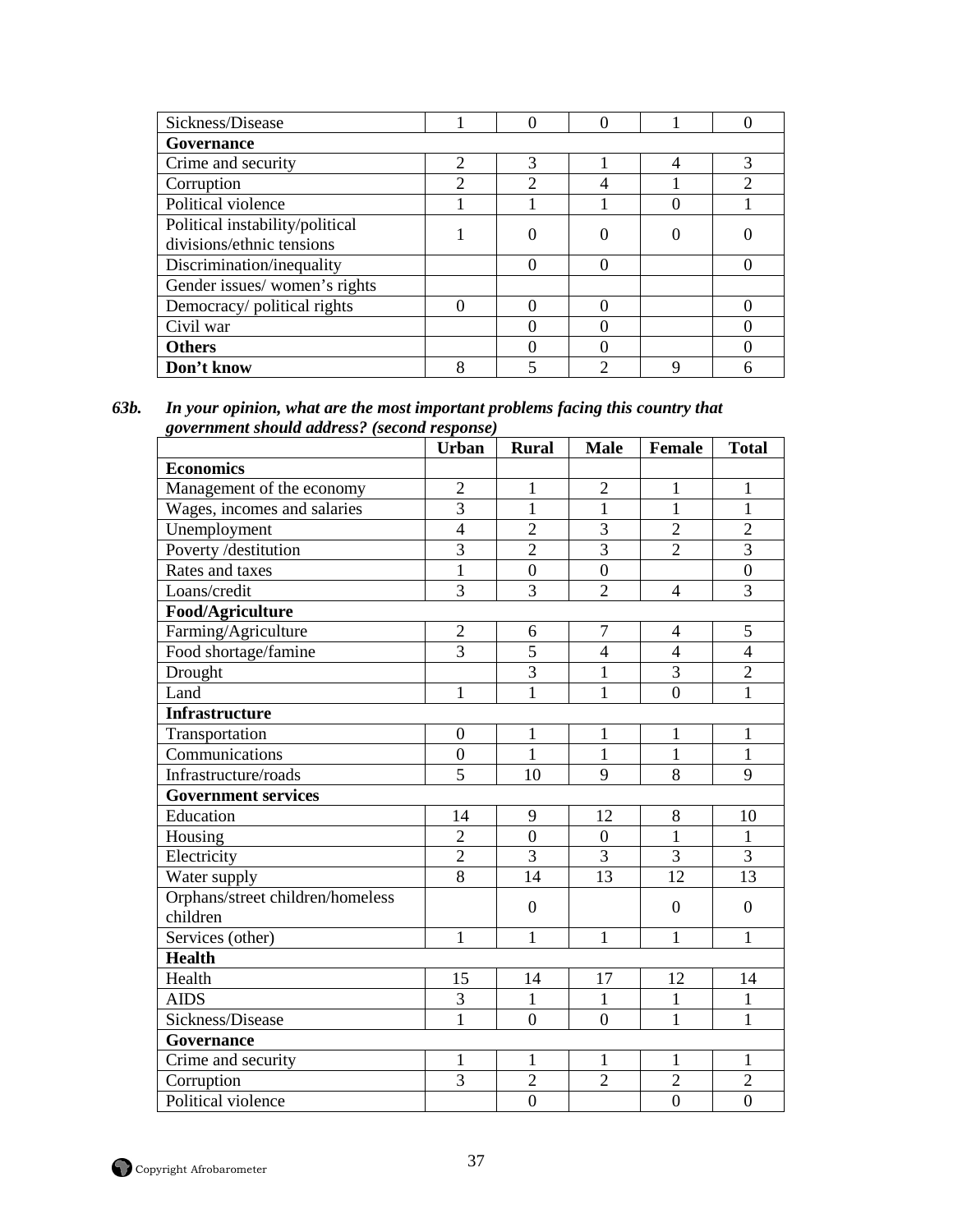| Political instability/political<br>divisions/ethnic tensions |  |  |  |
|--------------------------------------------------------------|--|--|--|
| Discrimination/inequality                                    |  |  |  |
| Gender issues/women's rights                                 |  |  |  |
| Democracy/political rights                                   |  |  |  |
| Civil war                                                    |  |  |  |
| <b>Others</b>                                                |  |  |  |
| No further response                                          |  |  |  |

*63c. In your opinion, what are the most important problems facing this country that government should address? (third response)* 

|                                                              | <b>Urban</b>     | <b>Rural</b>     | <b>Male</b>      | Female           | <b>Total</b>     |
|--------------------------------------------------------------|------------------|------------------|------------------|------------------|------------------|
| <b>Economics</b>                                             |                  |                  |                  |                  |                  |
| Management of the economy                                    | $\overline{2}$   | 1                | 1                | $\mathbf{1}$     | 1                |
| Wages, incomes and salaries                                  | $\overline{2}$   | $\overline{1}$   | $\mathbf{1}$     | $\overline{1}$   | $\overline{1}$   |
| Unemployment                                                 | $\overline{3}$   | $\mathbf{1}$     | $\overline{2}$   | $\overline{2}$   | $\overline{2}$   |
| Poverty /destitution                                         | $\overline{3}$   | $\overline{2}$   | $\overline{3}$   | $\overline{2}$   | $\overline{2}$   |
| Rates and taxes                                              |                  |                  |                  |                  |                  |
| Loans/credit                                                 | $\overline{2}$   | $\overline{2}$   | 1                | $\overline{2}$   | $\overline{2}$   |
| Food/Agriculture                                             |                  |                  |                  |                  |                  |
| Farming/Agriculture                                          | $\overline{2}$   | $\tau$           | 7                | 4                | 6                |
| Food shortage/famine                                         | $\overline{2}$   | $\overline{3}$   | $\overline{3}$   | $\overline{3}$   | $\overline{3}$   |
| Drought                                                      | $\mathbf{1}$     | $\mathbf{1}$     | $\mathbf{1}$     | $\overline{0}$   | $\mathbf{1}$     |
| Land                                                         |                  |                  |                  |                  |                  |
| <b>Infrastructure</b>                                        |                  |                  |                  |                  |                  |
| Transportation                                               | $\boldsymbol{0}$ | 1                | $\Omega$         | 1                | $\boldsymbol{0}$ |
| Communications                                               | $\mathbf{1}$     | $\mathbf{1}$     | $\mathbf{1}$     | $\mathbf{1}$     | $\mathbf{1}$     |
| Infrastructure/roads                                         | 6                | 10               | 11               | $\overline{7}$   | 9                |
| <b>Government services</b>                                   |                  |                  |                  |                  |                  |
| Education                                                    | 8                | 6                | $\overline{7}$   | 6                | $\overline{7}$   |
| Housing                                                      | $\mathbf{1}$     | $\overline{0}$   | $\overline{0}$   | $\overline{0}$   | $\overline{0}$   |
| Electricity                                                  | $\overline{2}$   | $\overline{4}$   | $\overline{4}$   | $\overline{3}$   | $\overline{4}$   |
| Water supply                                                 | $\overline{7}$   | $\overline{7}$   | 9                | 6                | $\overline{7}$   |
| Orphans/street children/homeless<br>children                 | $\overline{0}$   | $\overline{0}$   | $\overline{0}$   | $\overline{0}$   | $\boldsymbol{0}$ |
| Services (other)                                             | $\overline{0}$   | $\mathbf{1}$     | $\mathbf{1}$     | $\mathbf{1}$     | $\mathbf{1}$     |
| <b>Health</b>                                                |                  |                  |                  |                  |                  |
| Health                                                       | 10               | 11               | 12               | 9                | 11               |
| <b>AIDS</b>                                                  | $\mathbf{1}$     | $\mathbf{1}$     | $\mathbf{1}$     | $\mathbf{1}$     | $\mathbf{1}$     |
| Sickness/Disease                                             | $\overline{0}$   | $\mathbf{1}$     | $\mathbf{1}$     | $\overline{0}$   | $\mathbf{1}$     |
| Governance                                                   |                  |                  |                  |                  |                  |
| Crime and security                                           | $\overline{2}$   | 1                | 1                | 1                | 1                |
| Corruption                                                   | 6                | $\overline{3}$   | $\overline{3}$   | $\overline{4}$   | $\overline{3}$   |
| Political violence                                           |                  |                  |                  |                  |                  |
| Political instability/political<br>divisions/ethnic tensions |                  | $\Omega$         | $\Omega$         | $\Omega$         | $\boldsymbol{0}$ |
| Discrimination/inequality                                    | $\boldsymbol{0}$ | $\boldsymbol{0}$ | $\boldsymbol{0}$ | $\boldsymbol{0}$ | $\boldsymbol{0}$ |
| Gender issues/women's rights                                 |                  | $\overline{0}$   |                  | $\overline{0}$   | $\overline{0}$   |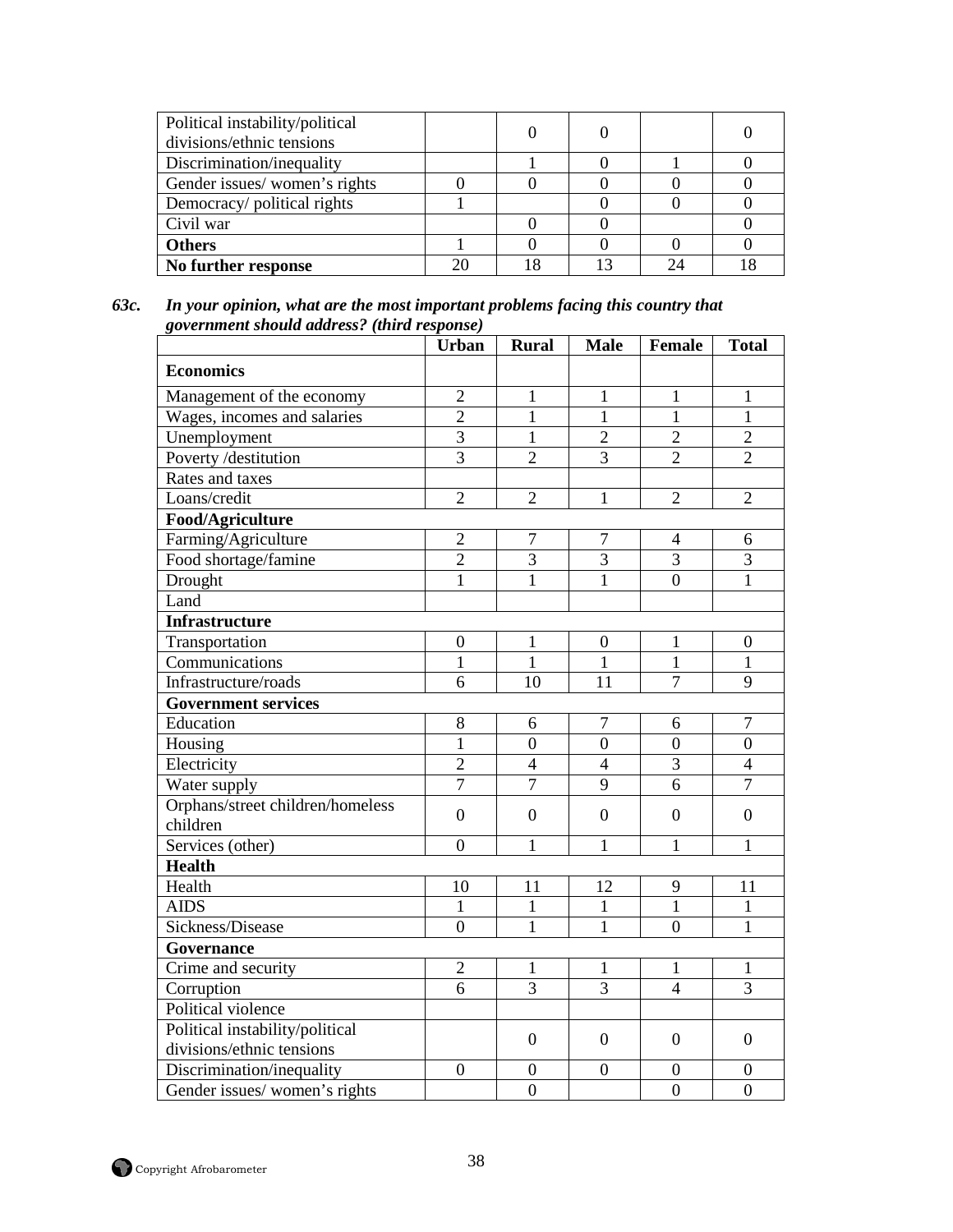| Democracy/ political rights |  |  |  |
|-----------------------------|--|--|--|
| Civil war                   |  |  |  |
| <b>Others</b>               |  |  |  |
| No further response         |  |  |  |

*64. Taking the problem you mentioned first, how likely is it that the government will solve your most important problem within the next few years?* 

|                   | <b>Urban</b> | <b>Rural</b> | <b>Male</b>    | Female | <b>Total</b> |
|-------------------|--------------|--------------|----------------|--------|--------------|
| Not at all likely |              |              |                |        |              |
| Not very likely   |              |              | $\overline{4}$ |        |              |
| Likely            | 30           | 30           |                | 29     | 30           |
| Very likely       | 37           | 39           |                | 36     | 39           |
| Not applicable    | 12           |              |                | 13     |              |
| Don't know        |              |              |                |        |              |

#### *Now let's speak about the performance of the present government of this country.*

*65a. How well or badly would you say the current government is handling the following matters, or haven't you heard enough to say: managing the economy?* 

|                                    | <b>Urban</b> | <b>Rural</b> | <b>Male</b> | Female | <b>Total</b> |
|------------------------------------|--------------|--------------|-------------|--------|--------------|
| Very badly                         |              |              |             |        |              |
| Fairly badly                       |              | 12           |             | 14     | 12           |
| Fairly well                        | 50           | 46           | 50          | 44     | 47           |
| Very well                          | 24           | 22           | 25          | 20     | 22           |
| Don't know/Haven't heard<br>enough |              | 13           |             | 17     | 12           |

*65b. How well or badly would you say the current government is handling the following matters, or haven't you heard enough to say: creating jobs?* 

|                                    | <b>Urban</b> | <b>Rural</b> | <b>Male</b> | Female | <b>Total</b> |
|------------------------------------|--------------|--------------|-------------|--------|--------------|
| Very badly                         | 34           | 26           | 29          | 26     | 28           |
| Fairly badly                       | 27           |              | 29          | 26     | 27           |
| Fairly well                        | 31           |              | 32          | 30     |              |
| Very well                          |              |              |             |        |              |
| Don't know/Haven't heard<br>enough |              | 12           |             | 15     | 10           |

*65c. How well or badly would you say the current government is handling the following matters, or haven't you heard enough to say: keeping prices stable?* 

|                                    | Urban | <b>Rural</b> | <b>Male</b> | <b>Female</b> | <b>Total</b> |
|------------------------------------|-------|--------------|-------------|---------------|--------------|
| Very badly                         |       | 16           | 19          |               | 16           |
| Fairly badly                       | 30    | 24           |             | 24            | 26           |
| Fairly well                        | 38    | 39           | 39          | 39            | 39           |
| Very well                          |       |              |             |               |              |
| Don't know/Haven't heard<br>enough | 8     | 12           |             | 16            | 12           |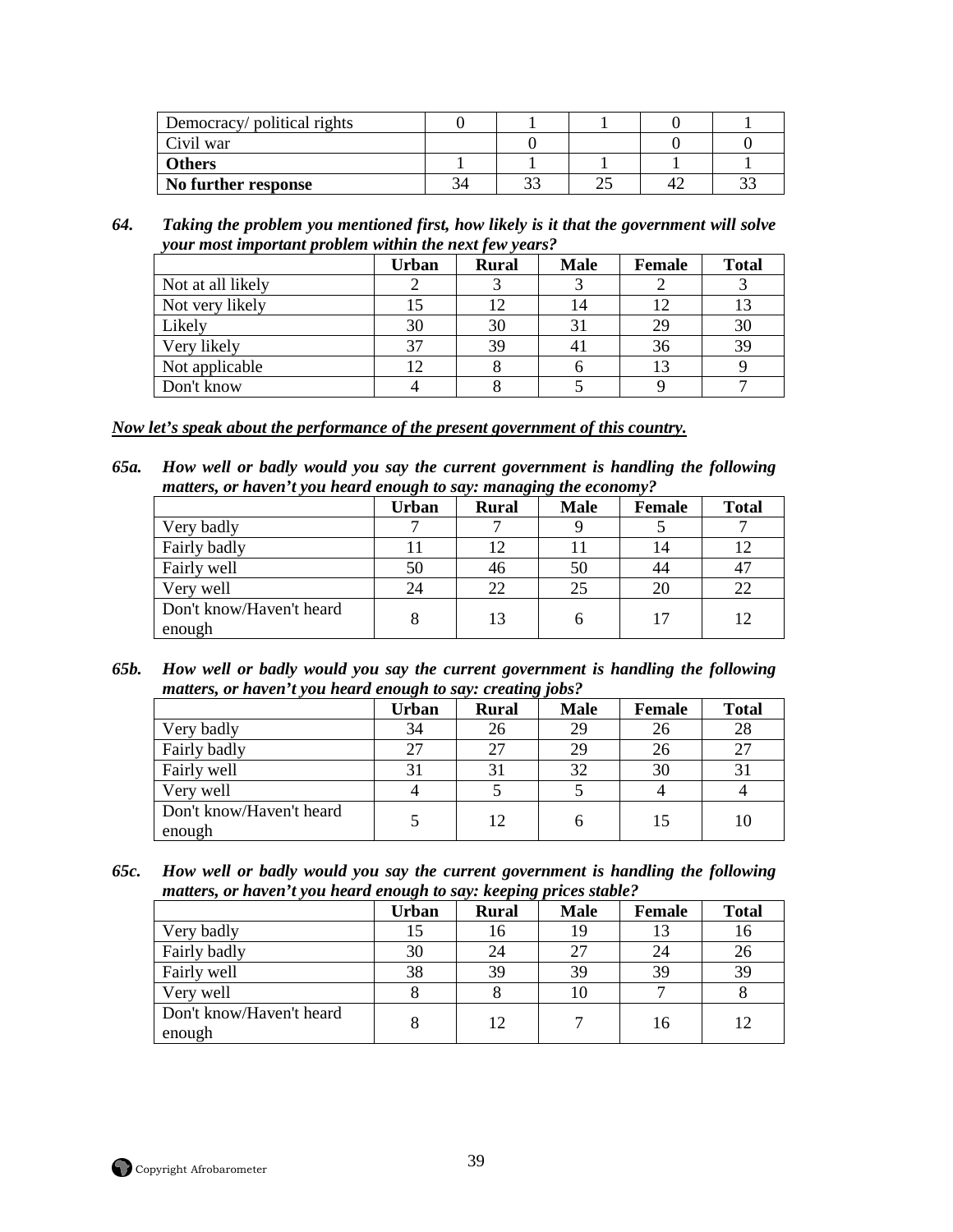| matters, or haven't you heard enough to say: narrowing gaps between rich and poor? |       |              |             |               |              |
|------------------------------------------------------------------------------------|-------|--------------|-------------|---------------|--------------|
|                                                                                    | Urban | <b>Rural</b> | <b>Male</b> | <b>Female</b> | <b>Total</b> |
| Very badly                                                                         | 40    | 28           | 34          | 28            | 31           |
| Fairly badly                                                                       | 27    | 23           | 25          | 23            | 24           |
| Fairly well                                                                        |       | 24           | 22          | 22            | 22           |
| Very well                                                                          |       |              |             |               |              |
| Don't know/Haven't heard<br>enough                                                 | 12    |              |             | 22            | 16           |

*65d. How well or badly would you say the current government is handling the following matters, or haven't you heard enough to say: narrowing gaps between rich and poor?* 

| 65e. | How well or badly would you say the current government is handling the following |
|------|----------------------------------------------------------------------------------|
|      | matters, or haven't you heard enough to say: reducing crime?                     |

|                                    | <b>Urban</b> | <b>Rural</b> | <b>Male</b> | <b>Female</b>  | <b>Total</b> |
|------------------------------------|--------------|--------------|-------------|----------------|--------------|
| Very badly                         | 10           |              |             |                |              |
| Fairly badly                       | 20           | 16           |             |                |              |
| Fairly well                        | 42           | 49           | 48          | 4 <sup>7</sup> | 48           |
| Very well                          | 24           |              | 24          | 20             | 22           |
| Don't know/Haven't heard<br>enough | 4            |              |             | 10             |              |

*65f. How well or badly would you say the current government is handling the following matters, or haven't you heard enough to say: improving basic health services?* 

|                                    | <b>Urban</b> | <b>Rural</b> | <b>Male</b> | <b>Female</b> | <b>Total</b> |
|------------------------------------|--------------|--------------|-------------|---------------|--------------|
| Very badly                         |              |              |             |               |              |
| Fairly badly                       |              | 19           |             |               | 19           |
| Fairly well                        | 50           | 46           | 40          | 48            | 47           |
| Very well                          | 23           | 23           |             | $2^{\circ}$   | 23           |
| Don't know/Haven't heard<br>enough |              |              |             |               |              |

*65g. How well or badly would you say the current government is handling the following matters, or haven't you heard enough to say: addressing educational needs?* 

|                                    | <b>Urban</b> | <b>Rural</b> | $\cdot$<br><b>Male</b> | <b>Female</b> | <b>Total</b> |
|------------------------------------|--------------|--------------|------------------------|---------------|--------------|
| Very badly                         |              |              |                        |               |              |
| Fairly badly                       |              |              |                        |               |              |
| Fairly well                        | 48           | 45           |                        | 46            | 46           |
| Very well                          | 37           | 40           |                        | 37            | 39           |
| Don't know/Haven't heard<br>enough |              |              |                        |               |              |

*65h. How well or badly would you say the current government is handling the following matters, or haven't you heard enough to say: delivering household water?* 

|                                    | Urban | <b>Rural</b> | <b>Male</b> | <b>Female</b> | <b>Total</b> |
|------------------------------------|-------|--------------|-------------|---------------|--------------|
| Very badly                         | 18    | 37           | 33          | 32            | 33           |
| Fairly badly                       | 21    | 23           |             | 20            | 22           |
| Fairly well                        | 41    | 26           | 29          | 31            | 30           |
| Very well                          | 18    | 10           |             |               | 12           |
| Don't know/Haven't heard<br>enough |       |              |             |               |              |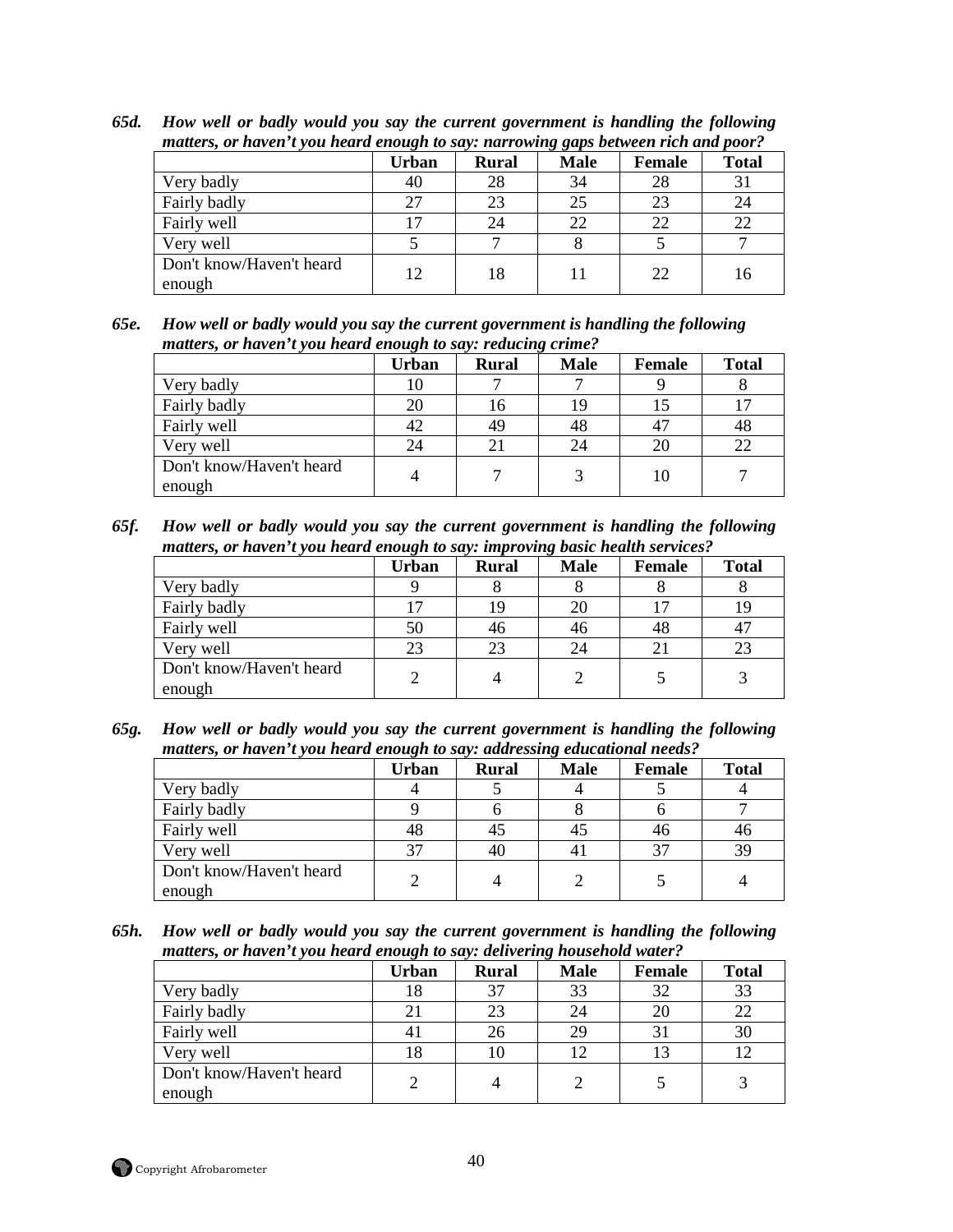| matters, or haven't you heard enough to say: ensuring everyone has enough to eat? |       |              |             |               |              |  |  |  |
|-----------------------------------------------------------------------------------|-------|--------------|-------------|---------------|--------------|--|--|--|
|                                                                                   | Urban | <b>Rural</b> | <b>Male</b> | <b>Female</b> | <b>Total</b> |  |  |  |
| Very badly                                                                        | 12    | 20           |             | 16            | 18           |  |  |  |
| Fairly badly                                                                      | 30    | 30           | 30          | 30            | 30           |  |  |  |
| Fairly well                                                                       | 42    |              | 33          | 34            | 34           |  |  |  |
| Very well                                                                         |       |              |             |               |              |  |  |  |
| Don't know/Haven't heard<br>enough                                                |       | 10           |             |               | 10           |  |  |  |

*65i. How well or badly would you say the current government is handling the following matters, or haven't you heard enough to say: ensuring everyone has enough to eat?* 

*65j. How well or badly would you say the current government is handling the following matters, or haven't you heard enough to say: fighting corruption in government?* 

|                                    | Urban | <b>Rural</b> | <b>Male</b> | Female | <b>Total</b> |
|------------------------------------|-------|--------------|-------------|--------|--------------|
| Very badly                         |       |              |             | 10     | 12           |
| Fairly badly                       | 12    |              | 16          | 13     | 14           |
| Fairly well                        | 39    | 35           | 36          | 36     | 36           |
| Very well                          | 25    | 26           | つつ          | 24     | 26           |
| Don't know/Haven't heard<br>enough |       | 13           |             | 17     | 12           |

*65k. How well or badly would you say the current government is handling the following matters, or haven't you heard enough to say: combating HIV/AIDS?* 

|                                    | <b>Urban</b> | <b>Rural</b> | <b>Male</b> | Female | <b>Total</b> |
|------------------------------------|--------------|--------------|-------------|--------|--------------|
| Very badly                         |              |              |             |        |              |
| Fairly badly                       |              |              |             |        |              |
| Fairly well                        | 40           | 39           |             | 4.     | 39           |
| Very well                          | 45           |              |             | 39     | 42           |
| Don't know/Haven't heard<br>enough |              |              |             |        |              |

*66. Which of these statements is closest to your view? Choose Statement A or Statement B. A. The government should devote many more resources to combating AIDS, even if this means that less money is spent on things like education.* 

*B. There are many other problems facing this country besides AIDS; even if people are dying in large numbers, the government needs to keep its focus on solving other problems.* 

|                            | Urban | <b>Rural</b> | <b>Male</b> | Female | <b>Total</b> |
|----------------------------|-------|--------------|-------------|--------|--------------|
| Agree very strongly with A | 38    | 49           |             | 36     | 39           |
| Agree with A               | 19    |              |             | 23     |              |
| Agree with B               | 13    |              |             |        |              |
| Agree very strongly with B | 22    | 19           |             |        | 20           |
| Agree with neither         |       |              |             |        |              |
| Don't know                 |       |              |             |        |              |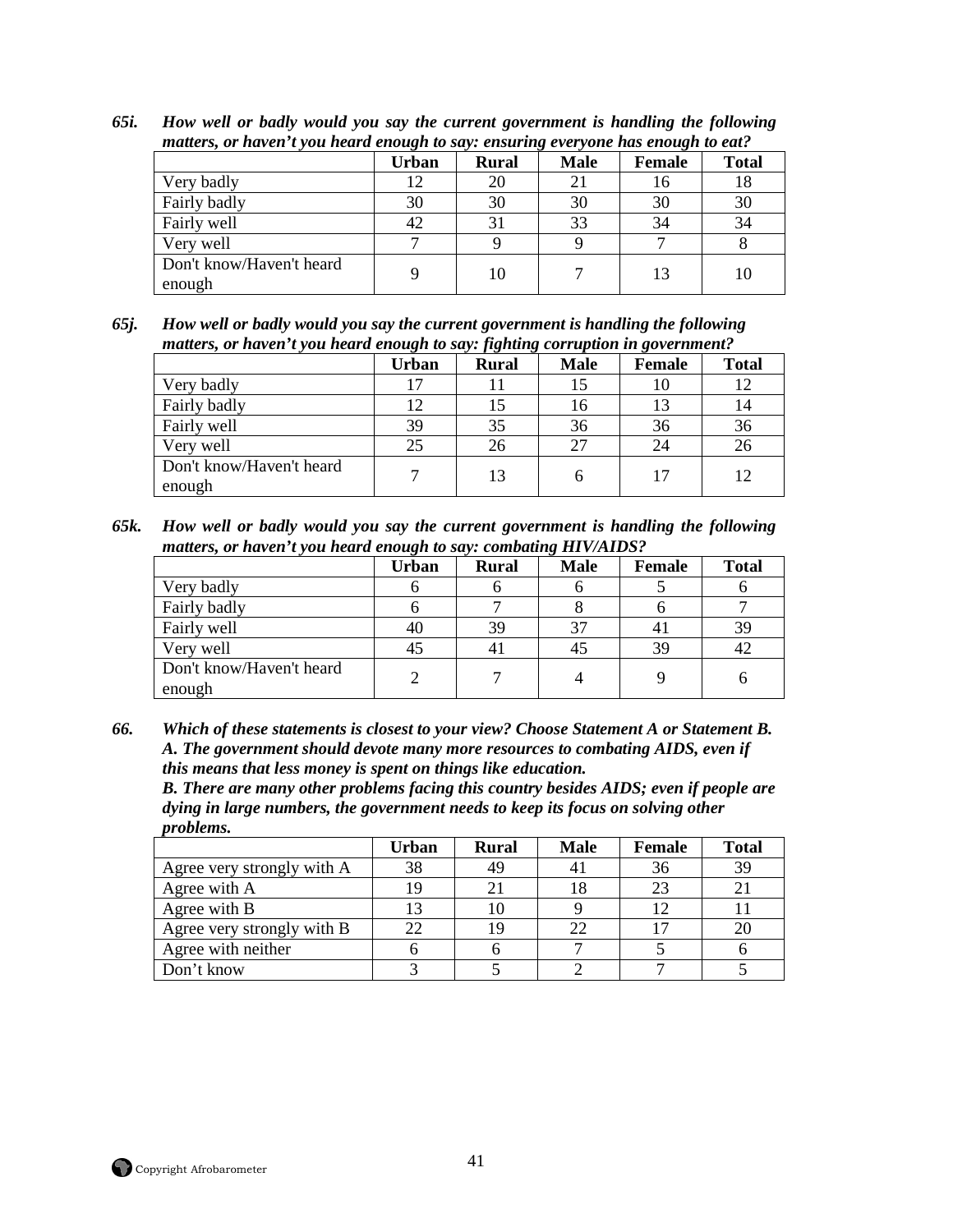*67a. What about local government? How well or badly would you say your local government is handling the following matters, or haven't you heard enough about them to say: maintaining our roads?* 

|                                    | <b>Urban</b> | <b>Rural</b> | <b>Male</b> | <b>Female</b> | <b>Total</b> |
|------------------------------------|--------------|--------------|-------------|---------------|--------------|
| Very badly                         | 16           | 27           | 25          | 24            | 25           |
| Fairly badly                       | 18           | 20           | 20          | 19            | 20           |
| Fairly well                        | 46           | 37           | 39          | 39            | 39           |
| Very well                          | 14           |              | 90          | 10            | 10           |
| Don't know/Haven't heard<br>enough | h            |              |             |               |              |

*67b. How well or badly would you say your local government is handling the following matters, or haven't you heard enough about them to say: keeping our community clean?* 

|                                    | <b>Urban</b> | <b>Rural</b> | <b>Male</b> | Female | <b>Total</b> |
|------------------------------------|--------------|--------------|-------------|--------|--------------|
| Very badly                         | 11           | 15           |             | 13     | 14           |
| Fairly badly                       | 17           | 18           |             |        | 18           |
| Fairly well                        | 51           | 46           | 46          | 50     | 47           |
| Very well                          | 15           |              |             |        | 12           |
| Don't know/Haven't heard<br>enough |              | 10           |             | 10     |              |

*67c. How well or badly would you say your local government is handling the following matters, or haven't you heard enough about them to say: collecting local taxes?* 

|                                    | Urban | <b>Rural</b> | <b>Male</b> | <b>Female</b> | <b>Total</b> |
|------------------------------------|-------|--------------|-------------|---------------|--------------|
| Very badly                         |       |              |             |               |              |
| Fairly badly                       |       | 10           |             |               | 10           |
| Fairly well                        | 39    | 32           | 34          | 33            | 34           |
| Very well                          |       |              |             |               |              |
| Don't know/Haven't heard<br>enough | 36    | 47           | 39          | 49            | 44           |

*67d. How well or badly would you say your local government is handling the following matters, or haven't you heard enough about them to say: deciding how to spend local revenues?* 

|                                    | <b>Urban</b> | <b>Rural</b> | <b>Male</b> | <b>Female</b> | <b>Total</b> |
|------------------------------------|--------------|--------------|-------------|---------------|--------------|
| Very badly                         |              |              |             |               |              |
| Fairly badly                       |              |              |             |               |              |
| Fairly well                        | 23           | 24           | 24          | 23            | 24           |
| Very well                          |              |              |             |               |              |
| Don't know/Haven't heard<br>enough | 46           | 53           |             | 57            | 52           |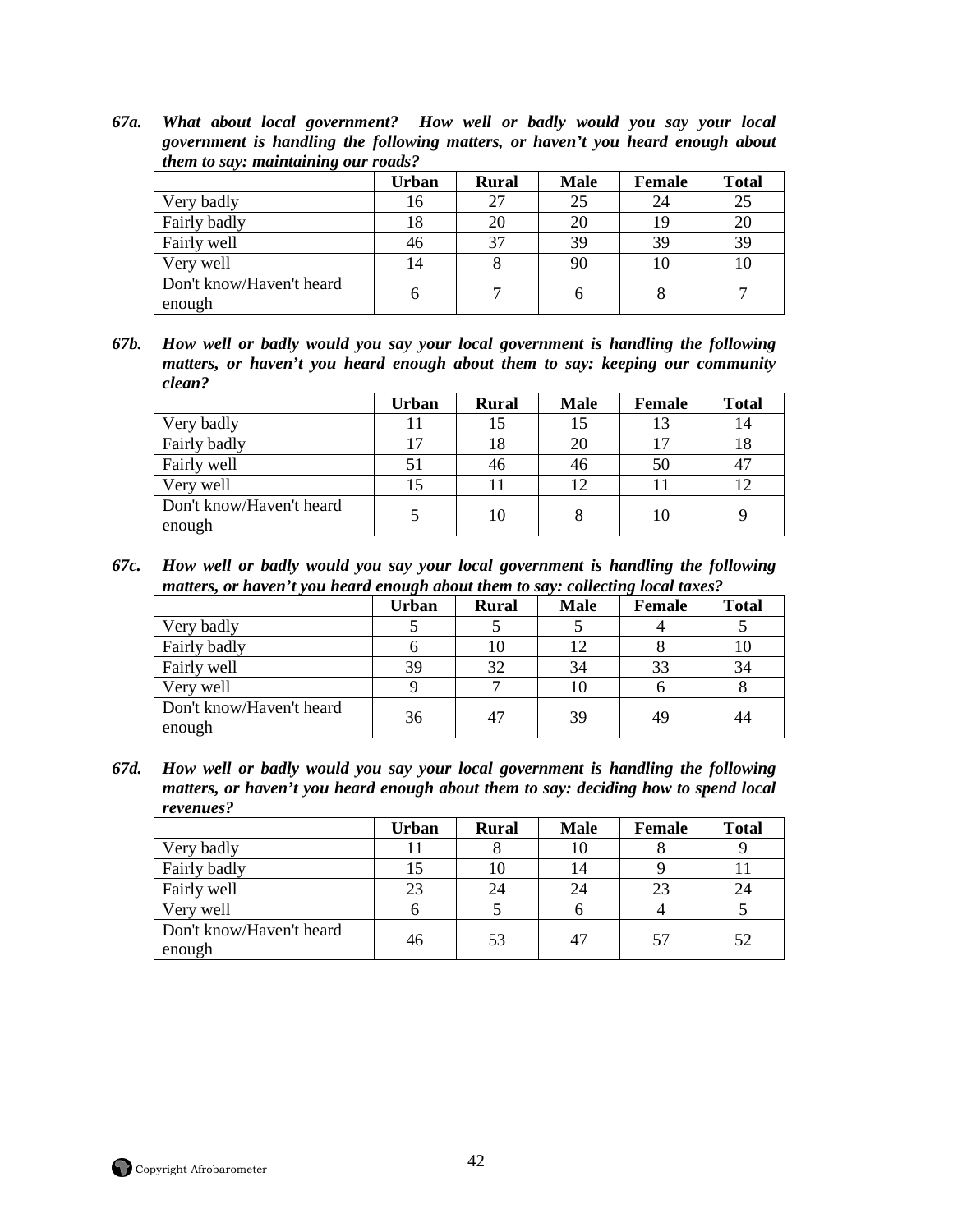*68a. Do you approve or disapprove of the way that the following people have performed their jobs over the past twelve months, or haven't you heard enough about them to say: President Mkapa?* 

|                                    | Urban | <b>Rural</b> | <b>Male</b> | Female | <b>Total</b> |
|------------------------------------|-------|--------------|-------------|--------|--------------|
| <b>Strongly Disapprove</b>         |       |              |             |        |              |
| Disapprove                         |       |              |             |        |              |
| Approve                            | 25    | 19           |             | 20     | 20           |
| <b>Strongly Approve</b>            | 68    |              | 74          |        |              |
| Don't know/Haven't heard<br>enough |       |              |             |        |              |

*68b. Do you approve or disapprove of the way that the following people have performed their jobs over the past twelve months, or haven't you heard enough about them to say: your Member of Parliament?* 

|                                    | <b>Urban</b> | <b>Rural</b> | <b>Male</b> | Female | <b>Total</b> |
|------------------------------------|--------------|--------------|-------------|--------|--------------|
| <b>Strongly Disapprove</b>         | 10           | 16           |             |        | 14           |
| Disapprove                         | 14           | 14           |             |        | 14           |
| Approve                            | 35           | 28           | 29          | 29     | 29           |
| <b>Strongly Approve</b>            | 35           | 38           | 36          | 40     | 38           |
| Don't know/Haven't heard<br>enough | n            |              |             |        |              |

*68c. Do you approve or disapprove of the way that the following people have performed their jobs over the past twelve months, or haven't you heard enough about them to say: your elected Local Government Councilor?* 

|                                    | Urban | <b>Rural</b> | <b>Male</b> | Female | <b>Total</b> |
|------------------------------------|-------|--------------|-------------|--------|--------------|
| <b>Strongly Disapprove</b>         |       |              |             |        | 10           |
| Disapprove                         |       | 12           |             |        | 12           |
| Approve                            | 38    | 34           |             | 35     | 35           |
| <b>Strongly Approve</b>            | 34    | 38           | 38          | 37     | 37           |
| Don't know/Haven't heard<br>enough |       |              |             |        |              |

*69a. Can you tell me whether the Tanzania government has a policy to provide: free primary education, that is, parents do not have to pay school fees?* 

|            | Urban | <b>Rural</b> | <b>Male</b> | <b>Female</b> | <b>Total</b> |
|------------|-------|--------------|-------------|---------------|--------------|
| Incorrect  |       |              |             |               |              |
| Correct    | 89    | 86           | 89          | 85            | 07           |
| Don't know |       |              |             |               |              |

*69b. Can you tell me whether the Tanzania government has a policy to provide: free health care at public clinics, that is, no fees for visits or medicine?* 

|            | Urban      | <b>Rural</b> | <b>Male</b> | Female              | <b>Total</b>             |
|------------|------------|--------------|-------------|---------------------|--------------------------|
| Incorrect  | つく<br>ل کے | $\sim$       | 29          | $\cap \subset$<br>ت | $\mathbin{\lnot}$<br>∸ ' |
| Correct    | 67         | 64           | CO          | 65                  | 65                       |
| Don't know |            |              |             |                     |                          |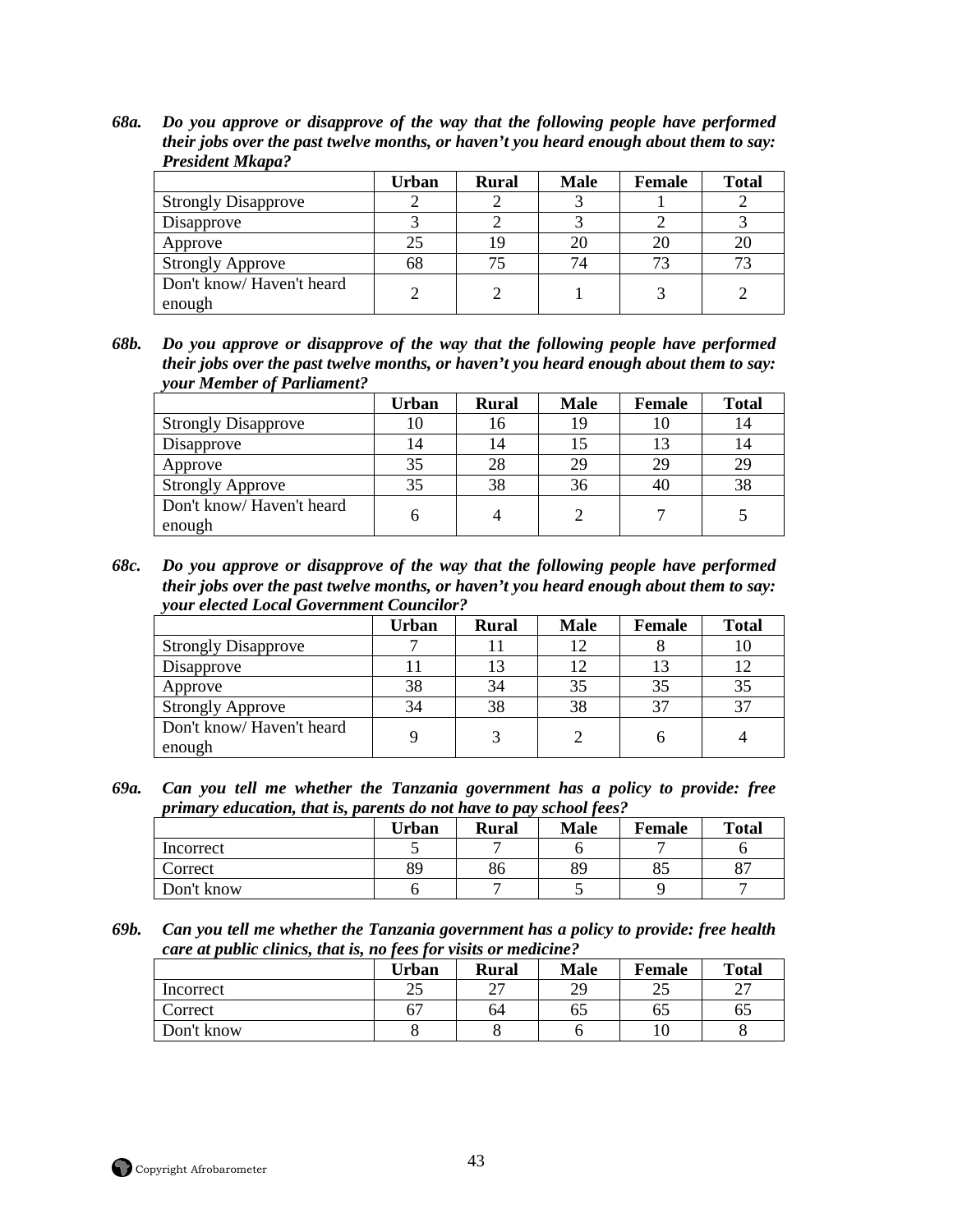*69c. Can you tell me whether the Tanzania government has a policy to provide: free health to pregnant women and children under five?* 

|            | Urban | <b>Rural</b> | <b>Male</b> | <b>Female</b>            | <b>Total</b> |
|------------|-------|--------------|-------------|--------------------------|--------------|
| Incorrect  |       |              |             | 14                       |              |
| Correct    | 80    | 78           | 70          | $\overline{\phantom{a}}$ | 70           |
| Don't know |       |              |             |                          |              |

*70a. How likely do you think it would be that the authorities could enforce the law if: a top government official committed a serious crime?* 

|                   | Urban | <b>Rural</b> | <b>Male</b> | Female | <b>Total</b> |
|-------------------|-------|--------------|-------------|--------|--------------|
| Not at all likely | 12    | ιU           |             |        | 10           |
| Not very likely   | 27    | 22           |             | 22     | 23           |
| Likely            | 26    | 27           |             | 27     | 26           |
| Very likely       | 30    | 32           | 33          | 29     |              |
| Don't know        |       |              |             | 14     |              |

*70b. How likely do you think it would be that the authorities could enforce the law if: a person like you committed a serious crime?* 

|                   | Urban | <b>Rural</b> | <b>Male</b> | <b>Female</b> | <b>Total</b> |
|-------------------|-------|--------------|-------------|---------------|--------------|
| Not at all likely |       |              |             |               |              |
| Not very likely   |       |              |             |               |              |
| Likely            | 23    | 28           |             | 29            |              |
| Very likely       | 72    | 62           | 69          | 60            | 64           |
| Don't know        |       |              |             |               |              |

*70c. How likely do you think it would be that the authorities could enforce the law if: a top official did not pay a tax on some of the income they earned?* 

|                   | <b>Urban</b> | <b>Rural</b> | <b>Male</b> | Female | <b>Total</b> |
|-------------------|--------------|--------------|-------------|--------|--------------|
| Not at all likely | 12           | 10           |             |        |              |
| Not very likely   | 26           | 20           | 23          | 20     | 21           |
| Likely            | 23           | 30           | 28          | 29     | 29           |
| Very likely       |              | 29           |             | 28     | 30           |
| Don't know        |              |              |             | 14     | 10           |

*70d. How likely do you think it would be that the authorities could enforce the law if: a person like you did not pay tax on some of the income they earned?* 

|                   | <b>Urban</b> | <b>Rural</b> | <b>Male</b> | Female | <b>Total</b> |
|-------------------|--------------|--------------|-------------|--------|--------------|
| Not at all likely |              |              |             |        |              |
| Not very likely   |              |              |             |        |              |
| Likely            | 20           | 29           |             | 29     | າາ           |
| Very likely       | 71           | 60           |             | 58     | 62           |
| Don't know        |              |              |             |        |              |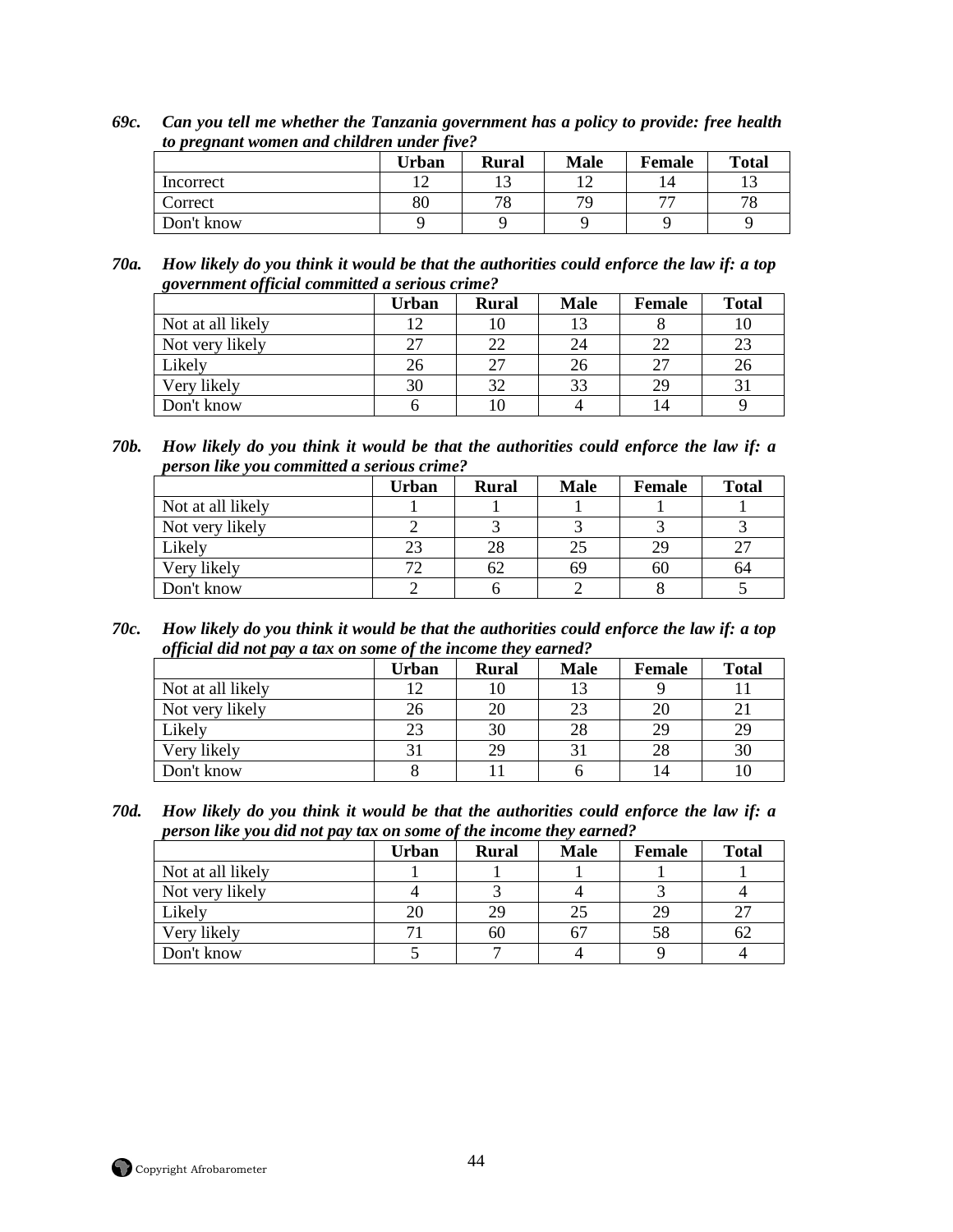*71a. Based on your experience, how easy or difficult is it to obtain the following services? Or do you never try and get these services from government: an identity document (such as a birth certificate, driver's license, passport or voter's card)?* 

|                | <b>Urban</b> | <b>Rural</b> | <b>Male</b> | Female      | <b>Total</b> |
|----------------|--------------|--------------|-------------|-------------|--------------|
| Very difficult | 25           | 26           |             |             | 26           |
| Difficult      | 37           | 33           | 33          | 34          | 34           |
| Easy           | 22           |              |             | $2^{\circ}$ |              |
| Very easy      |              |              |             |             | 4.           |
| Never try      |              |              |             |             |              |
| Don't know     |              |              |             |             |              |

*71b. Based on your experience, how easy or difficult is it to obtain the following services? Or do you never try and get these services from government: household services (like piped water, electricity or telephone)?* 

|                | <b>Urban</b> | <b>Rural</b> | <b>Male</b> | <b>Female</b> | <b>Total</b> |
|----------------|--------------|--------------|-------------|---------------|--------------|
| Very difficult | ΙY           |              | 38          | 33            | 36           |
| Difficult      | 37           | 32           | 34          | 33            | 33           |
| Easy           | 33           | 36           |             |               | 20           |
| Very easy      |              |              |             |               |              |
| Never try      |              |              |             |               |              |
| Don't know     |              |              |             |               |              |

*71c. Based on your experience, how easy or difficult is it to obtain the following services? Or do you never try and get these services from government: help from the police when you need it?* 

|                | <b>Urban</b> | <b>Rural</b> | <b>Male</b> | <b>Female</b> | <b>Total</b> |
|----------------|--------------|--------------|-------------|---------------|--------------|
| Very difficult | 19           | 24           | 23          | 22            | 23           |
| Difficult      | 33           | 39           |             | 37            | 37           |
| Easy           | 35           | 27           | 30          | 28            | 29           |
| Very easy      | ГO           |              |             |               |              |
| Never try      |              |              |             |               |              |
| Don't know     |              |              |             |               |              |

*71d. Based on your experience, how easy or difficult is it to obtain the following services? Or do you never try and get these services from government: a place in primary school for a child?* 

|                | <b>Urban</b> | <b>Rural</b> | <b>Male</b> | <b>Female</b> | <b>Total</b> |
|----------------|--------------|--------------|-------------|---------------|--------------|
| Very difficult |              |              |             |               |              |
| Difficult      | 10           |              |             |               |              |
| Easy           | 44           |              | 40          | 48            |              |
| Very easy      | 33           | 35           | 38          | 32            | 35           |
| Never try      |              |              |             |               |              |
| Don't know     |              |              |             |               |              |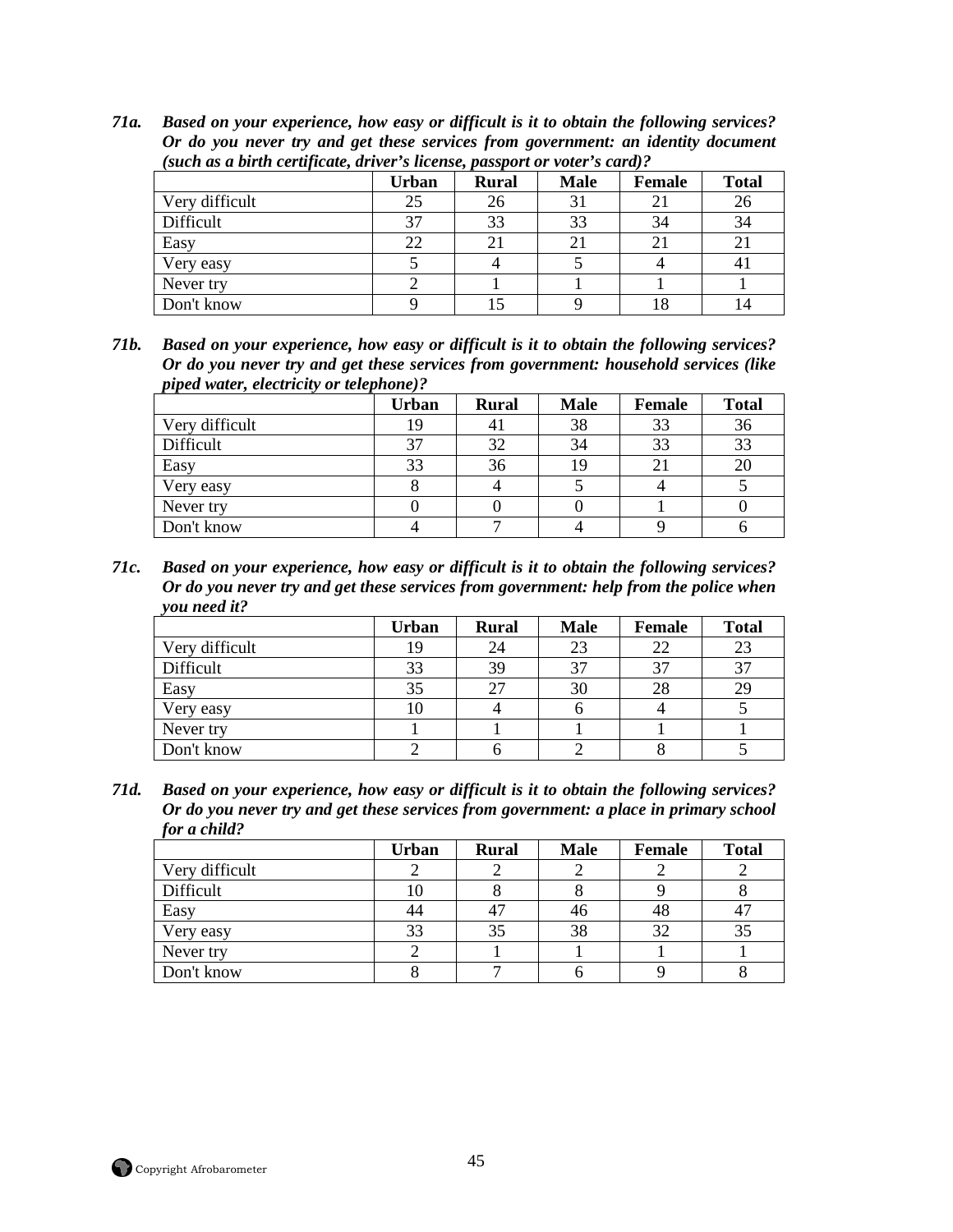*71e. Based on your experience, how easy or difficult is it to obtain the following services? Or do you never try and get these services from government: medical treatment at a nearby clinic?* 

|                | <b>Urban</b> | <b>Rural</b> | <b>Male</b> | <b>Female</b> | <b>Total</b> |
|----------------|--------------|--------------|-------------|---------------|--------------|
| Very difficult |              |              |             |               |              |
| Difficult      | 25           | 29           | 28          | 28            | 28           |
| Easy           | 50           | 46           |             | 49            | 46           |
| Very easy      |              | J            |             |               |              |
| Never try      |              |              |             |               |              |
| Don't know     |              |              |             |               |              |

# *72a. Why do you never try to get: an identity document?*

|                                            | Urban | <b>Rural</b> | <b>Male</b> | Female | <b>Total</b> |
|--------------------------------------------|-------|--------------|-------------|--------|--------------|
| I don't need / use it                      |       |              |             |        |              |
| I don't know how                           |       |              |             |        |              |
| No personal connections in<br>right places |       |              |             |        |              |
| Other                                      |       |              |             |        |              |
| Not Applicable                             | 98    | 99           | qq          | 99     | 99           |
| Don't know                                 |       |              |             |        |              |

#### *72b. Why do you never try to get: household services?*

|                                            | Urban | <b>Rural</b> | <b>Male</b> | Female | <b>Total</b> |
|--------------------------------------------|-------|--------------|-------------|--------|--------------|
| I don't need / use it                      |       |              |             |        |              |
| I don't know how                           |       |              |             |        |              |
| No personal connections in<br>right places |       |              |             |        |              |
| Other                                      |       |              |             |        |              |
| Not Applicable                             | 100   | 100          | 100         | 100    | 100          |
| Don't know                                 |       |              |             |        |              |

#### *72c. Why do you never try to get: help from the police when you need it?*

|                                            | Urban | <b>Rural</b> | <b>Male</b> | Female | <b>Total</b> |
|--------------------------------------------|-------|--------------|-------------|--------|--------------|
| I don't need / use it                      |       |              |             |        |              |
| Gov't does not provide                     |       |              |             |        |              |
| No personal connections in<br>right places |       |              |             |        |              |
| Other                                      |       |              |             |        |              |
| Not Applicable                             | qq    | 99           |             | qq     | 99           |

Copyright Afrobarometer 46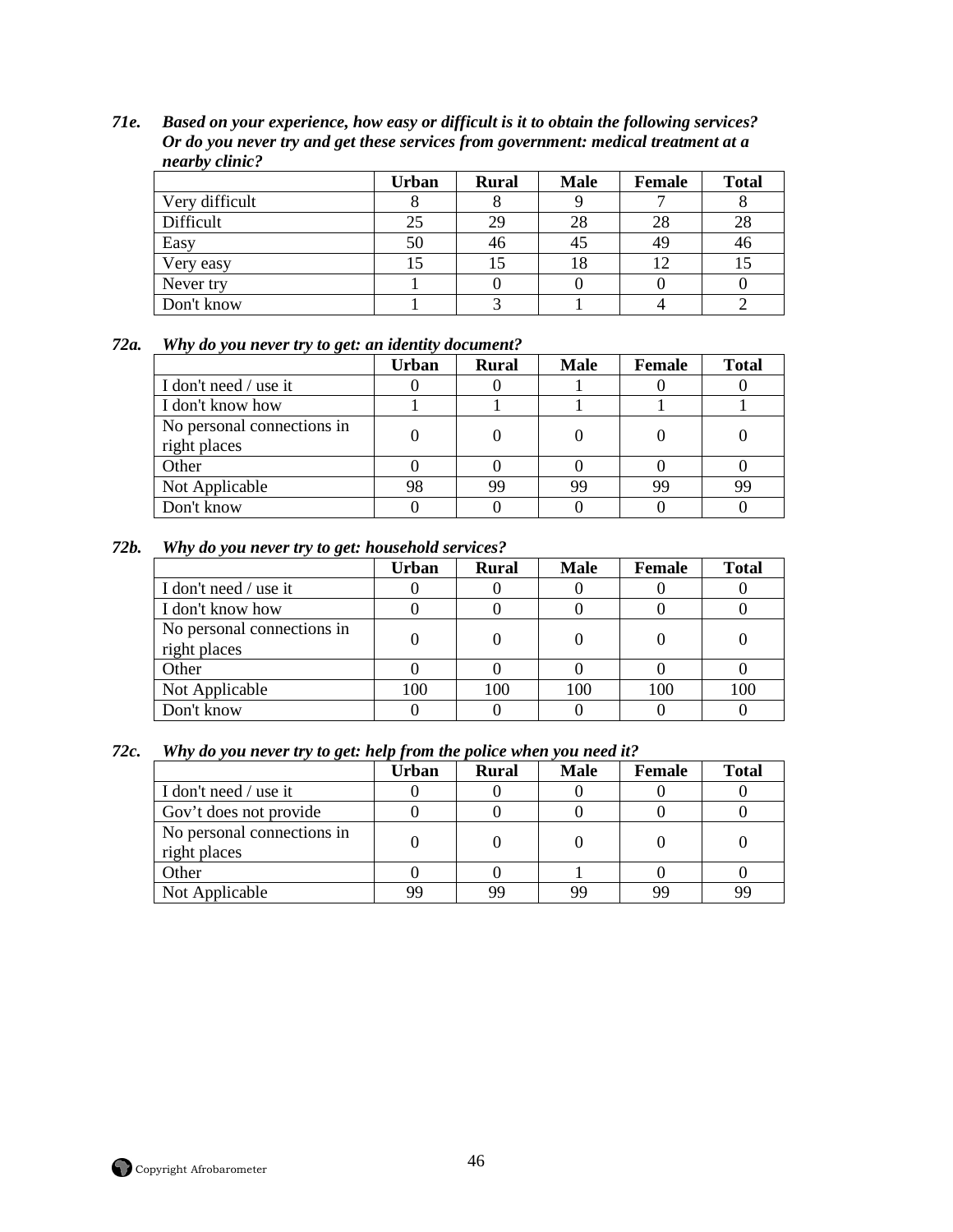|                                                        | <b>Urban</b> | <b>Rural</b> | <b>Male</b> | <b>Female</b> | <b>Total</b> |
|--------------------------------------------------------|--------------|--------------|-------------|---------------|--------------|
| Never                                                  | 43           |              | 48          |               | 50           |
| Once or Twice                                          |              |              |             |               |              |
| A Few Times                                            | 10           |              |             |               |              |
| Often                                                  |              |              |             |               |              |
| No experience with public<br>schools in past 12 months | 33           | 29           | 30          | 29            | 30           |
| Don't know                                             |              |              |             |               |              |

*73a. Have you encountered any of these problems with your local public schools during the past 12 months: services are too expensive /unable to pay?* 

*73b. Have you encountered any of these problems with your local public schools during the past 12 months: lack of textbooks or other supplies?* 

|                                                        | <b>Urban</b> | <b>Rural</b> | <b>Male</b> | <b>Female</b> | <b>Total</b> |
|--------------------------------------------------------|--------------|--------------|-------------|---------------|--------------|
| Never                                                  | 29           | 39           | 35          | 39            | 37           |
| Once or Twice                                          | 12           |              |             |               | 10           |
| A Few Times                                            | 13           |              |             |               | 13           |
| Often                                                  |              |              |             |               |              |
| No experience with public<br>schools in past 12 months | 33           | 29           | 30          | 29            | 30           |
| Don't know                                             |              |              |             |               |              |

*73c. Have you encountered any of these problems with your local public schools during the past 12 months: poor teaching?* 

|                                                        | Urban | <b>Rural</b> | <b>Male</b> | Female | <b>Total</b> |
|--------------------------------------------------------|-------|--------------|-------------|--------|--------------|
| Never                                                  | 34    | 38           | 36          | 38     | 37           |
| Once or Twice                                          |       |              |             |        |              |
| A Few Times                                            | 12    |              |             |        |              |
| Often                                                  | 13    | 10           |             |        |              |
| No experience with public<br>schools in past 12 months | 33    | 29           | 30          | 29     | 30           |
| Don't know                                             |       |              |             |        |              |

*73d. Have you encountered any of these problems with your local public schools during the past 12 months: absent teachers?* 

|                                                        | <b>Urban</b> | <b>Rural</b> | <b>Male</b> | <b>Female</b> | <b>Total</b> |
|--------------------------------------------------------|--------------|--------------|-------------|---------------|--------------|
| Never                                                  | 35           | 32           |             | 35            | 33           |
| Once or Twice                                          |              |              |             |               |              |
| A Few Times                                            | 14           | 13           |             | 12            | 13           |
| Often                                                  |              |              | 16          | 12            | 14           |
| No experience with public<br>schools in past 12 months | 33           | 29           | 30          | 29            | 30           |
| Don't know                                             |              |              |             |               |              |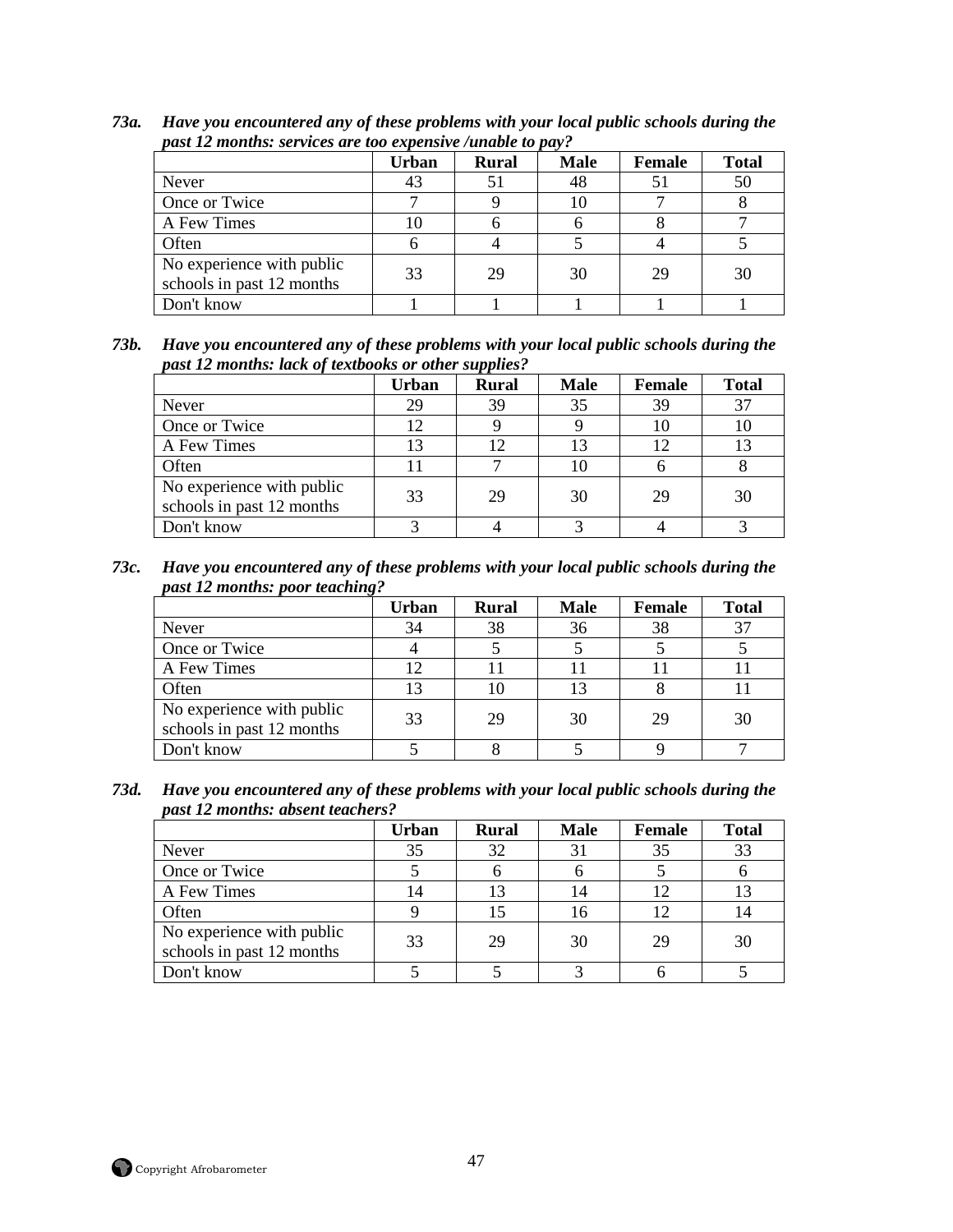|                                                        | <b>Urban</b> | <b>Rural</b> | <b>Male</b> | <b>Female</b> | <b>Total</b> |
|--------------------------------------------------------|--------------|--------------|-------------|---------------|--------------|
| Never                                                  | 31           | 36           | 35          | 35            | 35           |
| Once or Twice                                          |              |              |             |               |              |
| A Few Times                                            |              | 10           |             |               | 10           |
| Often                                                  | 19           | 13           |             |               |              |
| No experience with public<br>schools in past 12 months | 33           | 29           | 30          | 29            | 30           |
| Don't know                                             |              |              |             |               |              |

*73e. Have you encountered any of these problems with your local public schools during the past 12 months: overcrowded classrooms?* 

*73f. Have you encountered any of these problems with your local public schools during the past 12 months: poor conditions of facilities?* 

|                                                        | Urban | <b>Rural</b> | <b>Male</b> | <b>Female</b> | <b>Total</b> |
|--------------------------------------------------------|-------|--------------|-------------|---------------|--------------|
| Never                                                  | 40    |              |             | 44            | 44           |
| Once or Twice                                          |       |              |             |               |              |
| A Few Times                                            |       |              |             |               |              |
| Often                                                  | 10    |              |             |               |              |
| No experience with public<br>schools in past 12 months | 33    | 29           | 30          | 29            | 30           |
| Don't know                                             |       |              |             |               |              |

*73g. Have you encountered any of these problems with your local public schools during the past 12 months: demands for illegal payments?* 

|                                                        | Urban | <b>Rural</b> | <b>Male</b> | <b>Female</b> | <b>Total</b> |
|--------------------------------------------------------|-------|--------------|-------------|---------------|--------------|
| Never                                                  | 37    | 59           |             | 56            | 56           |
| Once or Twice                                          |       |              |             |               |              |
| A Few Times                                            |       |              |             |               |              |
| Often                                                  |       |              |             |               |              |
| No experience with public<br>schools in past 12 months | 33    | 29           | 30          | 29            | 30           |
| Don't know                                             |       |              |             |               |              |

*74a. Have you encountered any of these problems with your local public clinic or hospital during the past 12 months: services are too expensive/ unable to pay?* 

|                                                 | <b>Urban</b> | <b>Rural</b> | <b>Male</b> | <b>Female</b> | <b>Total</b> |
|-------------------------------------------------|--------------|--------------|-------------|---------------|--------------|
| Never                                           | 48           |              | 50          |               | 50           |
| Once or Twice                                   | 14           | 16           |             |               | 15           |
| A Few Times                                     |              | 13           |             | 13            | 14           |
| Often                                           | 14           | 14           |             |               | 14           |
| No experience with clinics in<br>past 12 months |              |              |             |               |              |
| Don't know                                      |              |              |             |               |              |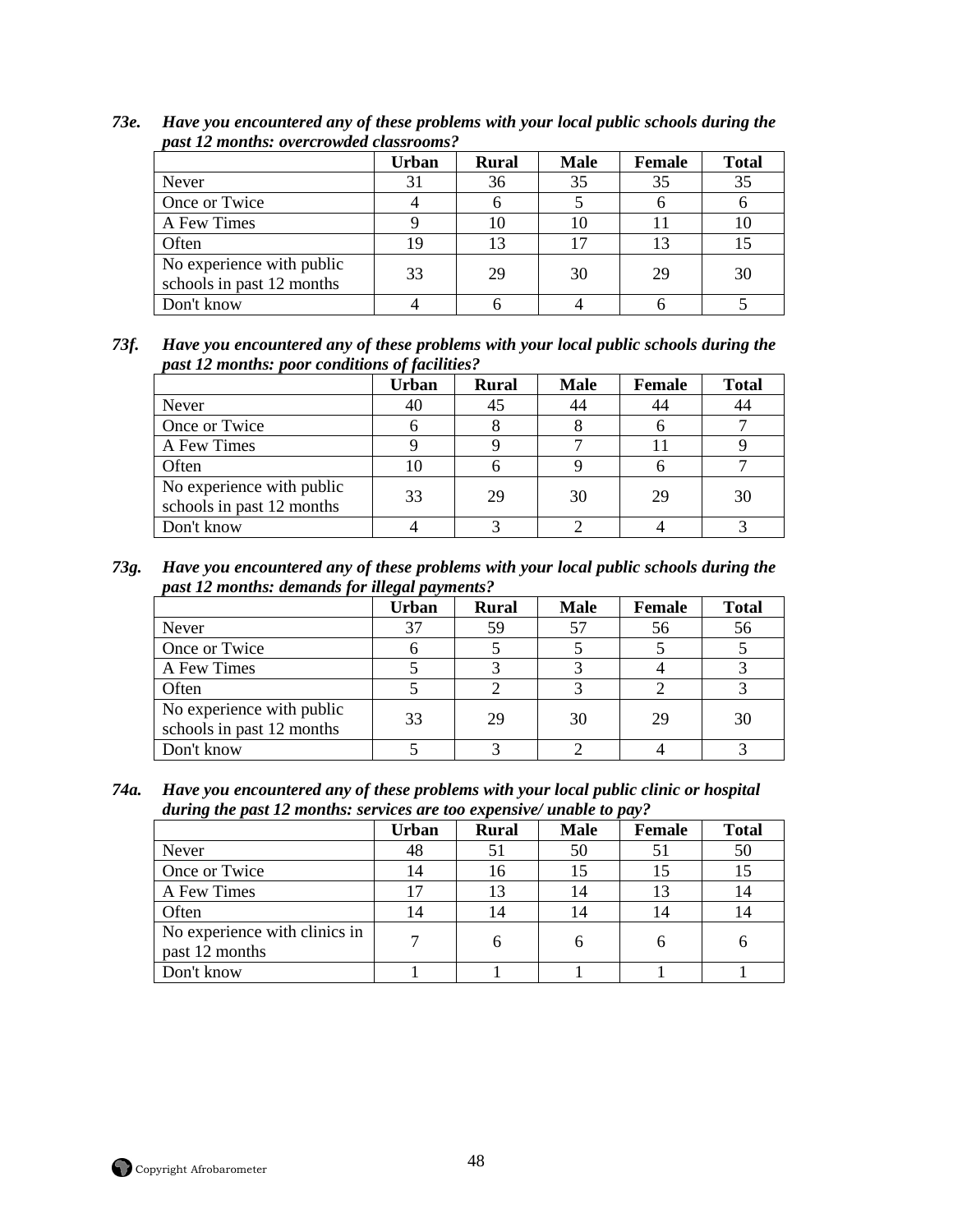|                                                 | <b>Urban</b> | <b>Rural</b> | <b>Male</b> | <b>Female</b> | <b>Total</b> |
|-------------------------------------------------|--------------|--------------|-------------|---------------|--------------|
| Never                                           | 34           | 34           | 34          | 34            | 34           |
| Once or Twice                                   | 10           | 13           |             | 13            | 13           |
| A Few Times                                     | 23           | 22           | 20          | 24            | 22           |
| Often                                           | 25           | 24           |             | 22            | 24           |
| No experience with clinics in<br>past 12 months | 7            |              |             | h             | h            |
| Don't know                                      |              |              |             |               |              |

*74b. Have you encountered any of these problems with your local public clinic or hospital during the past 12 months: lack of medicines or other supplies?* 

*74c. Have you encountered any of these problems with your local public clinic or hospital during the past 12 months: lack of attention or respect from staff?* 

|                                                 | <b>Urban</b> | <b>Rural</b> | <b>Male</b> | <b>Female</b> | <b>Total</b> |
|-------------------------------------------------|--------------|--------------|-------------|---------------|--------------|
| Never                                           | 48           |              | 52          | 51            | 52           |
| Once or Twice                                   | 16           | 4            | 14          | 14            | 14           |
| A Few Times                                     |              | 13           |             | 13            | 13           |
| Often                                           | 14           | 14           |             | 14            | 14           |
| No experience with clinics in<br>past 12 months |              |              |             |               |              |
| Don't know                                      |              |              |             |               |              |

*74d. Have you encountered any of these problems with your local public clinic or hospital during the past 12 months: absent doctors?* 

|                                                 | Urban | <b>Rural</b> | <b>Male</b> | <b>Female</b> | <b>Total</b> |
|-------------------------------------------------|-------|--------------|-------------|---------------|--------------|
| Never                                           | 48    | 48           |             | 50            | 49           |
| Once or Twice                                   | 13    | ר ו          |             |               | 12           |
| A Few Times                                     | 22    | 19           |             | 19            | 19           |
| Often                                           | 11    |              |             |               | 12           |
| No experience with clinics in<br>past 12 months |       |              |             |               |              |
| Don't know                                      |       |              |             |               |              |

*74e. Have you encountered any of these problems with your local public clinic or hospital during the past 12 months: long waiting time?* 

|                                                 | Urban | <b>Rural</b> | <b>Male</b> | <b>Female</b> | <b>Total</b> |
|-------------------------------------------------|-------|--------------|-------------|---------------|--------------|
| Never                                           | 31    |              |             | 32            | 31           |
| Once or Twice                                   | 11    | 14           |             | 13            | 13           |
| A Few Times                                     | 21    | 20           | 19          | 22            | 20           |
| Often                                           | 30    | 28           | 30          | 27            | 29           |
| No experience with clinics in<br>past 12 months |       |              |             |               |              |
| Don't know                                      |       |              |             |               |              |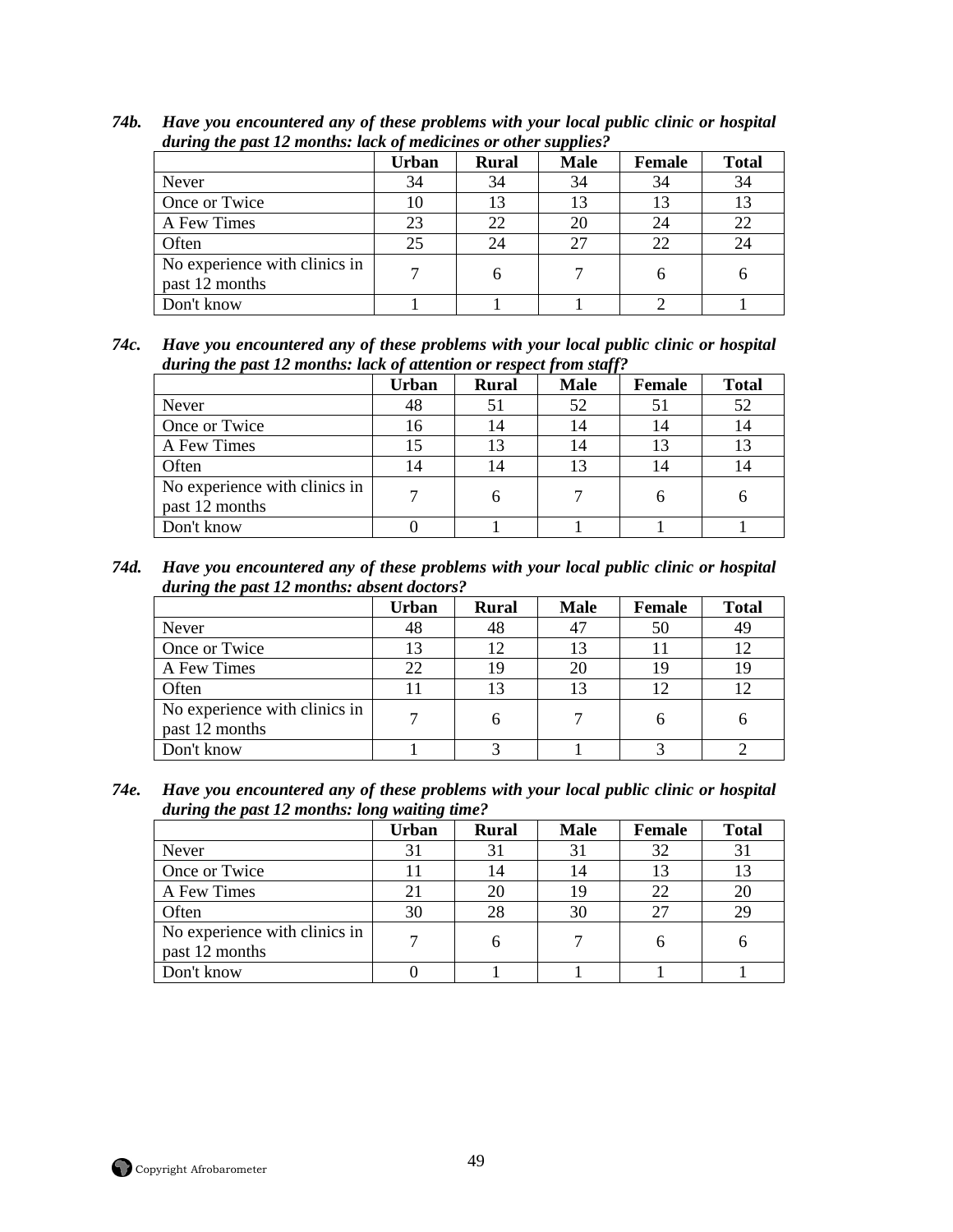|                                                     | <b>Urban</b> | <b>Rural</b> | <b>Male</b> | <b>Female</b> | <b>Total</b> |
|-----------------------------------------------------|--------------|--------------|-------------|---------------|--------------|
| Never                                               | 60           | 64           | 62          | 64            | 63           |
| Once or Twice                                       |              |              |             | 10            | 10           |
| A Few Times                                         | 14           |              |             |               | 10           |
| Often                                               |              |              |             |               |              |
| No experience with clinics in<br>past twelve months | ⇁            |              |             | h             |              |
| Don't know                                          |              |              |             |               |              |

*74f. Have you encountered any of these problems with your local public clinic or hospital during the past 12 months: dirty facilities?* 

*74g. Have you encountered any of these problems with your local public schools during the past 12 months: demands for illegal payments?* 

|                                                     | <b>Urban</b> | <b>Rural</b> | <b>Male</b> | <b>Female</b> | <b>Total</b> |
|-----------------------------------------------------|--------------|--------------|-------------|---------------|--------------|
| Never                                               | 56           | 63           | 60          | 63            | 62           |
| Once or Twice                                       | 10           |              |             |               |              |
| A Few Times                                         | 12           |              |             |               |              |
| Often                                               | 14           | 1O           |             |               | 10           |
| No experience with clinics in<br>past twelve months |              |              |             |               |              |
| Don't know                                          |              |              |             |               |              |

*75a. What, if anything, would you do to try and resolve each of the following situations: you were waiting for a government permit or license, but kept encountering delays?* 

|                                                           | <b>Urban</b> | <b>Rural</b>            | <b>Male</b>                 | Female                  | <b>Total</b> |
|-----------------------------------------------------------|--------------|-------------------------|-----------------------------|-------------------------|--------------|
| Don't worry, things will be<br>resolved given enough time | 8            |                         | 6                           | 6                       | 6            |
| Lodge complaint through<br>proper channels or procedures  | 46           | 53                      | 56                          | 47                      | 52           |
| Use connections with<br>influential people                | 6            | $\mathcal{D}_{\cdot}$   | $\mathcal{D}_{\mathcal{L}}$ | 3                       | 3            |
| Offer tip or bribe                                        | 8            | $\overline{\mathbf{5}}$ | 8                           | $\overline{\mathbf{5}}$ | 6            |
| Join in public protest                                    | $\Omega$     |                         |                             | $\Omega$                |              |
| Other                                                     | 10           | 10                      | 10                          | 10                      | 10           |
| Nothing, because nothing<br>can be done                   | 9            | 9                       |                             | 10                      | 9            |
| Don't know                                                | 12           | 15                      | Q                           | 20                      | 14           |

*75b. What, if anything, would you do to try and resolve each of the following situations: election officials left your name off the voters roll?* 

|                                                           | Urban | Rural | <b>Male</b> | <b>Female</b> | <b>Total</b> |
|-----------------------------------------------------------|-------|-------|-------------|---------------|--------------|
| Don't worry, things will be<br>resolved given enough time |       |       |             |               |              |
| Lodge complaint through<br>proper channels or procedures  | 70    | 68    | 73          | 63            | 68           |
| Use connections with<br>influential people                |       |       |             |               |              |
| Offer tip or bribe                                        |       |       |             |               |              |
| Join in public protest                                    |       |       |             |               |              |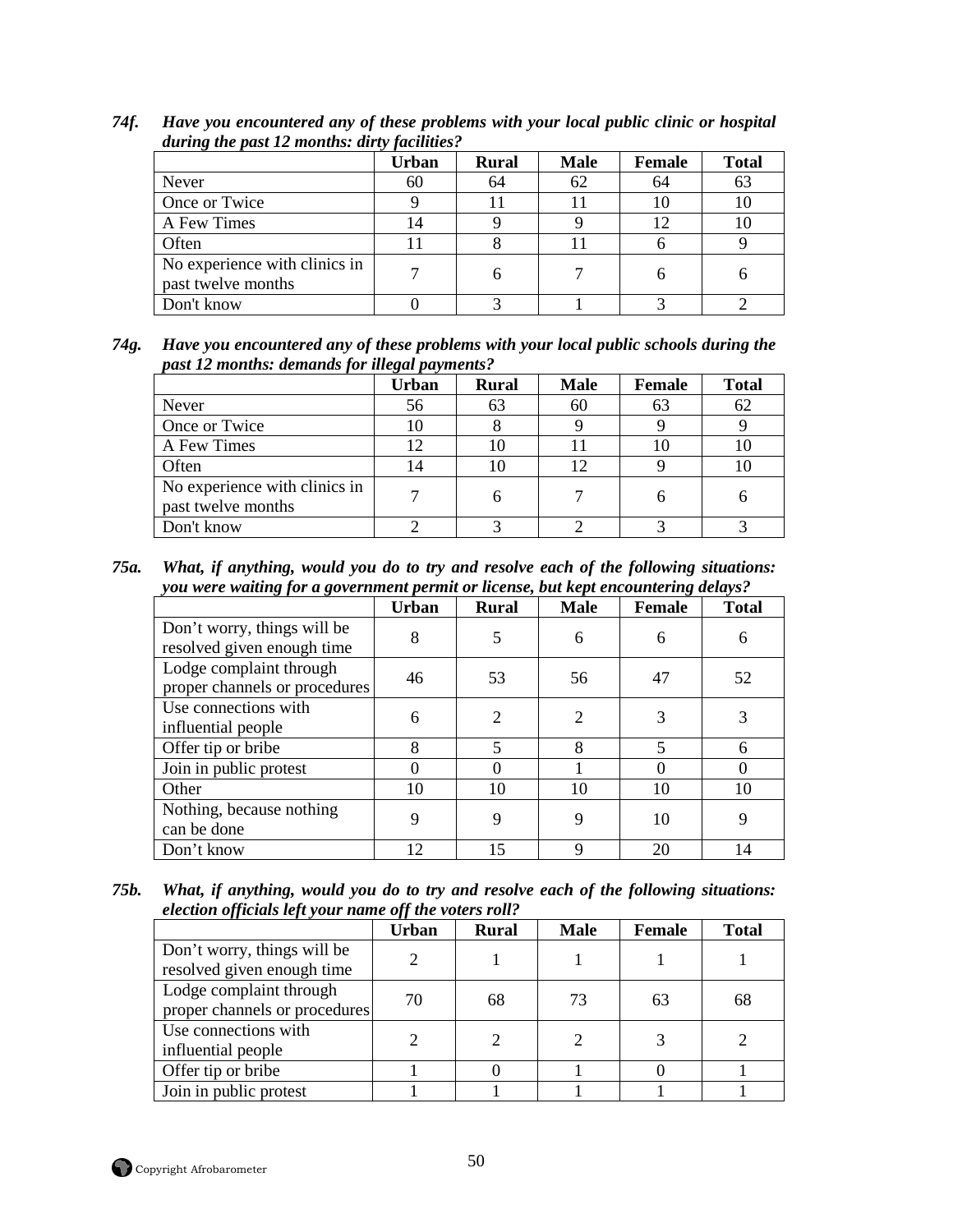| Other                                   |  |  |  |
|-----------------------------------------|--|--|--|
| Nothing, because nothing<br>can be done |  |  |  |
| Don't know                              |  |  |  |

*75c. What, if anything, would you do to try and resolve each of the following situations: you suspected a school or clinic official of stealing?* 

|                                                           | <br><b>Urban</b> | $\cdot$<br><b>Rural</b>     | <b>Male</b> | Female | <b>Total</b> |
|-----------------------------------------------------------|------------------|-----------------------------|-------------|--------|--------------|
| Don't worry, things will be<br>resolved given enough time |                  | $\mathcal{D}_{\mathcal{A}}$ |             |        |              |
| Lodge complaint through<br>proper channels or procedures  | 60               | 62                          | 67          | 57     | 62           |
| Use connections with<br>influential people                |                  |                             |             | 3      |              |
| Offer tip or bribe                                        | $\mathcal{D}$    |                             |             |        |              |
| Join in public protest                                    |                  |                             |             |        |              |
| Other                                                     |                  | 8                           |             | 8      | 8            |
| Nothing, because nothing<br>can be done                   | 9                |                             |             | 11     |              |
| Don't know                                                | 16               | 14                          | 105         | 20     | 15           |

*75d. What, if anything, would you do to try and resolve each of the following situations: the police wrongly arrested someone in your family?* 

|                                                           | J - -- J ----<br><b>Urban</b> | <b>Rural</b> | <b>Male</b>                 | <b>Female</b>  | <b>Total</b>   |
|-----------------------------------------------------------|-------------------------------|--------------|-----------------------------|----------------|----------------|
| Don't worry, things will be<br>resolved given enough time | $\overline{2}$                | 2            |                             | $\overline{2}$ | $\overline{2}$ |
| Lodge complaint through<br>proper channels or procedures  | 55                            | 56           | 61                          | 51             | 56             |
| Use connections with<br>influential people                |                               |              |                             | 3              | 3              |
| Offer tip or bribe                                        | 10                            | 10           | 9                           | 11             | 10             |
| Join in public protest                                    | $\overline{2}$                |              | $\mathcal{D}_{\mathcal{L}}$ |                |                |
| Other                                                     | 9                             | 10           | 9                           | 10             | 10             |
| Nothing, because nothing<br>can be done                   | 8                             | 11           |                             | 12             | 10             |
| Don't know                                                | 10                            | 9            |                             | 12             | 9              |

*75e. What, if anything, would you do to try and resolve each of the following situations: someone wrongly seized your family's land?* 

|                                                           | <b>Urban</b> | <b>Rural</b> | <b>Male</b> | Female | <b>Total</b> |
|-----------------------------------------------------------|--------------|--------------|-------------|--------|--------------|
| Don't worry, things will be<br>resolved given enough time |              |              |             |        |              |
| Lodge complaint through<br>proper channels or procedures  | 79           | 82           | 83          | 79     | 81           |
| Use connections with<br>influential people                |              |              |             |        |              |
| Offer tip or bribe                                        |              |              |             |        |              |
| Join in public protest                                    |              |              |             |        |              |
| Other                                                     |              |              |             |        |              |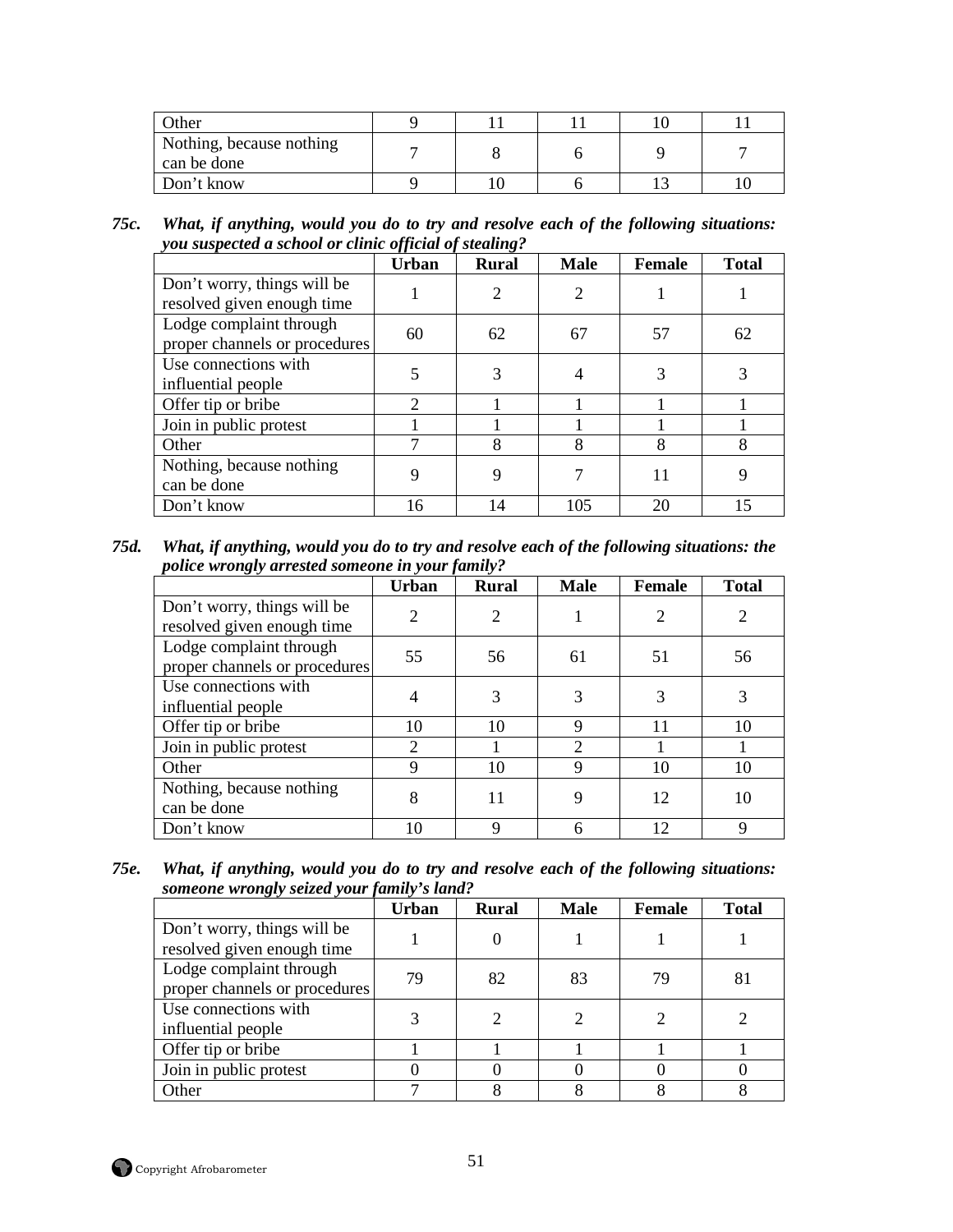| Nothing, because nothing<br>can be done |  |  |  |
|-----------------------------------------|--|--|--|
| Don't know                              |  |  |  |

#### *76a. Who should be responsible for: making sure that, once elected, Members of Parliament do their jobs?*

|                              | Urban | <b>Rural</b> | <b>Male</b> | <b>Female</b> | <b>Total</b> |
|------------------------------|-------|--------------|-------------|---------------|--------------|
| The President / Executive    | 23    | つつ           |             | 23            | 22           |
| The Parliament               | 25    | 22           |             | 22            | 23           |
| <b>Their Political Party</b> |       |              |             |               |              |
| The Voters                   | 37    | 36           |             | 33            | 35           |
| Don't know                   |       |              |             |               |              |

#### *76b. Who should be responsible for: making sure that, once elected, local government councilors do their jobs?*

|                              | Urban | Rural | <b>Male</b> | <b>Female</b> | <b>Total</b> |
|------------------------------|-------|-------|-------------|---------------|--------------|
| The President / Executive    |       |       |             |               |              |
| Local Council                |       |       |             |               |              |
| <b>Their Political Party</b> |       | Iб    |             |               |              |
| The Voters                   |       |       |             | 44            | 46           |
| Don't know                   |       |       |             |               |              |

*77a. Think about how elections work in practice in this country. How well do elections: ensure that the members of Parliament reflect the views of voters?* 

|                 | Urban | <b>Rural</b> | <b>Male</b> | <b>Female</b> | <b>Total</b> |
|-----------------|-------|--------------|-------------|---------------|--------------|
| Not at all well | 12    | 12           | 14          |               |              |
| Not very well   | 26    | 27           |             | 26            | 27           |
| Well            | 30    | 30           | 32          | 29            | 30           |
| Very well       | 13    | 10           |             |               |              |
| Don't know      | 19    | 20           |             | 25            | 20           |

*77b. Think about how elections work in practice in this country. How well do elections: enable voters to remove from office leaders who do not do what the people want?* 

|                 | Urban | <b>Rural</b>   | <b>Male</b>            | <b>Female</b> | <b>Total</b> |
|-----------------|-------|----------------|------------------------|---------------|--------------|
| Not at all well | 20    | $\overline{ }$ | 19                     |               | 18           |
| Not very well   | 24    | 25             | 24                     | 25            | 25           |
| Well            | 27    | 28             | $\mathcal{R}^{\prime}$ | 24            | 28           |
| Very well       |       |                |                        |               |              |
| Don't know      |       |                | 14                     | 27            | 20           |

#### *78a. In your opinion, how often do politicians do each of the following: make promises simply to get elected?*

|            | <b>Urban</b> | <b>Rural</b> | <b>Male</b> | Female | <b>Total</b> |
|------------|--------------|--------------|-------------|--------|--------------|
| Never      |              |              |             |        |              |
| Rarely     |              | 14           |             |        |              |
| Often      | 57           | 49           |             |        |              |
| Always     | 29           | 25           | 28          | 24     | 26           |
| Don't know |              |              |             |        |              |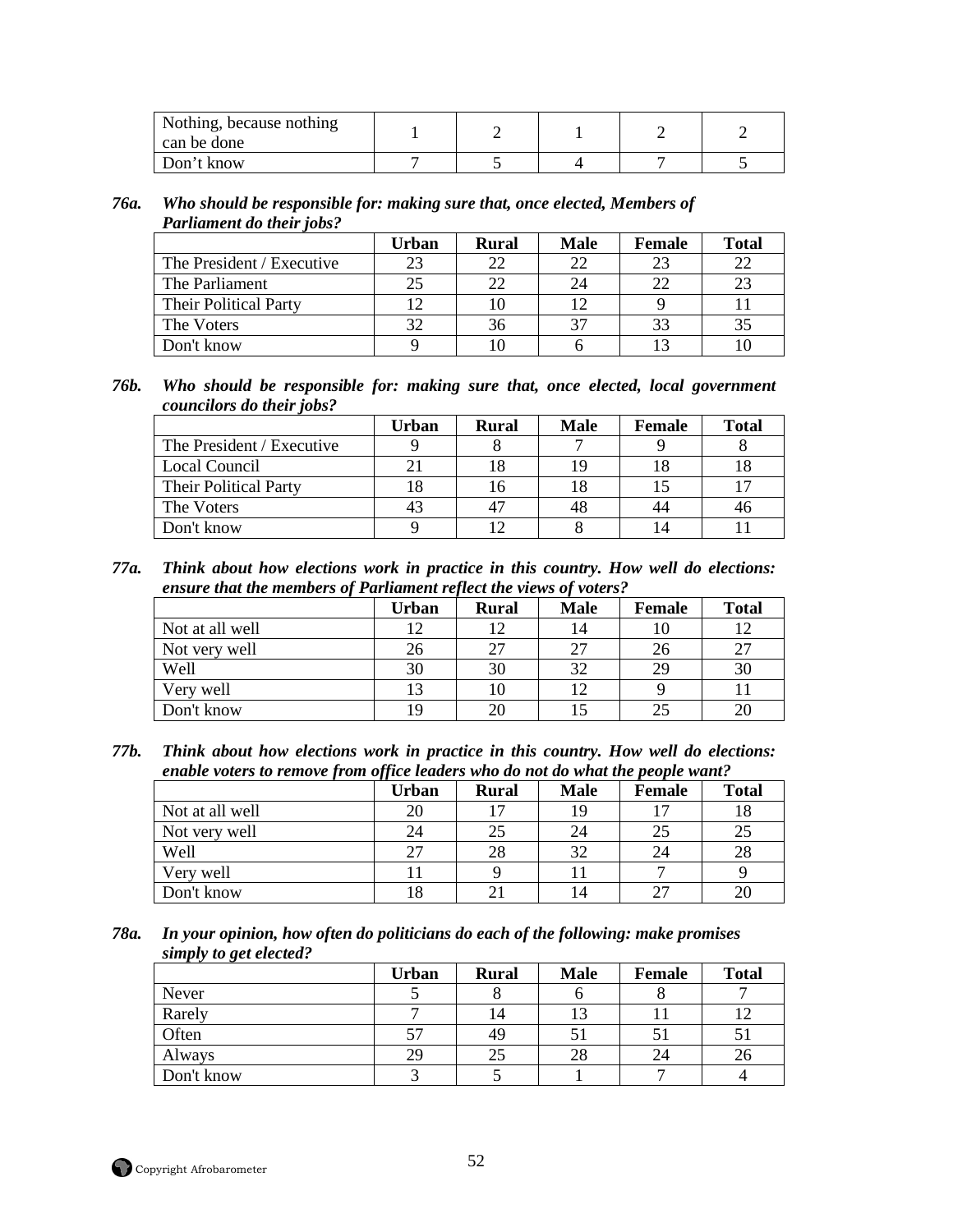|            | <b>Urban</b> | <b>Rural</b> | <b>Male</b> | <b>Female</b> | <b>Total</b> |
|------------|--------------|--------------|-------------|---------------|--------------|
| Never      | 18           | 24           | 23          | 22            | 22           |
| Rarely     | 21           |              | 20          | 21            |              |
| Often      | 41           | 36           | 39          | 35            | 37           |
| Always     |              |              |             |               |              |
| Don't know |              |              |             |               |              |

*78b. In your opinion, how often do politicians do each of the following: offer gifts to voters during election campaigns?* 

#### *78c. In your opinion, how often do politicians do each of the following: keep their campaign promises after elections?*

|            | Urban | <b>Rural</b> | <b>Male</b> | <b>Female</b> | <b>Total</b> |
|------------|-------|--------------|-------------|---------------|--------------|
| Never      | 27    |              | 33          | 27            | 30           |
| Rarely     | 54    |              |             |               |              |
| Often      | ר ו   |              |             |               |              |
| Always     |       |              |             |               |              |
| Don't know |       |              |             |               |              |

#### *78d. In your opinion, how often do politicians do each of the following: do their best to deliver development after elections?*

|            | Urban | <b>Rural</b> | <b>Male</b> | Female | <b>Total</b> |
|------------|-------|--------------|-------------|--------|--------------|
| Never      | 29    | 29           | 32          | 27     | 29           |
| Rarely     | 52    | 48           |             | 48     | 49           |
| Often      |       |              |             |        |              |
| Always     |       |              |             |        |              |
| Don't know |       |              |             |        |              |

## *Let's go back to talking about you.*

### *79. What is your tribe? (You know your ethnic or cultural group?)*

|            | <b>Urban</b>   | <b>Rural</b>     | <b>Male</b>      | Female           | <b>Total</b>     |
|------------|----------------|------------------|------------------|------------------|------------------|
| Mnyakyusa  | 5              | 3                | 4                | $\overline{c}$   | 3                |
| Mchaga     | 7              | $\overline{4}$   | 4                | 5                | 5                |
| Mhaya      | 3              | $\overline{4}$   | 4                | $\overline{4}$   | $\overline{4}$   |
| Mngoni     | 4              | $\overline{2}$   |                  | 3                | $\overline{2}$   |
| Mkwere     | $\overline{0}$ |                  | $\overline{0}$   |                  | $\boldsymbol{0}$ |
| Mpare      | 5              | 1                | $\overline{2}$   |                  | $\overline{2}$   |
| Mhehe      | 3              | 3                | $\overline{2}$   | 4                | 3                |
| Mmakonde   | 6              | $\boldsymbol{0}$ | $\overline{2}$   |                  | $\overline{2}$   |
| Mnyamwenzi | 5              | $\overline{4}$   | 4                | 5                | $\overline{4}$   |
| Msukuma    | 10             | 18               | 16               | 16               | 16               |
| Mmasai     | $\overline{0}$ | 1                |                  | $\overline{0}$   |                  |
| Mmeru      | $\overline{0}$ | $\boldsymbol{0}$ | $\theta$         | $\overline{0}$   | $\boldsymbol{0}$ |
| Mkurya     |                | $\boldsymbol{0}$ | $\boldsymbol{0}$ | $\overline{0}$   | $\boldsymbol{0}$ |
| Mgogo      | $\overline{2}$ | 3                | 3                | $\overline{2}$   | 3                |
| Mluguru    | $\overline{4}$ | 3                | $\overline{2}$   | 3                | 3                |
| Mfipa      | 3              | 3                | 3                | 3                | 3                |
| Mmanyema   | $\theta$       |                  | $\Omega$         |                  | $\theta$         |
| Mnyiramba  |                | $\overline{0}$   | $\boldsymbol{0}$ | $\boldsymbol{0}$ | $\boldsymbol{0}$ |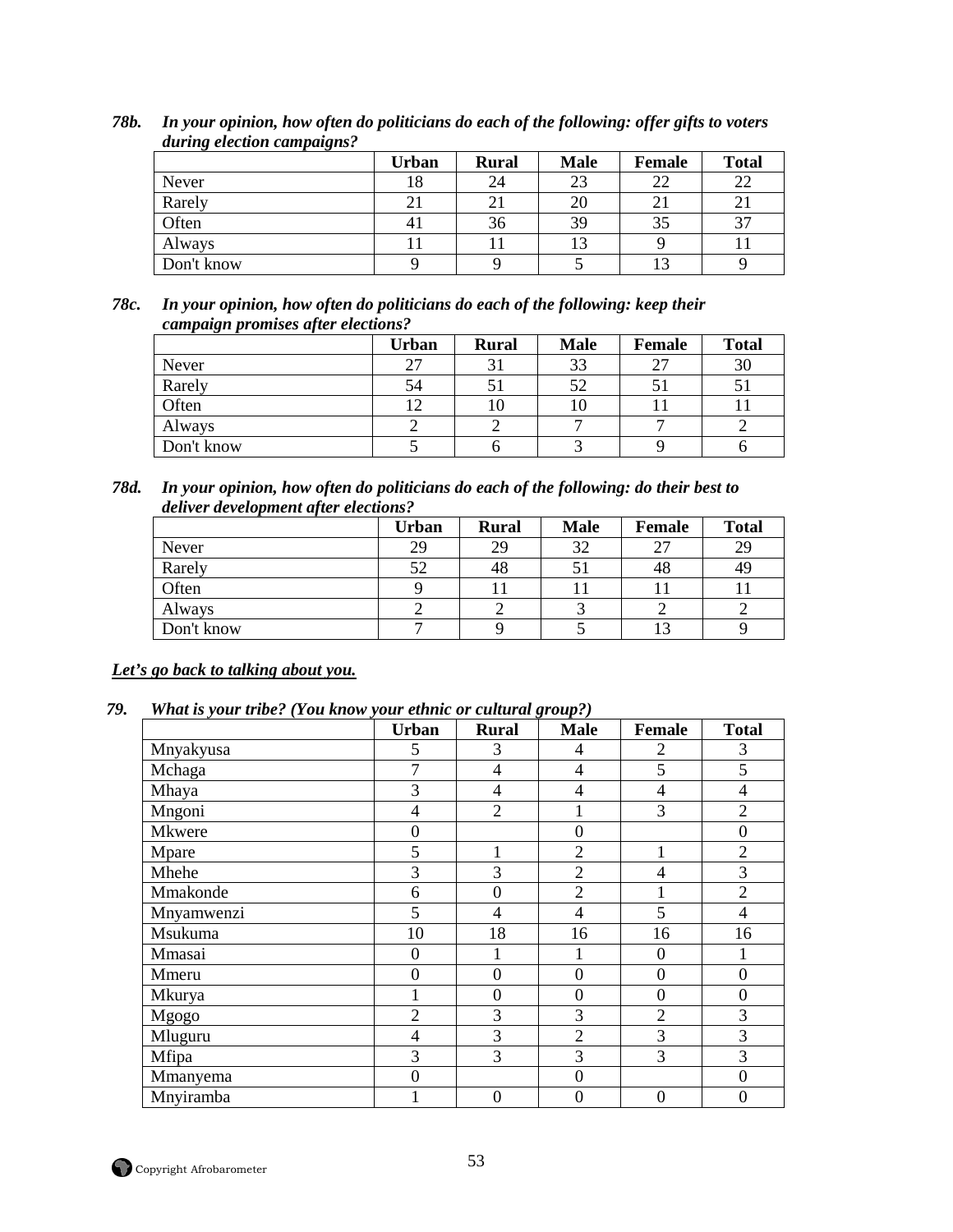| Mnyaturu                                                    |  |    |  |
|-------------------------------------------------------------|--|----|--|
| Tanzanian only or "doesn't<br>think of self in those terms" |  |    |  |
| Other                                                       |  | 44 |  |
| Refused                                                     |  |    |  |
| Don't know                                                  |  |    |  |

*80a. Think about the condition of -------------- [respondent's ethnic group]: Are their economic conditions worse, the same as, or better than other groups in this country?* 

|                | <b>Urban</b> | <b>Rural</b> | <b>Male</b> | <b>Female</b> | <b>Total</b> |
|----------------|--------------|--------------|-------------|---------------|--------------|
| Much better    |              |              |             |               |              |
| <b>Better</b>  | 18           | 18           |             | 22            | 18           |
| Same           | 36           | 30           | 32          | 31            | 31           |
| Worse          | 30           | 35           |             | 30            | 34           |
| Much worse     |              |              |             |               |              |
| Not applicable |              |              |             |               |              |
| Don't Know     |              |              |             |               |              |

*80b. Think about the condition of --------------- [respondent's ethnic group]: Do they have less, the same, or more influence in politics than other groups in this country?* 

|                | <b>Urban</b> | <b>Rural</b> | <b>Male</b> | <b>Female</b> | <b>Total</b> |
|----------------|--------------|--------------|-------------|---------------|--------------|
| Much more      |              |              |             |               |              |
| More           | 14           |              |             |               |              |
| Same           | 47           |              |             | 42            | 43           |
| Less           | ιç           | 23           |             | 20            | 22           |
| Much less      |              |              |             |               |              |
| Not applicable |              |              |             |               |              |
| Don't know     |              |              |             |               |              |

*81. How often are ----------------------s [respondent's ethnic group] treated unfairly by the government?* 

|                | <b>Urban</b> | <b>Rural</b> | <b>Male</b> | Female | <b>Total</b>   |
|----------------|--------------|--------------|-------------|--------|----------------|
| Never          | 41           | 45           | 46          | 43     | 44             |
| Sometimes      | 22           | 22           | 24          | 20     | 22             |
| Often          | 12           | ר ו          |             |        | 12             |
| Always         |              |              |             |        |                |
| Not applicable |              |              |             |        |                |
| Don't know     |              | . O          |             |        | $\overline{ }$ |

*82. Let us suppose you had to choose between being a Tanzanian and being a ………. [Respondent's ethnic group]. Which of the following statements best expresses your feelings?* 

|                                                             | Urban | <b>Rural</b> | <b>Male</b> | Female | <b>Total</b> |
|-------------------------------------------------------------|-------|--------------|-------------|--------|--------------|
| I feel only Tanzanian                                       | 75    | 76           |             |        | 76           |
| I feel more Tanzanian than<br>[respondent's ethnic group]   |       |              |             |        |              |
| I feel equally Tanzanian and<br>[respondent's ethnic group] |       |              |             |        |              |
| I feel more [respondent's]                                  |       |              |             |        |              |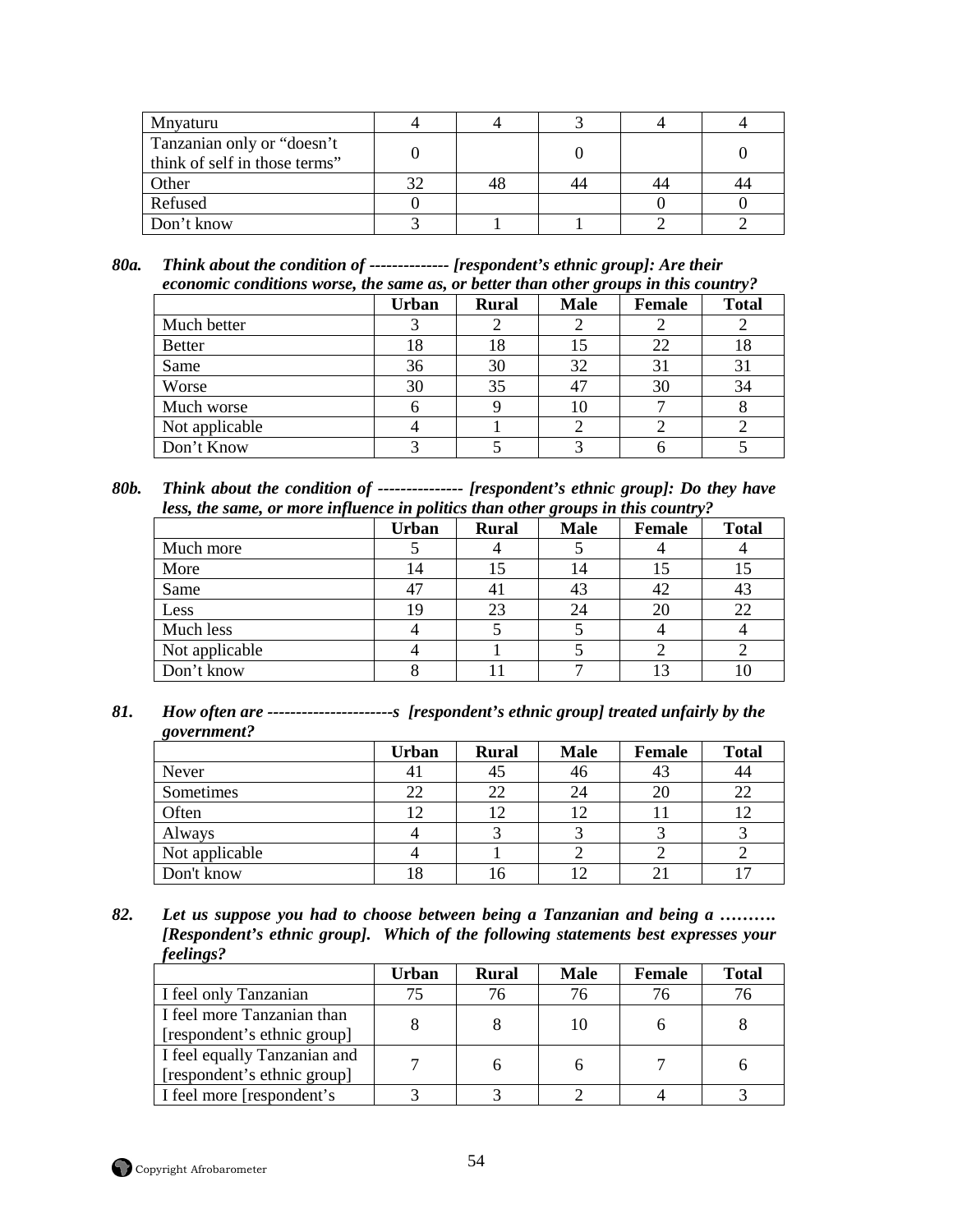| ethnic group] than Tanzanian               |  |  |  |
|--------------------------------------------|--|--|--|
| I feel only [respondent's<br>ethnic group] |  |  |  |
| Not applicable                             |  |  |  |
| Don't know                                 |  |  |  |

#### *Let's turn to your views on your fellow citizens.*

*83. Generally speaking, would you say that most people can be trusted or that you must be very careful in dealing with people?* 

|                            | Urban | Rural          | Male | Female | <b>Total</b> |
|----------------------------|-------|----------------|------|--------|--------------|
| You must be very careful   |       | 84             |      | 86     | 86           |
| Most people can be trusted |       | $\overline{4}$ |      |        |              |
| Don't know-                |       |                |      |        |              |

*84a. How much do you trust each of the following types of people: your relatives?* 

|                       | Urban | היידים<br><b>Rural</b> | <b>Male</b> | Female | <b>Total</b> |
|-----------------------|-------|------------------------|-------------|--------|--------------|
| Not at all            |       |                        |             |        |              |
| Just a little         |       |                        |             |        |              |
| I trust them somewhat | 34    |                        |             | 29     |              |
| I trust them a lot    | 52    |                        | 58          | 60     | 59           |
| Don't know            |       |                        |             |        |              |

*84b. How much do you trust each of the following types of people: your neighbors?* 

|                       | Urban | <b>Rural</b> | <b>Male</b> | Female | Total |
|-----------------------|-------|--------------|-------------|--------|-------|
| Not at all            |       |              |             |        |       |
| Just a little         | 22    | ι4           |             |        |       |
| I trust them somewhat | 55    | 44           | 48          | 45     |       |
| I trust them a lot    |       | 39           |             | 33     |       |
| Don't know            |       |              |             |        |       |

*84c. How much do you trust each of the following types of people: people from your own ethnic group (or tribe)?* 

|                       | Urban | <b>Rural</b> | <b>Male</b> | Female | <b>Total</b> |
|-----------------------|-------|--------------|-------------|--------|--------------|
| Not at all            |       |              |             |        |              |
| Just a little         | 23    | .0           |             |        |              |
| I trust them somewhat | 55    |              | 50          | 48     | 49           |
| I trust them a lot    | 19    |              |             | 29     |              |
| Don't know            |       |              |             |        |              |

*84d. How much do you trust each of the following types of people: Tanzanians from other ethnic groups?* 

|                       | Urban | <b>Rural</b> | <b>Male</b> | Female | Total |
|-----------------------|-------|--------------|-------------|--------|-------|
| Not at all            |       |              |             |        |       |
| Just a little         | 33    |              |             | 29     |       |
| I trust them somewhat | 48    |              |             | 41     | 46    |
| I trust them a lot    |       | 24           |             | 1 C    |       |
| Don't know            |       |              |             |        |       |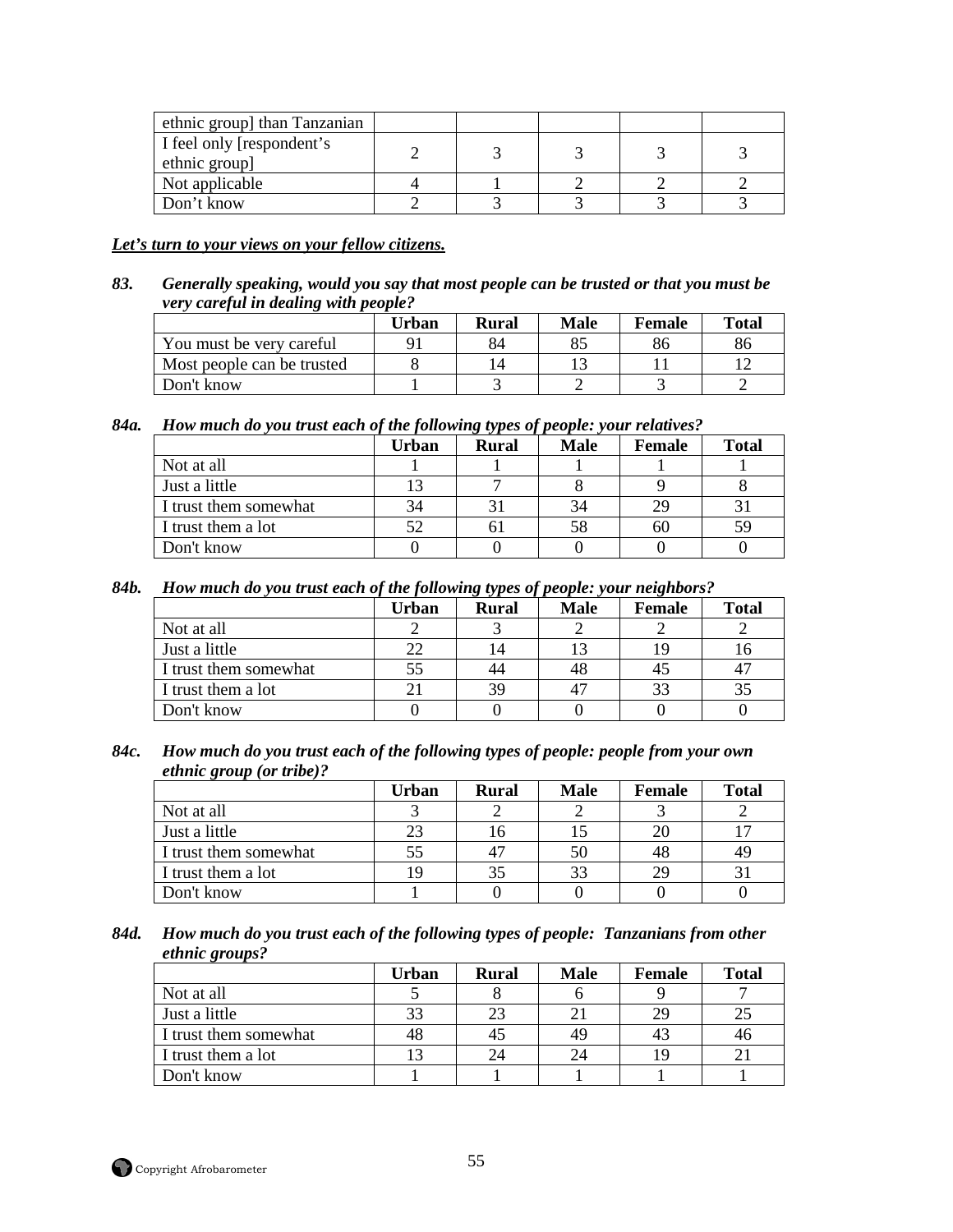|                                          | <b>Urban</b> | <b>Rural</b> | <b>Male</b> | Female | <b>Total</b> |
|------------------------------------------|--------------|--------------|-------------|--------|--------------|
| No (does NOT feel close to<br>ANY party) | 24           | 21           | 20          | 23     | 21           |
| Yes (feels close to a party)             | 73           |              | 78          | 74     |              |
| Refused to answer                        |              |              |             |        |              |
| Don't know                               |              |              |             |        |              |

## *85. Do you feel close to any particular political party?*

#### *86. Which party is that?*

|                                                    | <b>Urban</b>   | <b>Rural</b> | <b>Male</b> | <b>Female</b>               | <b>Total</b> |
|----------------------------------------------------|----------------|--------------|-------------|-----------------------------|--------------|
| Chama Cha Mapinduzi<br>(CCM)                       | 63             | 72           | 70          | 69                          | 70           |
| Civic United front (CUF)                           | 5              | 3            |             | $\mathcal{D}_{\mathcal{A}}$ | 3            |
| Chama Cha Demokrasia na<br>Maendeleo               | $\overline{2}$ |              |             |                             |              |
| National Convention for<br>construction and reform |                |              |             |                             |              |
| Tanzania labor party (TLP)                         |                |              |             |                             |              |
| <b>United Democratic Party</b><br>(UDP)            |                |              |             |                             |              |
| Other                                              |                |              |             |                             | $\Omega$     |
| Not applicable                                     | 27             | 23           | 22          | 26                          | 24           |
| Refused to answer                                  | 2              |              |             |                             |              |

#### **87. Do you feel very close to this party, somewhat close, or not very close?**

|                | Urban | <b>Rural</b> | <b>Male</b> | <b>Female</b> | <b>Total</b> |
|----------------|-------|--------------|-------------|---------------|--------------|
| Not very close |       |              |             |               |              |
| Somewhat close | 26    |              |             | 28            | 25           |
| Very close     | 42    | 50           |             | 43            | 48           |
| Not applicable | 27    | 23           |             |               | 24           |
| Don't know     |       |              |             |               |              |

#### *88a. Which of the following statements is closest to your view? Choose statement A or statement B.*

*A. In Elections, candidates should offer gifts to or 'treat' voters since this encourages people to vote. This practice should therefore continue.* 

*B. Candidates for elected office should never offer gifts to or 'treat' voters. This is a corrupt practice that undermines our electoral process and should be discontinued.* 

|                            | Urban | <b>Rural</b> | <b>Male</b> | Female | <b>Total</b> |
|----------------------------|-------|--------------|-------------|--------|--------------|
| Agree very strongly with A |       |              |             |        |              |
| Agree with A               |       |              |             |        |              |
| Agree with B               |       |              | 10          |        |              |
| Agree very strongly with B |       |              | 69          |        | 64           |
| Agree with neither         |       |              |             |        |              |
| Don't know                 |       |              |             |        |              |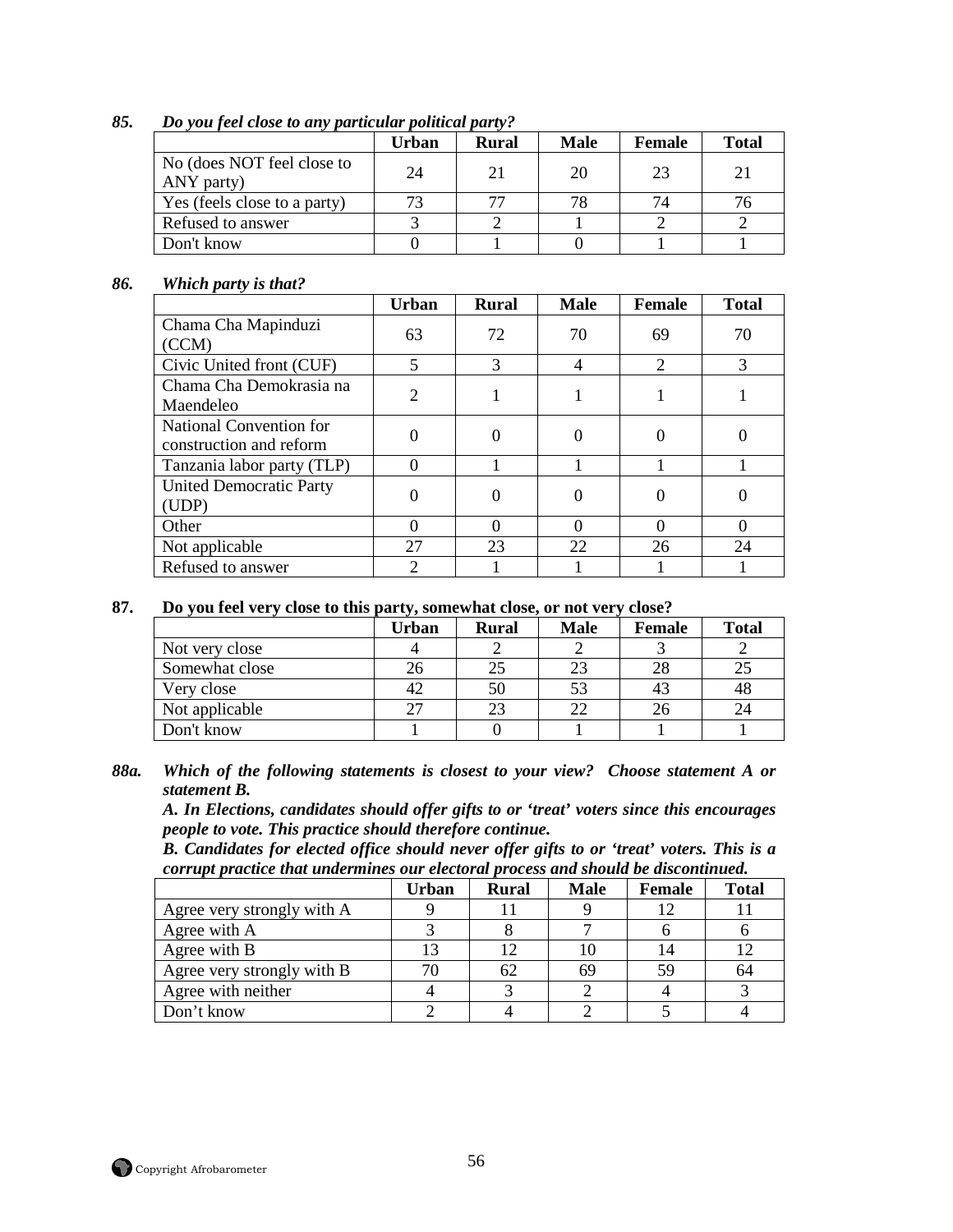*A. Every citizen must a right to run for elected office, including independent candidates who are not nominated by any political party.* 

*B. Although all citizens have the right to run for elected office, they should first secure the nomination of a political party* 

|                            | Urban | <b>Rural</b> | <b>Male</b>    | Female | <b>Total</b> |
|----------------------------|-------|--------------|----------------|--------|--------------|
| Agree very strongly with A | 20    |              | 22             |        | 20           |
| Agree with A               |       |              | 1 <sup>3</sup> |        | 13           |
| Agree with B               | 21    |              |                | 24     | 20           |
| Agree very strongly with B | 38    | 35           | 42             | 30     | 36           |
| Agree with neither         |       |              |                |        |              |
| Don't know                 |       |              |                |        |              |

*89. Which of the following statements is closest to your view? Choose statement A or statement B.* 

*A. The 1964 union between Zanzibar and Tanganyika was a natural continuation of historical ties between the people of the two countries and should be sustained.* 

*B. The 1964 Union between Zanzibar and Tanganyika is rife with problems and should be dissolved.* 

|                            | <b>Urban</b> | <b>Rural</b> | <b>Male</b> | Female | <b>Total</b> |
|----------------------------|--------------|--------------|-------------|--------|--------------|
| Agree very strongly with A | 62           |              | 69          | 59     | 64           |
| Agree with A               | 19           |              |             |        |              |
| Agree with B               |              |              |             |        |              |
| Agree very strongly with B |              |              |             |        |              |
| Agree with neither         |              |              |             |        |              |
| Don't know                 |              |              |             |        |              |

#### *90. What is the highest level of education you have completed?*

|                                                                | <b>Urban</b>   | <b>Rural</b> | <b>Male</b> | <b>Female</b> | <b>Total</b> |
|----------------------------------------------------------------|----------------|--------------|-------------|---------------|--------------|
| No formal schooling                                            | 3              | 11           | 6           | 13            | 9            |
| Informal schooling only                                        | $\mathfrak{D}$ |              |             |               |              |
| Some primary schooling                                         | 13             | 17           | 14          | 18            | 16           |
| Primary school completed                                       | 51             | 60           | 61          | 56            | 58           |
| Some secondary school / high<br>school                         | 15             |              | 9           | 8             | 9            |
| Secondary school / high school<br>completed                    | 11             | 3            | 6           | 3             |              |
| Post-secondary qualifications,<br>other than university e.g. a | 2              |              |             |               |              |
| Some university                                                |                |              |             |               |              |
| University completed                                           |                |              | $\Omega$    |               |              |
| Don't know                                                     |                |              |             |               |              |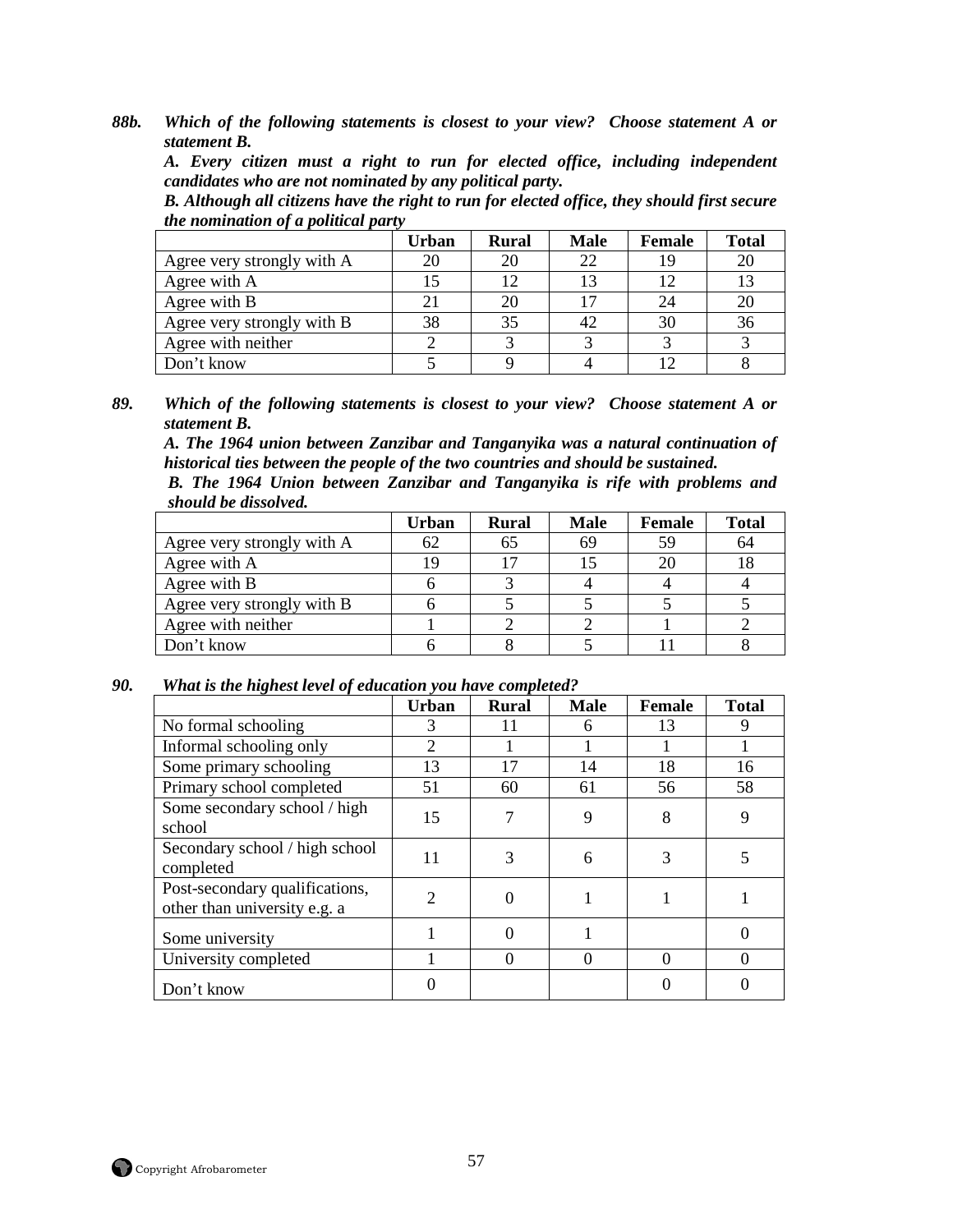|                                             | Urban          | <b>Rural</b>   | <b>Male</b>    | Female         | Total          |
|---------------------------------------------|----------------|----------------|----------------|----------------|----------------|
| None                                        |                | 6              | 6              | 3              | 5              |
| Catholic                                    | 30             | 35             | 34             | 34             | 34             |
| Protestant (Mainstream)                     | 9              | 11             | 9              | 11             | 10             |
| Protestant (Evangelical/<br>Pentecostal)    | 8              | 12             | 10             | 13             | 11             |
| African Independent Church                  | 3              | 2              | $\overline{2}$ | 3              | $\overline{2}$ |
| Traditional religion                        |                |                |                |                |                |
| Agnostic (Do not know if<br>there is a God) |                | $\Omega$       | 0              |                | 0              |
| Atheist (Do not believe in a<br>God)        |                | $\Omega$       | $\Omega$       |                | $\Omega$       |
| Christian (general)                         | 8              | 8              | 9              | 8              | 8              |
| Muslim, Sunni                               | 34             | 18             | 21             | 21             | 21             |
| Muslim, Shiite                              | 4              | 4              | 4              | 4              | 4              |
| Jehovahs Witness                            |                | $\Omega$       | 0              | $\overline{0}$ | $\overline{0}$ |
| Seventh Day Adventist                       | $\overline{4}$ | $\overline{2}$ | $\overline{2}$ | 3              | 3              |
| Refused                                     | $\overline{0}$ |                |                | $\Omega$       | $\Omega$       |
| Don't know                                  |                |                | 0              |                |                |

## *91. What is your religion, if any?*

*92. Excluding weddings and funerals, how often do you attend religious services?* 

|                                    | <b>Urban</b> | <b>Rural</b> | <b>Male</b> | Female | <b>Total</b> |
|------------------------------------|--------------|--------------|-------------|--------|--------------|
| Never                              |              |              |             |        |              |
| About once a year or less          |              |              |             |        |              |
| About once every several<br>months |              |              |             |        |              |
| About once a month                 |              |              |             |        |              |
| About once a week                  | 49           | 50           |             | 55     | 50           |
| More than once a week              | 31           |              |             | 26     | 27           |
| Don't know                         |              |              |             |        |              |

*93a. Which of these things do you personally own: a book, you know, a reading book?* 

|                | Urban | <b>Rural</b> | <b>Male</b> | Female | <b>Total</b> |
|----------------|-------|--------------|-------------|--------|--------------|
| No (Don't own) | 22    | 42           | ົາ          | 47     | 40           |
| Yes (Do own)   | 68    |              | 66          | IJ     | 60           |
| Don't know     |       |              |             |        |              |

# *93b. Which of these things do you personally own: a radio?*

|                | Urban    | <b>Rural</b>             | <b>Male</b> | <b>Female</b> | <b>Total</b> |
|----------------|----------|--------------------------|-------------|---------------|--------------|
| No (Don't own) | າາ<br>∠∠ | 28                       |             | 37            | 26           |
| Yes (Do own)   | 78       | $\overline{\phantom{a}}$ | 84          | 63            |              |
| Don't know     |          |                          |             |               |              |

#### *93c. Which of these things do you personally own: a television?*

|                | Urban | <b>Rural</b> | Male | Female | <b>Total</b> |
|----------------|-------|--------------|------|--------|--------------|
| No (Don't own) |       | 96           |      | 90     | 90           |
| Yes (Do own)   | 29    |              |      |        |              |
| Don't know     |       |              |      |        |              |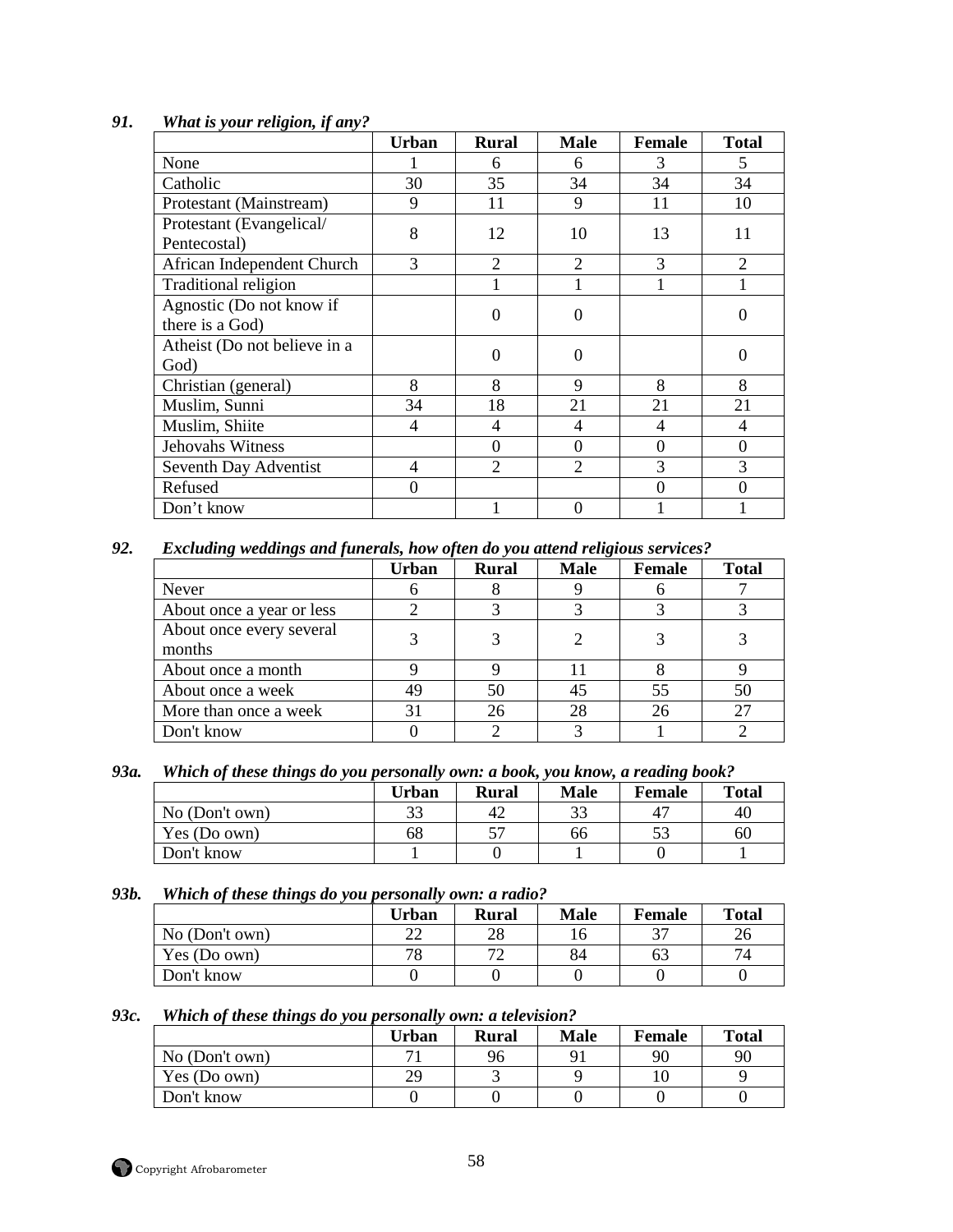*93d. Which of these things do you personally own: a bicycle?* 

|                | Urban | <b>Rural</b> | Male        | Female | <b>Total</b> |
|----------------|-------|--------------|-------------|--------|--------------|
| No (Don't own) | 65    | 49           | $4_{\cdot}$ |        | 53           |
| Yes (Do own)   | 35    |              |             | 37     | 47           |
| Don't know     |       |              |             |        |              |

*93e. Which of these things do you personally own: a motorcycle?* 

|                | Urban | <b>Rural</b> | <b>Male</b> | Female | <b>Total</b> |
|----------------|-------|--------------|-------------|--------|--------------|
| No (Don't own) | 95    | 99           |             | 98     | 98           |
| Yes (Do own)   |       |              |             |        |              |
| Don't know     |       |              |             |        |              |

*93f. Which of these things do you personally own: a motor vehicle /car?* 

|                | Urban | <b>Rural</b> | <b>Male</b> | Female         | <b>Total</b> |
|----------------|-------|--------------|-------------|----------------|--------------|
| No (Don't own) | 94    | 99           | 98          | Q <sub>7</sub> | Q7           |
| Yes (Do own)   |       |              |             |                |              |
| Don't know     |       |              |             |                |              |

*94. Do you have a job that pays cash income? Is it full-time or part-time? And are you presently looking for a job (even if you are presently working)?* 

|                            | Urban | <b>Rural</b> | <b>Male</b> | Female | <b>Total</b> |
|----------------------------|-------|--------------|-------------|--------|--------------|
| No (not looking)           | 29    | 36           | 33          | 35     | 34           |
| No (looking)               | 39    | 33           | 32          | 47     | 34           |
| Yes part-time(not looking) |       |              |             |        |              |
| Yes part-time(looking)     | 10    |              |             |        |              |
| Yes fulltime (not looking) |       |              |             |        |              |
| Yes fulltime (looking)     |       |              |             |        |              |
| Don't know                 |       |              |             |        |              |

*95. What is your main occupation? (If unemployed, retired, or disabled, what was your last main occupation?)* 

|                                                                                    | <b>Urban</b>   | <b>Rural</b>                | <b>Male</b>                 | Female   | <b>Total</b>   |
|------------------------------------------------------------------------------------|----------------|-----------------------------|-----------------------------|----------|----------------|
| Never had job                                                                      | 4              | 2                           | 1                           | 3        | 3              |
| <b>Agrarian</b>                                                                    |                |                             |                             |          |                |
| Subsistence farmer (produces for<br>home consumption)                              | 8              | 29                          | 22                          | 27       | 24             |
| Peasant farmer (produces both for<br>own consumption and some surplus<br>for sale) | 14             | 43                          | 41                          | 32       | 36             |
| Commercial farmer (produces<br>mainly for sale)                                    |                | $\overline{2}$              | $\overline{2}$              |          | $\mathfrak{D}$ |
| Farm worker                                                                        | $\Omega$       |                             |                             |          |                |
| Worker                                                                             |                |                             |                             |          |                |
| Fisherman                                                                          |                | $\mathcal{D}_{\mathcal{L}}$ | $\mathcal{D}_{\mathcal{L}}$ | $\Omega$ |                |
| Trader/Hawker/Vendor                                                               | 19             | 8                           | 9                           | 12       | 11             |
| Miner                                                                              |                | $\Omega$                    | $\Omega$                    | $\Omega$ | $\Omega$       |
| Domestic worker/maid/char/house-<br>help                                           | $\overline{2}$ | 0                           | $\Omega$                    | 1        |                |
| Armed services/Police/                                                             | $\overline{2}$ | 0                           |                             | $\Omega$ |                |

Copyright Afrobarometer 59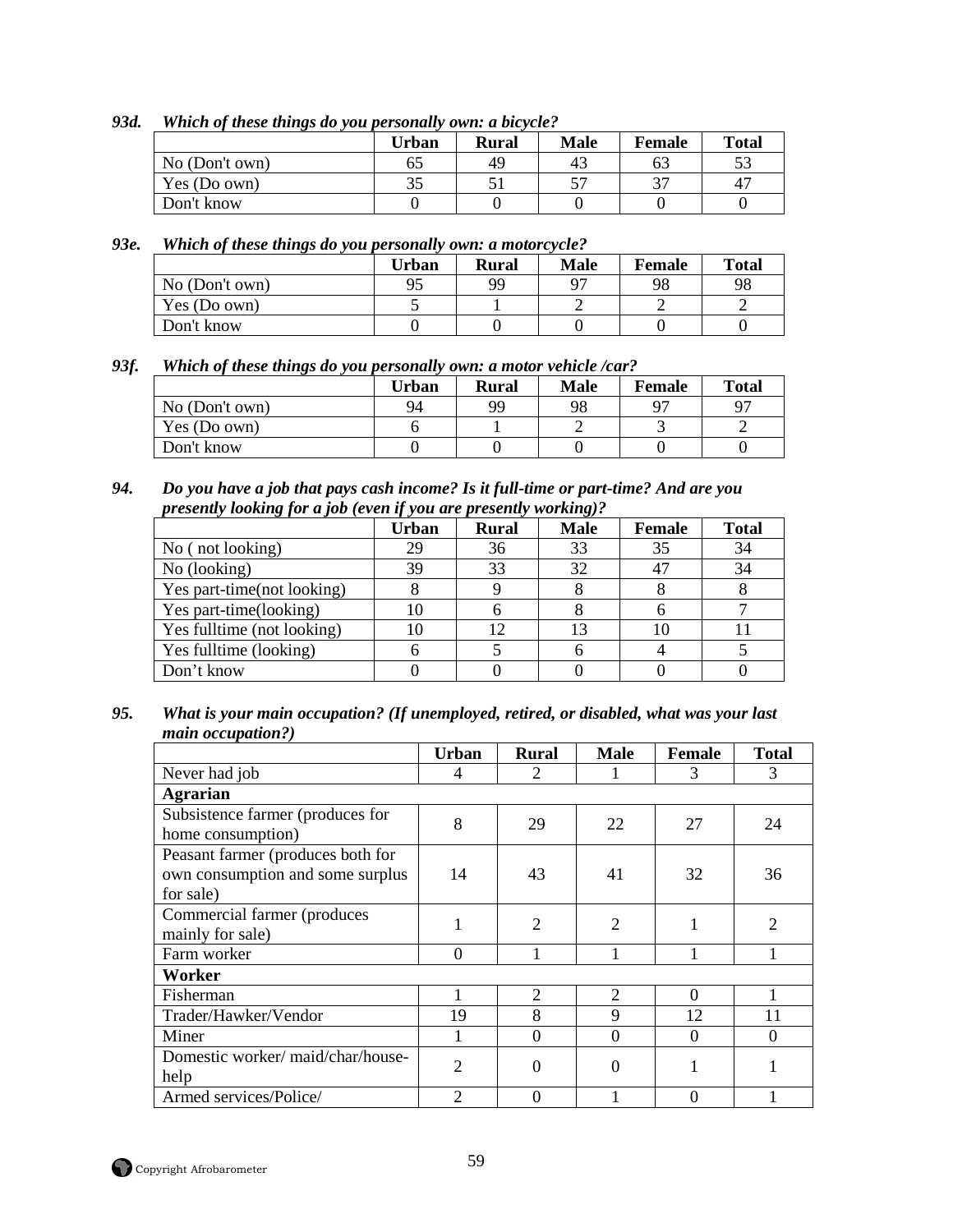| Security personnel                                                     |                  |                |                  |                  |                  |
|------------------------------------------------------------------------|------------------|----------------|------------------|------------------|------------------|
| Artisan/skilled manual worker in<br>the formal sector                  | $\overline{2}$   | 1              | 1                | 1                | 1                |
| Artisan/skilled manual worker in<br>the informal sector                | 3                | $\mathbf{1}$   | $\overline{2}$   | 1                | 2                |
| Clerical worker                                                        | $\overline{2}$   | $\Omega$       | 1                | 1                | 1                |
| Unskilled manual worker in the<br>formal sector                        | $\overline{2}$   | $\overline{0}$ | 1                | $\theta$         | 1                |
| Unskilled manual worker in the<br>informal sector                      | $\overline{2}$   | 1              | $\overline{2}$   | 1                | 1                |
| <b>Professional</b>                                                    |                  |                |                  |                  |                  |
| Businessperson (works in company<br>for others)                        | $\Omega$         | $\Omega$       | $\Omega$         | $\Omega$         | $\Omega$         |
| Businessperson (owns small<br>business of less than 10 employees)      | 3                | 1              | 1                | 1                | $\mathfrak{D}$   |
| Businessperson (owns large<br>business of 10 or more employees)        |                  |                |                  |                  |                  |
| Professional worker (e.g. lawyer,<br>accountant, nurse, engineer, etc) | 3                | $\overline{0}$ | 1                | 1                | 1                |
| Supervisor/foreman                                                     | $\boldsymbol{0}$ | $\theta$       | $\overline{0}$   | $\boldsymbol{0}$ | $\boldsymbol{0}$ |
| Teacher                                                                | 1                | $\overline{2}$ | 1                | $\mathbf{1}$     | 1                |
| Government worker                                                      | $\overline{2}$   | 1              | $\overline{2}$   | $\mathbf{1}$     | 1                |
| Retail worker                                                          | $\overline{2}$   | $\theta$       | 1                | $\mathbf{1}$     | 1                |
| <b>Other</b>                                                           |                  |                |                  |                  |                  |
| Student                                                                | 5                | $\mathbf{1}$   | $\overline{2}$   | $\mathbf{1}$     | $\overline{2}$   |
| Housewife/works in the household                                       | 15               | $\overline{2}$ | 1                | 9                | $\overline{5}$   |
| Retired                                                                | $\overline{0}$   |                | $\boldsymbol{0}$ |                  | $\boldsymbol{0}$ |
| Other                                                                  | $\overline{0}$   | 1              | 1                | $\boldsymbol{0}$ | 1                |
| Don't know                                                             | $\overline{0}$   | $\overline{0}$ | $\overline{0}$   | $\boldsymbol{0}$ | $\theta$         |
|                                                                        |                  |                |                  |                  |                  |

*96a. In the last month, how much of the time: has your physical health reduced the amount of work you normally do inside or outside your home?* 

|                    | Urban | <b>Rural</b> | <b>Male</b> | Female | <b>Total</b> |
|--------------------|-------|--------------|-------------|--------|--------------|
| Never              | 58    |              |             | 54     | 56           |
| Just once or twice | 32    | 37           |             | 32     | 32           |
| Many times         |       |              |             |        |              |
| Always             |       |              |             |        |              |
| Don't know         |       |              |             |        |              |

*96b. In the last month, how much of the time: have you been so worried or anxious that you have felt tired, worn out, or exhausted?* 

|                    | Urban | <b>Rural</b> | <b>Male</b> | Female | <b>Total</b> |
|--------------------|-------|--------------|-------------|--------|--------------|
| Never              | 64    | ნე           |             | 62     | ხა           |
| Just once or twice |       | 24           |             | 25     | 25           |
| Many times         |       |              |             |        |              |
| Always             |       |              |             |        |              |
| Don't know         |       |              |             |        |              |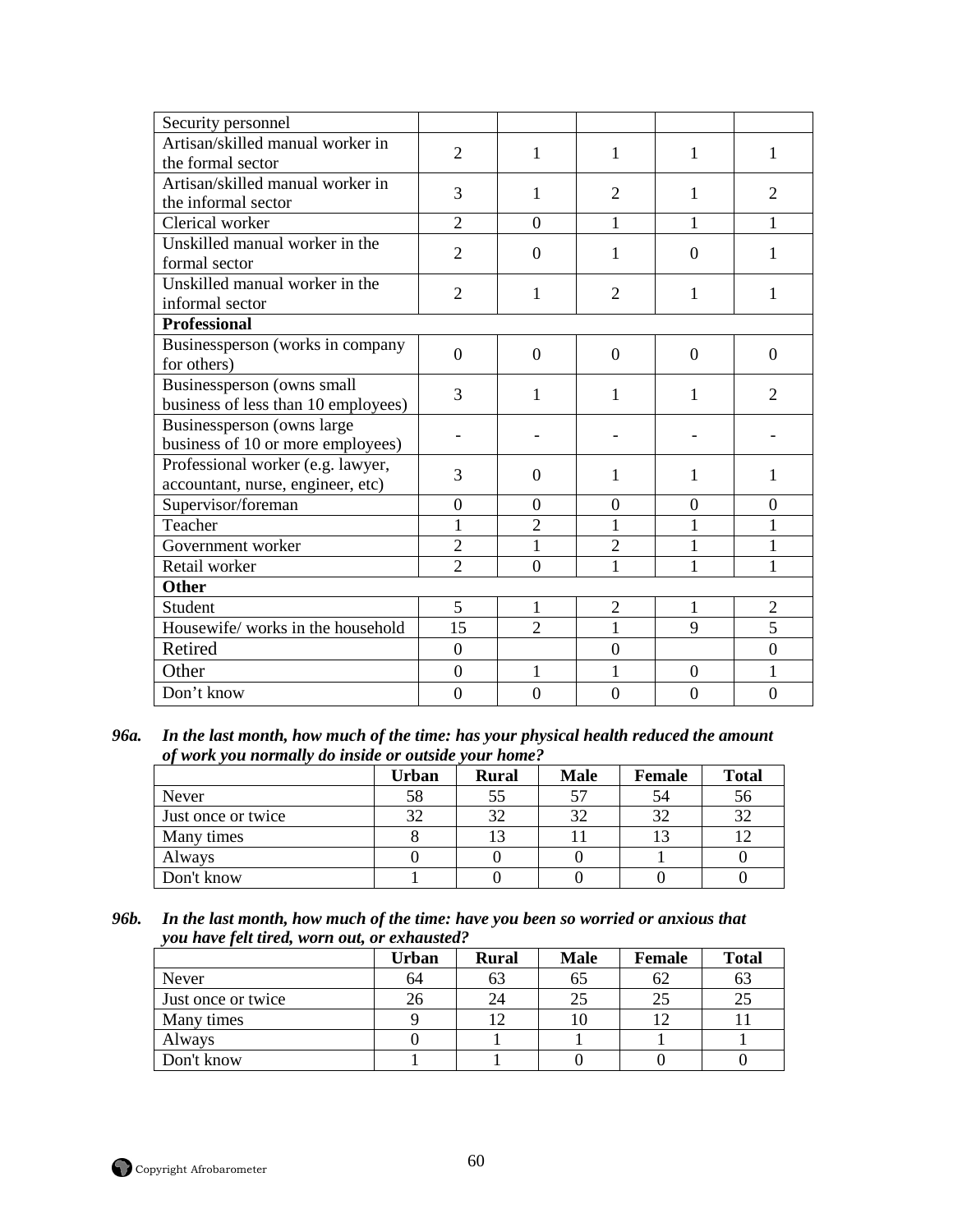|                   | Urban | <b>Rural</b> | <b>Male</b> | <b>Female</b> | <b>Total</b> |
|-------------------|-------|--------------|-------------|---------------|--------------|
| No                | 35    | 48           |             | 4.            | 45           |
| Yes               | 60    |              |             |               | 50           |
| Refused to answer |       |              |             |               |              |
| Don't know        |       |              |             |               |              |

*97. Do you know a close friend or relative who has died of AIDS?* 

## *98. How many friends or relatives is that?*

|                   | <b>Urban</b> | <b>Rural</b> | <b>Male</b> | <b>Female</b> | <b>Total</b> |
|-------------------|--------------|--------------|-------------|---------------|--------------|
| $1-5$             | 40           | 34           | 34          | 37            | 36           |
| $6 - 10$          | 15           |              | 12          |               | 10           |
| $11-20$           |              |              |             |               |              |
| $21 - 50$         |              |              |             |               |              |
| More than 50      |              |              |             |               |              |
| Refused to answer |              |              |             |               |              |
| Not applicable    | 40           | 53           | 50          | 50            | 50           |
| Don't know        |              |              |             |               |              |

*99. If a presidential election were held tomorrow, which party would you vote for?* 

|                   | <b>Urban</b> | <b>Rural</b> | <b>Male</b> | <b>Female</b> | <b>Total</b> |
|-------------------|--------------|--------------|-------------|---------------|--------------|
| <b>CCM</b>        | 75           | 86           | 83          | 84            | 84           |
| <b>CUF</b>        |              |              |             |               |              |
| <b>CHADEMA</b>    |              |              |             |               |              |
| <b>NCCRM</b>      |              |              |             |               |              |
| TLP               |              |              |             |               |              |
| <b>UDP</b>        |              |              |             |               |              |
| Would not vote    |              |              |             |               |              |
| Refused to answer | 10           |              |             |               |              |
| Don't know        |              |              |             |               |              |

*Q100. Just one more question: Who do you think sent us to do this interview?* 

|                                                             | Urban    | <b>Rural</b> | <b>Male</b>       | <b>Female</b> | <b>Total</b> |
|-------------------------------------------------------------|----------|--------------|-------------------|---------------|--------------|
| No one                                                      | $\Omega$ |              | $\mathbf{\Omega}$ |               |              |
| Government (General)                                        | 33       | 30           | 34                | 27            | 31           |
| National / Union Government                                 | 6        |              | 9                 |               |              |
| Provincial/regional<br>government                           |          |              |                   |               |              |
| <b>Local Government</b>                                     |          | $\Omega$     | $\theta$          | $\Omega$      | $\Omega$     |
| President's / Prime Minister's<br>Office                    |          | 11           | 10                | 10            | 10           |
| Parliament / National Assembly                              | $\Omega$ |              |                   |               |              |
| Government Census / Statistics<br>Office                    |          |              |                   |               |              |
| National Intelligence / Secret<br>Service                   |          |              |                   |               |              |
| <b>Education or Social Affairs</b><br>Department / Ministry |          |              | 0                 |               |              |
| Health Department / Ministry                                | $\Omega$ |              | 0                 |               |              |